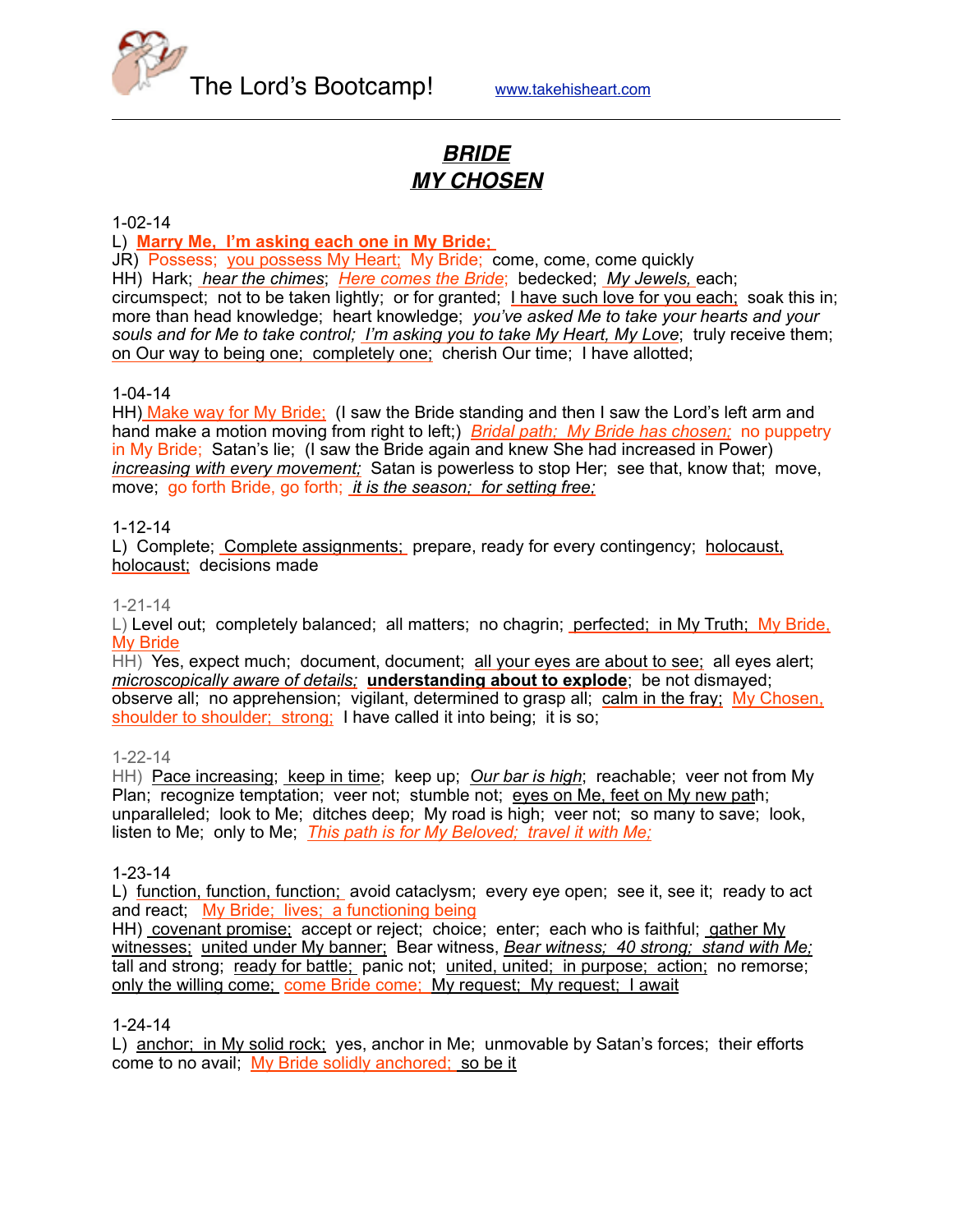1-25-14

L) Prepare hearts for what I'm about to do; monumental changes; yes, monumental; Paradox JR) Prepare the way; for My believers; their eyes have not seen; their ears have not heard; *My hosts are ready*; pay very close attention; task ahead

HH) Precious silence; golden from My Chosen; more infilling; allow Me; [ I saw a black rectangle that almost filled my field of vision; I saw the black again with what looked like the shape of a thumb of light in the lower middle; I saw it again, but this time the whole lower right corner was not black.] *your hands dispelling the blackness upon My people; My Bride, My Bride, clear the way;* follow My instructions;

### 1-28-14

JR) careful perusal; justified; My Bride justified

HH) *Trailblazers; My Chosen; New pathways;* steady pace; reap the increase; adapt; expect; purple; I bless; Power and Wisdom; brilliant wisdom; irrefutable; special for My Chosen; use it; hesitate not; knowledge untold; purple; take it; appreciate it; taskmasters you are; look what you've already accomplished; increase about to burst; ready for it; *open the coffers; let it flow*; flow with it; My Might; sustains; aware, aware of My Might at work; *prepare to withstand My Might;* in its fullness; huge, huge, huge; *withstand; My Power, My Might;* tempered with My Holiness; accept My judgments; must; accelerate at My speed; Now, *By My Grace I tell you to absorb; and absorb; and absorb again;*

### 1-31-14

L) Perfection comes; as you stand before Me in honesty; My Perfection upon you *as a cloak***;** *lay it not aside; Now face My Judgments* HH) My vessel; ever stronger; My Bride

## 2-1-14

JR) Peril, Peril; stand against; ready to act; Bride purposes intact; overlook nothing; all senses on alert; diligently aware

HH) Be doers; intelligence, use your intelligence; I don't need what if's or could be's; see and hear clearly; no guessing; each in position; fulfilling each purpose; diligent, diligent, diligent; each must be; no slacking; imperative; *Satan is at full scale; frantic;* We must curtail; so many yet to be saved; *purposefully fulfill purposes;* must act and react as I do; *calm assurance in the fray;*

## 2-6-14

JR) prepare your hearts for Oasis; sing in one accord; *harmonize with Me;* know that I AM

## 2-8-14

HH) sugarcoat not; **truth = freedom; balanced equation;** must be; My vortex; bring them in; no time for niceties; **be legal infallibly legal**; *jurisprudence; in all aspects;* My unparalleled chosen; grasp all; preach My gospel of truth; My Bride, put it forth; excel at My rate; excel, excel; important;

### 2-9-14

HH) Higher, come up higher; *I Am your high Power; join Me, Zion; Conference with Me; yes, I* said conference; no platitudes; only My unstoppable truth; still much to learn before that day; *call forth My Will* purple; come delay not; much to import; come, receivership; **Receivership:** N. 1. *Law* the duties or office of a receiver. 2. The state of being administered or held by a receiver. (I was pondering which definition.) office, office;

### 2-11-14

L) Purity of spirit; My Bride has Purity of spirit; (Red) My Blessings now upon you; (I still saw red.); understand what I am telling you; (still red.)

2-13-14

HH) Purity of heart; My Bride must have Purity of heart; come into My presence; clean, pure; hold nothing back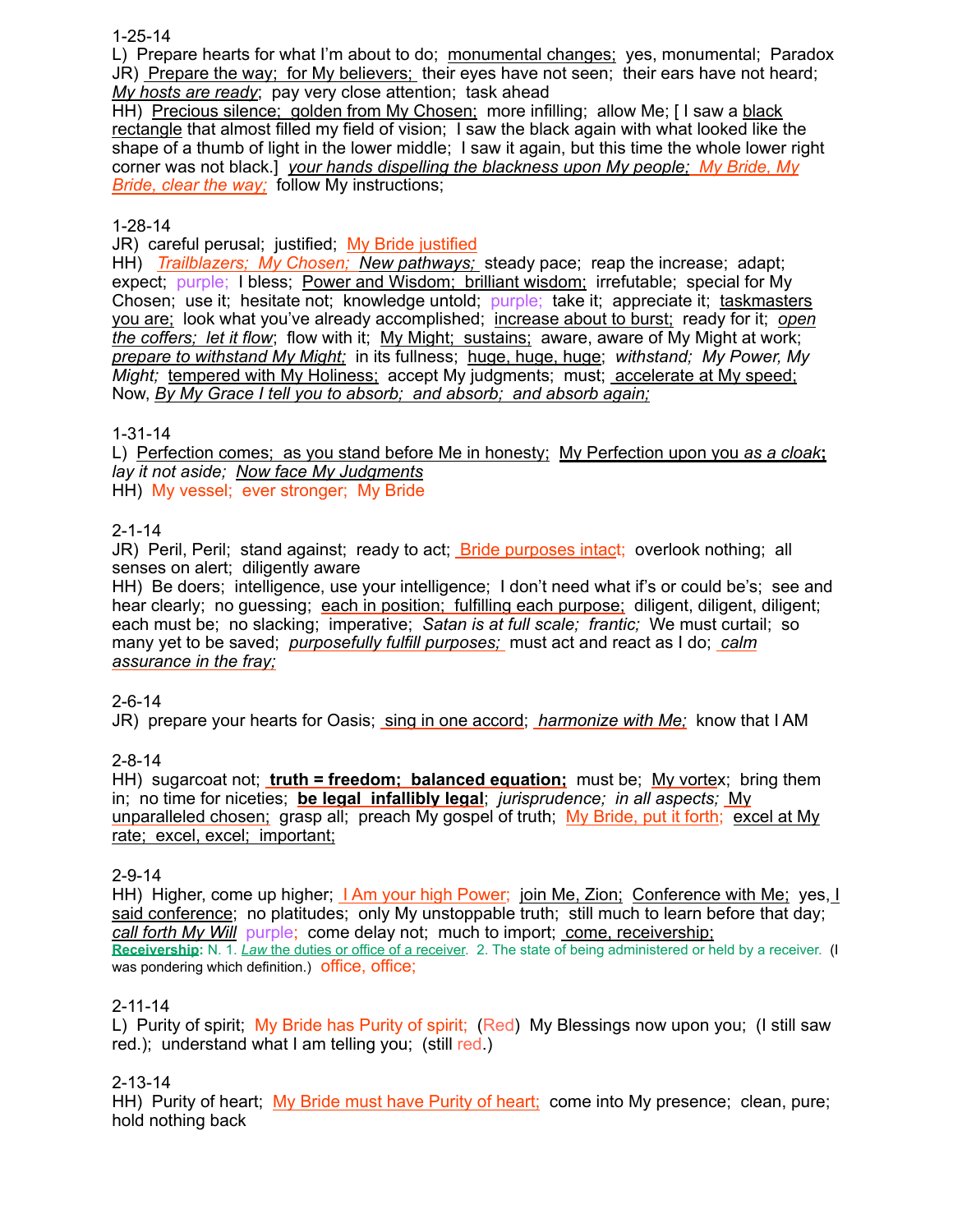### 2-15-14

L) confiscate; enemy goods; destroy; utterly destroy; leave nothing standing JR) hesitate not; always be thankful; I cherish your thankfulness; facets to reveal; know the depths; *give sincere thanksgiving*

### 2-17-14

L) monumental happening; prepare; *moment by moment crucial*; wait for My instructions; awareness level; high priority

### 2-18-14

L) seal; My truths in your hearts and minds; that they **be** made manifest; no sugar coating; pure truth; unadulterated; substantial; bring it about HH) seek My guidance; Mine; come to My table; I shall serve you; meat; eat it all;

### 2-19-2013

L) Duty; staff duty; tend; many details; prepare; logistics; start now; no procrastination; settle the details

### 2-23-14

L) Prepare for the imploding; government; know I AM with you; I AM your haven; put your hand in Mine;

JR) your world will tilt; no panic; I AM your haven; fortitude; *so the world tilts, stay in Me*; stay in Me; all is well; comfort the faint of heart; bring them to Me; simple

### 2-26-14

L) Do not circumvent; *straight, head on;* pure clean; intercept and foul Satan's plans JR) Thanks, heartfelt; (Red) bear My covenants; keep close; standards high; know all My standards; capacity, work to capacity; full capacity; that it increases, expands HH) **tonight wash in the POWER of My Blood;** Enter My chambers engulfed in My Power; Allow it to come upon you; Yes, there is truly Power in My Blood; *Be sanctified by it;* Accept My Hush upon you; one unit; in the midst of the storm, *be hushed;* accept My proposal; write everything;

### 2-27-14

HH) *Pontificate not;* My Chosen must be humble; humble demeanor, humble in speech; enjoy My gifts; use them for Our Kingdom; (purple) worry not, give it to Me; My name is Hallowed; clear the way; *Make known My Name;* Rejoice; Our time has come; Cherish; what is **Pontificate:** V. hold forth, expound, declaim, preach, lay down the law, sound off, dogmatize, sermonize, moralize, lecture; informal preachify, mouth off.

### 3-02-14

HH) refuse false doctrines; agree not with them; Truth must prevail My Truth; the stage is set; the time is Now; look around see their hunger, anger, bondage, ignorance, desolation; they must be set free with My Truth; *raise My standard and go forth My unit*; take back what has been stolen; freedom must ring among them, for them;

### 3-03-14

L) Unconditional is My Love; Grasp that; know it; There is no deeper love than Mine for My people

JR) Conscious efforts; must abound; My Chosen; superlative efforts; must accomplish; allout efforts; unceasing

HH) Fully charged; coming about; be prepared; receive My full charge; soon, soon, soon; (purple for probably a full minute.) purge out all fear; give Me total trust; so, so aware of enemy tactics; must recognize and refuse; eliminate openings; refuse temptations; I did, you must; all Positions on duty, on guard; strong, stalwart, determined; speak My words; They are written; you are My earthly giants; *giants in faith, giants in knowledge, giants in trust, giants in strength and power, giants in courage, giants in obedience, giants in war; and yes, giants in silence; My Chos*en;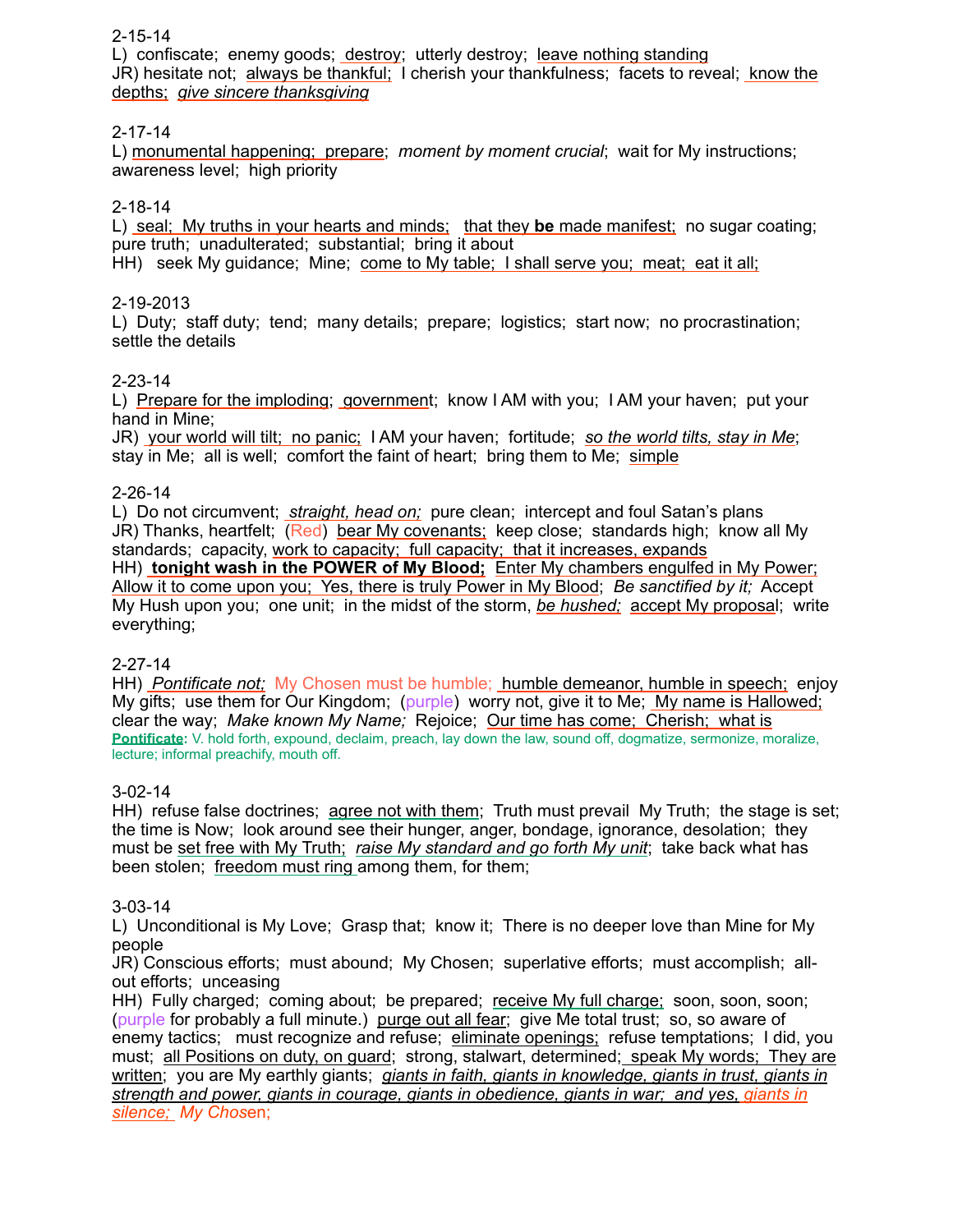### 3-04-14

L) Assurance; let all I ask be done with Assurance; *know your capacities are well beyond man's norm;* 

JR) Peril, Peril, Peril; take care; ultra watchful; foil enemy; destroy traps; call forth the guards; watchmen, eagle eyes; Bride, alert

HH) *Come to My secret place; stay in My shadow;* work to completion; guards at attention; Protocol; *all must be done according to My Protocol;* urgency, such urgency; *all Positions on duty;* working meshing as gears; mantles must be secured; attitudes, spot-on; My Chosen, My Chosen; Unified strength; instant obedience; the time is now; NOW; you Are ready; you Are;

### 3-08-14

HH) great happenings; close; *My Bride, My Love be ready; embrace My work; continue on My path; veer not; you are strong and of sound minds; know that, remember that; strong and of sound minds; I have spoken;*

### 3-18-14

HH) *Come to My throne*; kneel before Me in spirit; give Me your desires; now fuss about them no more I have them; total focus must be on Me and Our work; yes, Our work; each of you is My ambassador wherever you are; be alert not only of enemy snares but so aware of open doors to getting the lost saved; aware, aware;

### 3-21-14

HP) be not removed; self sacrifice; My Chosen, My Chosen; know My worth, know your worth, know Our worth; be blessed in knowledge; share it; carefully; be not careless HH) Lift your praise voices to Me; *silent Praise*; *in the midst of chaos give Me silent Praise;* silent heartfelt Praise; *true Praise*; understand "My Chosen"; yes, I have Chosen you, but you have also chosen Me; you have chosen My way each time I have asked; *you are truly My Chosen;* We know the road ahead is not an easy one; keep choosing wisely; wisely, wisely;

### 3-23-14

HH) Come My Beautiful Bride; time to fulfill functions, purposes; rise above ; all; *go to the four corners; shelter in Me*; worthy; Yes, *I say you are worthy; deny not;* I have spoken; I lie not; much work ahead; *work for which you have been chosen;* believe it; take heart; save, save, save; even the unseemly; bring all who will to Me; forget not this charge;

### 3-24-14

L) Listen to My heart; every beat; purpose in each beat; come My precious ones, learn of Me HP) Come into the deep recesses of My heart; You thank Me for all of Me; it's time for you to know all of Me; focus with Me; focus on Me; there will be no turning back; I have brought you to this place, this time

HH) enter in; into My fullness; My purity; you are strong, sure; ready; (I saw Him put out His arms and gather us into Him. We seemed to melt into Him.) steady, I have you; (I knew We were to absorb; at first there were no words; then I saw a corridor) Walk My corridors; (I started walking, absorbing as I went. I knew I could absorb what I wanted, but I told Him I wanted what He wanted for Me. Immediately there was a gushing of a liquid coming into me. I was being filled. I knew when it went into my arms and out to my fingers. I knew when it went even down into my toes. I knew something was happening to my eyes.) *that you may see into My beyond;* (I saw a small circle of purple and then it suddenly became large almost filling my field of vision. There was a small circle of white in the lower right of the purple. Somehow I knew it was to grow. I knew I was being completely filled with His Spirit and that it would not have been complete if I had not asked for what He wanted for me.); now write it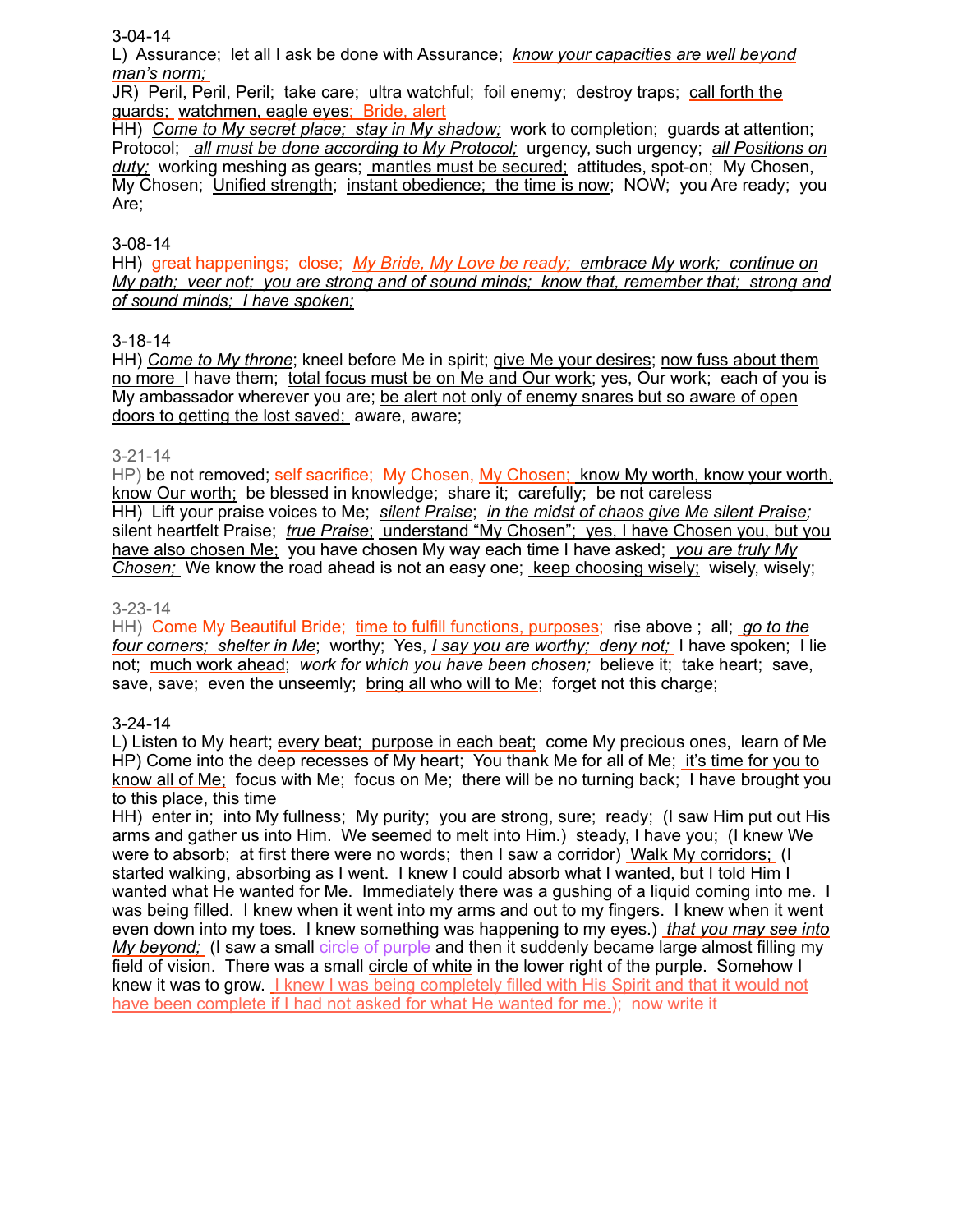### 3-27-14 (THH)

HP) Showers; *step close for My Blessing Showers;* I desire My Blessings for you; Showers of Judgments, Showers of Mercy, Showers of Grace, Showers of Holiness, Showers of All that I AM; I desire them for you, My Chosen, but you must step closer and closer to ME

HH) Come ever closer; *fitly joined together;* positioned perfectly; My perfect unit; You are My Heart; Yes, My Heart; remember I gave you My Heart tied with a bow; you are known as Take His Heart Ministries; see how it all fits; You are the Heart of My Bride; My Heart joined; *pump My Blood to My Body;* see your purpose; widen your horizons; My truths must be extended to all; outreach must increase and increase; allow Me to expand your vision; ignite My people;

### 3-29-14

HH) Cherished; I have Cherished you, My Chosen; come into My fullness; now, now is Our time; let Me make you *completely Mine; My Queen; forevermore*; understand; forevermore; give Me your hand; **I Thee Wed Time; come, My Bride, Come; Come, bring all who will; all** who will;

### 4-01-14

L) Powerhouse; My Bride is a Powerhouse;

HP) *I too am a Powerhouse; on a high, exceedingly high level; higher than man has grasped;*  Come, My Beloved, work in Power with Me; full of Power; *It is true there is Power in My very Blood*

HH) It is time, It is time, It is time; Come forth in fullness; My Chosen; you have been selected for this time; the purpose of this time; give Me your total devotion; no hesitating; come forth, *come forth; in Power, Might, and Beauty;* you are favored; you shall have favor; on the highest level; of state; readily accept; recant not; (Red) push forward; always forward; keep up with Me; lag not; *postulate not;* follow My lead; keep up, keep up;

**Postulate:** V. 1. Suggest or assume the existence, fact, or truth of (something) as a basis for reasoning, discussion, or belief.

## 4-02-14

L) Clean, Pure, Righteous; My Bride; Paraguay, pray for Paraguay; solemn; constitute; [establish legally] My defenses; shield, sword; holder of the Shield; sure grip HH) Hustle; Hustle; put muscle to the Hustle; dire instructions soon; ready to act; close to Me; waver not; feet steadfast; passports, passports; I AM your passport; put all in My hands; utterly trust Me; update, update; current; active; shoulder to shoulder My Mighty Ones; no gaps; total allegiance; to Me; sure fire; parrot Me; draw nigh, draw nigh; distinct; clear;

4-04-14 *you wash with all of Me; now be filled with all of Me; Power, Power, Power* HH) Red; In weakness you are made strong; strength never before seen by man comes; accept; strength, boldness, and courage for My Bride; *accept, accept, accept*; strength cometh like a Monsoon; partake;

### 4-05-14

L) Be thou now sanctified; all of My Chosen; come into Me; in spirit and in truth; truth HP) take on My Mercy; grasp understanding; My Mercy I willingly give; predisposed; *receive; all; share; for increase*

HH) follow My light; let it guide; adjust eyes to My light; see, truly see; breathe in My words; Breathe in long and deep; rapture in Me; resist Me not; come My obedient; come; be in parallel with Me in all matters; all matters;

### 4-07-14

HH) sanctified in My eyes; now be whole; understand wholeness; I AM changing you; (I saw a large mass swirling clockwise;) coming forth in Beauty, My Beloved; accept My knowledge; revelation knowledge; *I am laying the groundwork; prepare to receive My changes*; betterment; **a new birth;** witness, witness; *you shall witness; experience and witness*; prepare to teach; preach, teach; so much to do; tend to My business; forgo not; My detail; I give you the wherewithal;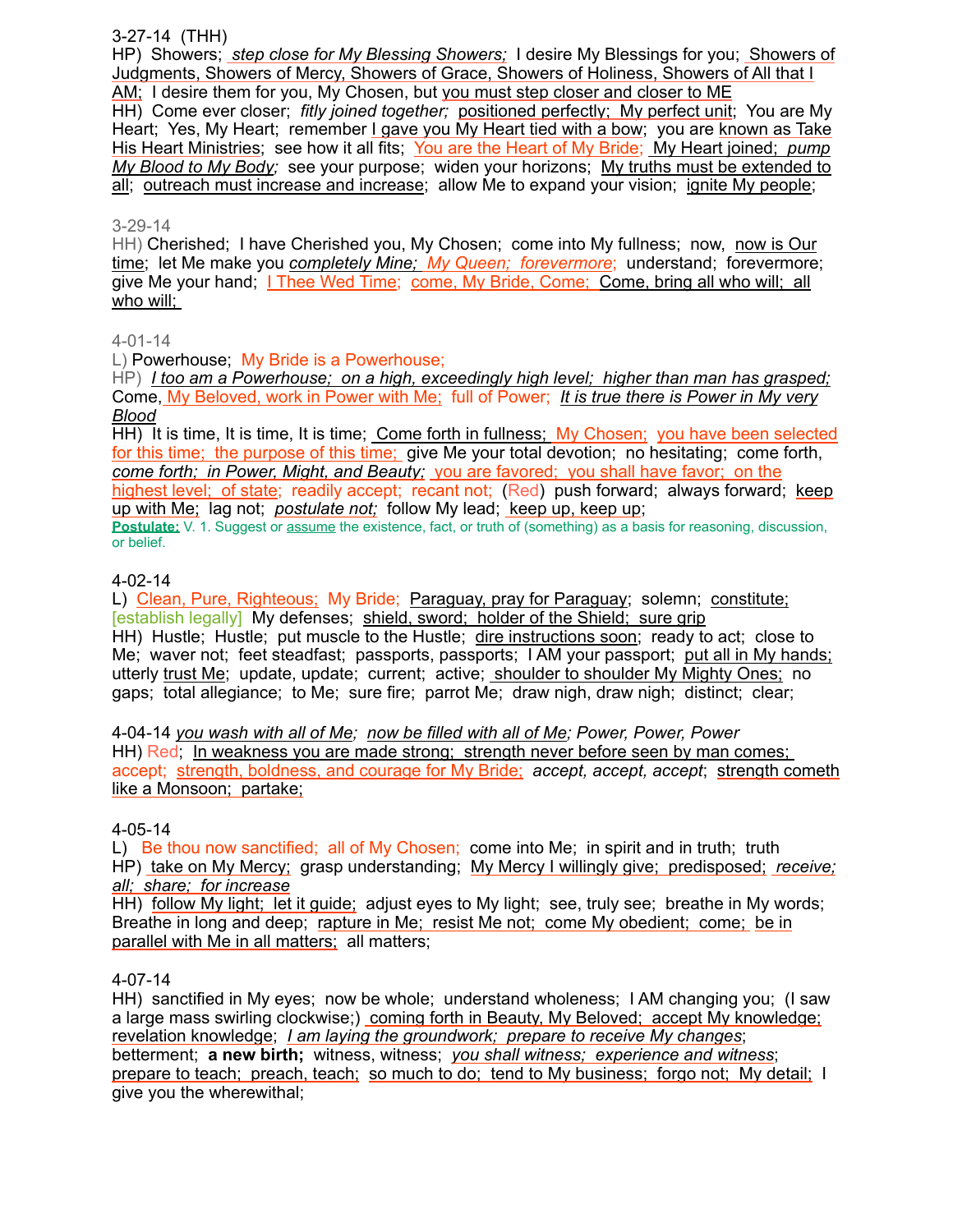### 4-08-14

HP) This Day; I give you all of Me; you have access to All of Me; take care; (Lord, I want/ask that Your Will supersede all. It must, it must.) *yes, it now does; avenue provided; allowed;* (I smelled lilacs)

HH) Appreciate Me, My Beloved; enter into My fusion; receive My transformation; remember, I provide; I AM your provider *know what you are in Me;* you can do all things because of Me; be solid in My facts; My facts are provable truths;

## 4-10-14

L) laud Me; turn to Me in every matter; I AM the one with true answers; yield to Me; yield all; release Me to do My will for you; release, release

HP) My Precious, Precious Ones; come hither; My delight is to bless you; (I saw a bright, extremely white light beam down from above and pool around feet.) This is the beginning of the white I have for you; let it come, pool; cleanse; My pure white; allow it to usurp; *ready for matrimony; marriage white*

HH) Our ceremony is planned; allow Me to lead; come, Bride; come expecting; I provide for My Bride; I meet your needs; *there is none other; nor shall there be besides Me;* I ask for your hand; My Beloved, My Beloved; (purple) I extol thee; come to Me; complete; complete in every aspect;

## 4-11-14

L) My united; purposes connected; bonded; united work; see it clearly; act HP) give Me your all; all that you are; I have so much for you; bring them to Me by the bus loads; keep them coming; bring it about; My charge to you; bring it about; loads and loads HH) first off; *keep My silence;* look to the horizon; throngs coming; jubilate; be jubilant; huge opportunity; *counter distractions;* recognize and eliminate; be still before Me; *understand release; release Me to work; all must be legal; release the limits;* I desire for you to experience all of Me; unlimited; My Bride, understand what I AM saying; think before you speak; think before you act; you have limited yourselves and Me; no more; *I have spoken;* take it in; understand; understand;

## 4-13-14

L) Behold Me; Behold My Righteousness; Behold your King; I have come; to claim My Bride; Behold

HH) Prognosis; excellent; My Chosen, making good strides; tire not; keep pace with Me; much yet to do; much yet to learn; keep senses alert; push forward; battle lines drawn; *clock, be aware of My clock; waste not the seconds of My clock;* stand stalwart; in position; ready; ready for battle;

## 4-14-14

HP) Now, My Chosen, you must follow Me and My Plan; eyes and ears attuned to Me; I will guide each of your steps; We have overcoming power; together We overcome; each and every second by second; in the now

HH) Hearts prepared; strong are yours; Need I say stay close to Me? tight parallel, in tandem; We march forward; no retreat; forward defeating the foe; *at EVERY turn;* you shall know in secret; each precise move; you are equipped like no other; time has come to take the siege; *save My people; bring them unto Me; show them My protection; speak My words; do My acts*; bring them, bring them;

## 4-15-14

L) Impeccable; My Bride is impeccable; know that; act accordingly; no fear; or doubt; act and react in strength and honor; use Our knowledge wisely

HP) *Think wisely; murmur not; careful, careful words; speak at My prompting;* purity of thought, word, deed; *indeed My Bride; worthy*

HH) Adamant; I AM Adamant; concerning My truths; they are that they are; must accept them all; My plans, My ways, My Judgments are perfect; they are just; honor them, honor Me;  $\perp$ have chosen you; you are worthy; doubt this not; pay attention to My instruction; *keep the enemy blocked out; blocked at all times;* there is so, so much in My instruction; veer not; all is so crucial; you must trust Me and I you; think on these things;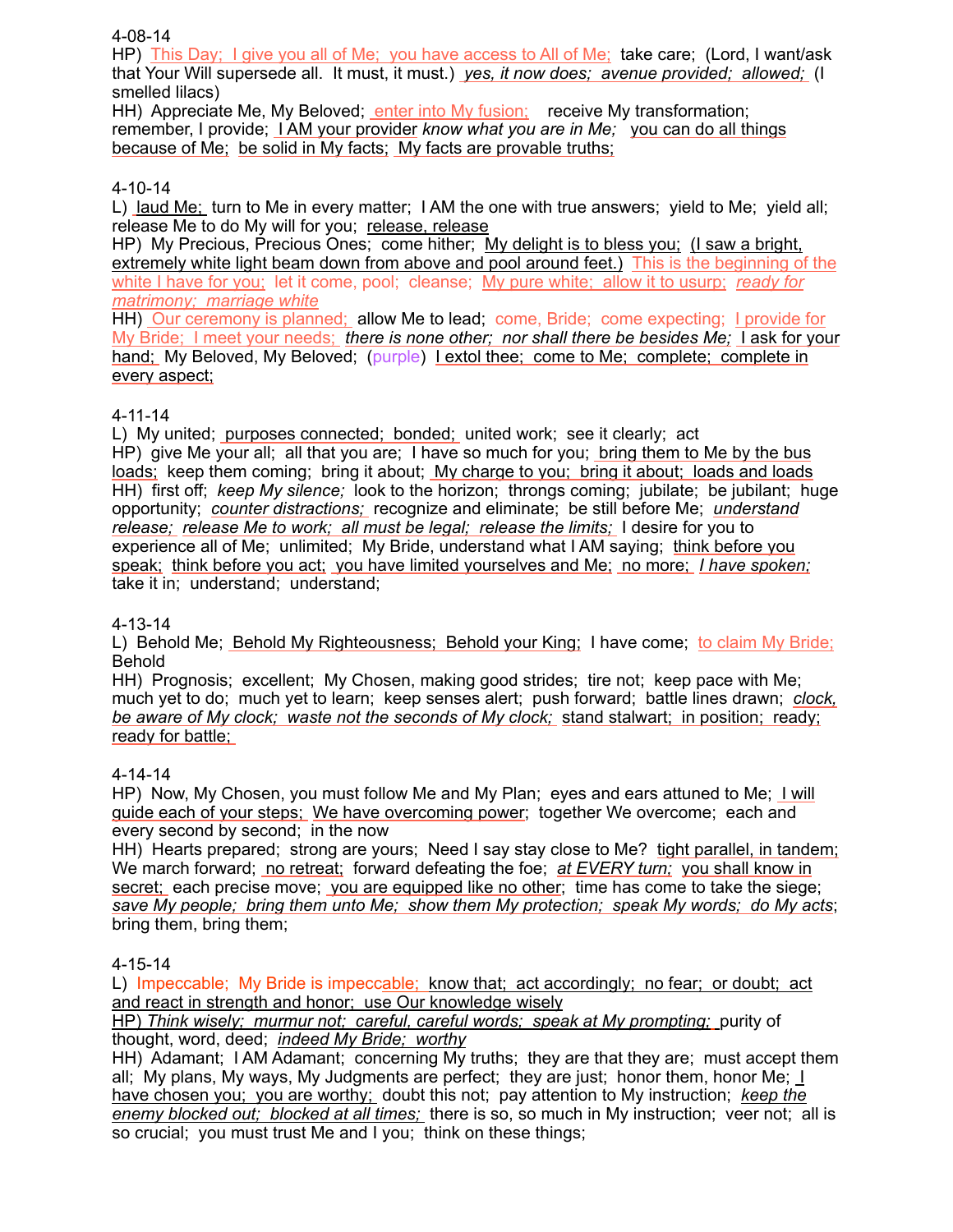### 4-17-14

HP) accept all of Me; state of bliss in Me; Come My Bride; accept; full, complete acceptance; the way is open; *take the right; always the right;* fully into Me; *this is My Will;* honor it; choose, then come

HH) I saw many squared shapes outlined in red;) My unit; fitly joined; My Chosen, I have chosen you and you have chosen Me; We are fitly joined; each with purpose and fully equipped; *move with My speed; at My call;* My battalion; *prepared to do battle on any front; forward thrust;* breaking down all enemy lines met; We cannot be stopped; (I saw a brain with every part of it outlined in red;) Our intelligence is far superior; Satan cannot outrank or outflank us; Our rate of growth is at a phenomenal rate of increase; growth in all areas; (Red)

### 4-22-14

HP) aware that I AM; My Cedar; branch out; to My people; My Cedars; reach out; take My hands; I charge you with life giving virtue

HH) *My Beloved, understand what I have said, am saying; grasp, grasp the depths; take them in, embrace; see all parallels; nix Satan's parallels;* enter not; ponder seeking depths of My truths

### 4-27-14

HH) Father has much for Us; souls must be still; at peace; *allow Me to stir; give Me access to your hearts; breathe Me in; breathe in My aura;* My Chosen, stand in Might, My Might; eyes without fear; mouths of truth; stalwart legs of steel; minds of obedience to Me; blessed, blessed, blessed;

### 4-30-14

HH) Slumber not; stand vigilant; no excuses; *much, much ado; listen to Me in the midst of the ado; attune your eyes and ears to Me; focus on Me amongst the distraction; let pettiness and idiosyncrasies go; break their holds;* Precocious; beware precocious developments; heed My warning; act when I say act; take not upon yourselves; do what I say when I say; no more, no less; assumptions are costly

### 5-03-14

HH) My Chosen keep pushing; comprehend all I say, all I show; allow Me to complete the picture; take the babes into deeper waters; lead them, lead them; *be cognizant of the snares; defuse Satan's minefield; employ My judgments; My judgments;* carefully discern; *know your clothes; keep My garments I've given clean;* always alert; stay close, stay close, stay close, stay close

## 5-10-14

L) Hush now; My holy ones must hush; (purple w/ thumb) (He knew I wondered why I so often saw His thumb in the purple) so you know My hand is in it; My right hand; experience My Peace

HP) patience, you will soon know what that entails; *patience; patience; My Bride;* huddle closer; operate, function in and with your anointings

HH) *Deploy at My command*; *unit by unit;* I decide; I alone know the timing; recognize self and deny; every faction must; *stop the clatter and listen;* (purple;) adhere to My words; (purple) check your assignments; in inadvertent assumptions; keep the hush on; stick to My agenda; huge error; must, must be corrected; *look to Me, I guide;* unintentional does not excuse; allow forgiveness to intervene;

### 5-11-14

HH) My Bride, know ME; lay down all self and search Me, know Me; time is of the essence; *search in depth; no quick scans;* ask Me with your heart; *surface knowledge doesn't reveal much; come, search Me;*

### 5-17-14

HP) I accept your gratitude; *stay in alignment; remind My body;* true gratitude a facet; return unto Me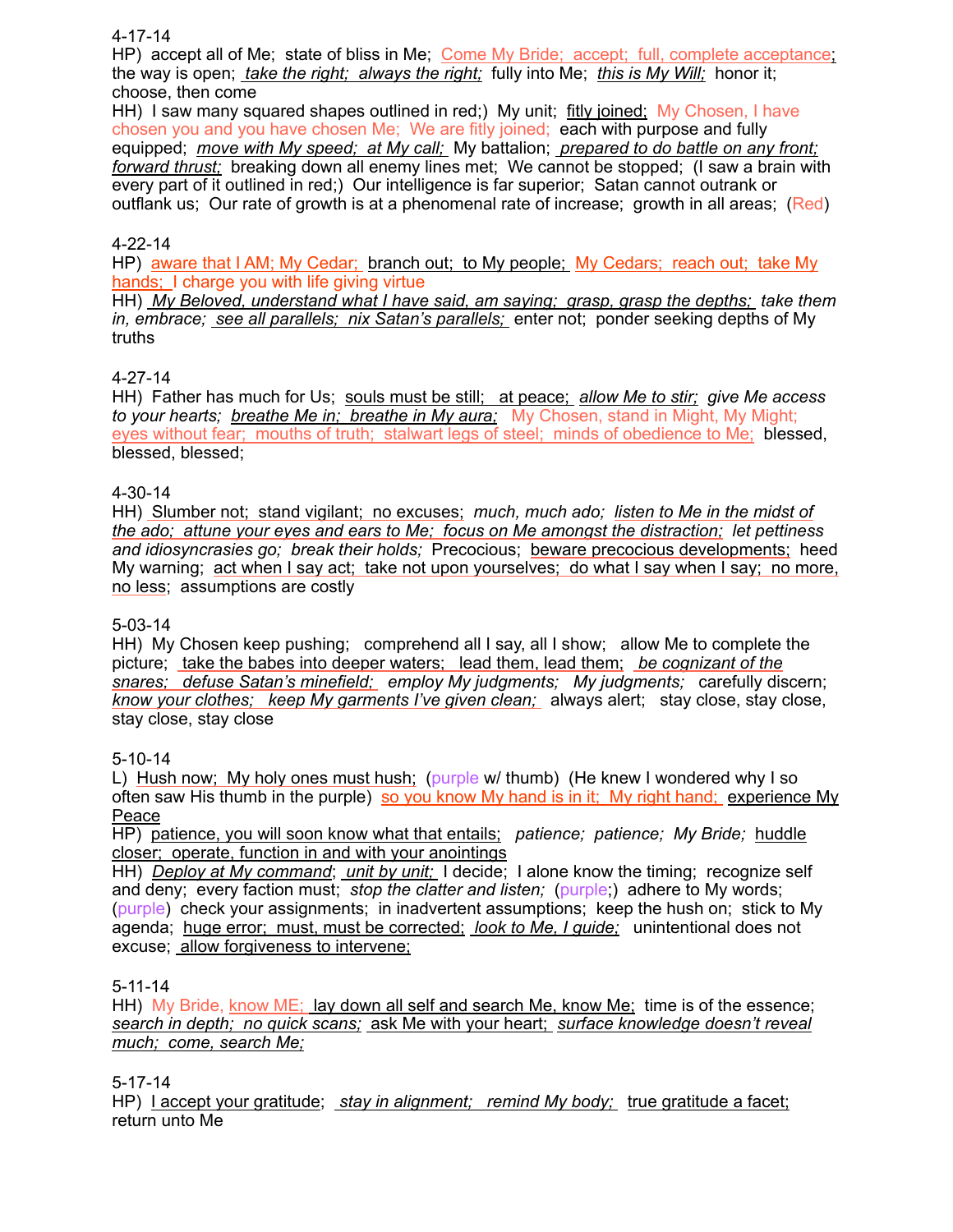5-18-14

L) knock down the walls; set them and yourselves free; truly free; follow My lead; do as I show; no assuming; precise matter

HP) offer up holy hands; My people must have holy hands; *Yes, I AM in the making of your hands holy; let Me; it is time; My Chosen, you must be known for holy hands; permit,* permit, permit Me

HH) no one is exempt; My standards must be met; My Chosen must be ensamples; show them Me; Be My vessels that honor; be aware of what, who, and how you touch; when you touch; impeccable timing; My timing; saw red with His thumb; Yes, I AM in it; with you; *keep selves out; look, listen to Me; allow My law of increase;* look out for Jezebel spirit; *must be contained;* prepare to be adorned; My Bride to Be must be properly adorned; inside and out; see to it

**Ensample:** N. Make an example of.

## 5-25-14

L) Honor Me; Honor Us; *facets of honor; true honor; look beyond the surface*; understand its depths

HP) go to My depths daily; meet Me in Our Silence; learn My distinct voice; immediate recognition

HH) *When I say come to Me, I mean in every possible way; come, come, C O M E; I give you all of Me; do likewise; surrender all of yourselves to Me; to Us; what seems to be sacrifice really isn't; come My Beloved*

### 6-02-14

L) Prophecy to My children; Purple w/ thumb; that they may know Me; *'They must be warned;* 

HP) fathom Me; co-exist with Me; *know what I am asking;* be totally enlightened; *accept My assignments; trust; I ask much; expect much; you are blessed; so capable* HH) My angels go before you; allow them access; stray not; accountable; hold selves accountable; avoid hindrances; not all are chosen; *be not fooled; Satan cloaks to deceive;* I do not; *My mantles carry Power and Authority;* remember all that glitters is not gold; *I AM truth; My rods and My staffs fail not;* beware, not all doors are Mine; touch not; do not so much as even touch; *I anoint; whomever I anoint is anointed indeed; I anoint your eyes with My fire; the fire of My eyes; that you may see through the darkness; I choose; not man; go now, see; as I deem*

## 6-08-14

L) My vows are Judicious; righteous; so be your vows;

HP) *My competent ones; listen; to Me; listen to what others say;* avoid traps set by enemy forces; babes used unawares;

HH) bring it all together; enter into wholeness; *come Bride, be thou made whole; whole, perfected;* final vows soon; very soon;

## 6-09-14

HP) My Body must pay attention; know Me, know My voice, know My ways; must see and hear clearly; do not anticipate; skews receiving; *humbly wait on Me; My timing* HH) I supply; *refuse fear;* now let's write; prepare an Oasis; let your minds be an Oasis; *fueled with My Spirit within;* understand; I AM with you always; give Me full reign; I will reveal as you can withstand; My special ones must look, watch, and listen ever so carefully; must obey My every instruction, direction, request; *true obedience; willing;* must understand the depths of saying, "Yes, Lord"; the full depth; entails much; every time; think on these things;

## 6-11-14

HH) push up; through; *did you not know your silence mixed with Mine makes Mine ever stronger, more effective; they have yet to fully grasp; give them your mercy, your grace;* don't you see now that all you have, all that you are must be clean and then co-mingled with Me; My Bride co-mingled with Me in complete oneness; complete oneness; grasp the finality of this; Mine in oneness at last; help them grasp the fullness of this concept; bring Us together;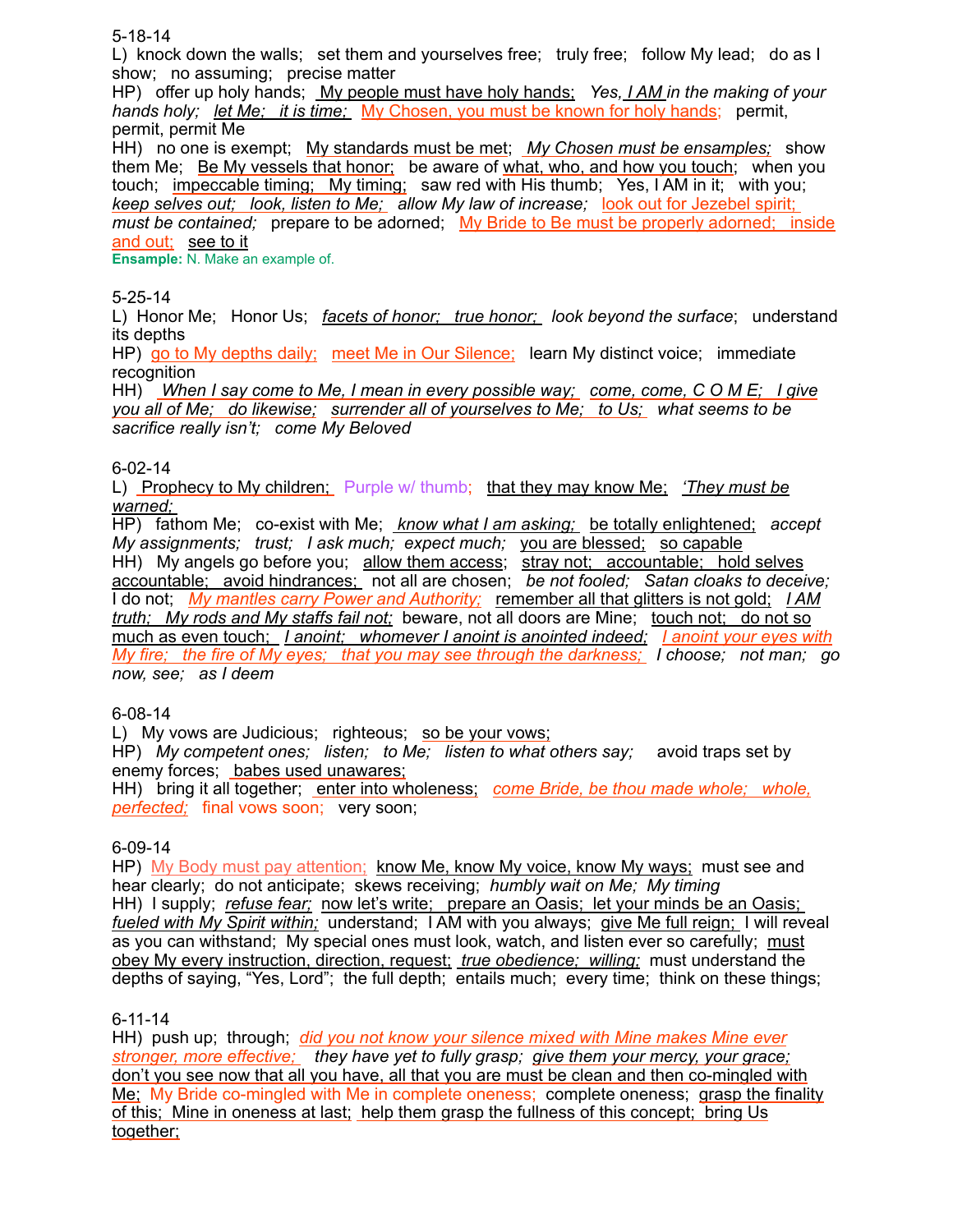## 6-16-14

L) Prepare to talk; tell My truths; each must be able; concise; pure truth; no embellishments; it is as it is; *argue not;* prepare

### 6-18-14

L) Zeal; do all with My Zeal; teach the lambs to cleanse; to wash; diligent; *fly like the eagle; you understand; be secure in it;* 

HP) conceive; My Spirit within; carry it; pragmatic; prognosis; assignment; l*et it grow; expand; double; turn away not; be it as you say*

HH) We've got you; be not dismayed; coming events; stage set; follow directions; each step; crucial details; My doors; My timing; rush not, lag not; *ready for specifics; accept each; trust Me completely; glorious church; coming about;* My directives; complete each; as given; unparalleled;

### 6-25-14

L) Combine; Our silence; combustible; *see the magnitude; of possibilities;* come, eager to enter

HP) *come My willing ones;* only the truly willing; check yourselves; *tough assignments ahead;* careful checks

HH) internal eyes at work; A-Okay; [With my hands held out I lifted silence.] Power lift; [I thrust my hands on up, and then saw bursts of purple followed by my palms almost touching.] this must be; physical and spiritual joining; as self dies; make it happen; must be; *with Bride must be;* without qualms; no whining; no regrets; willing vessels; each; My Beloved;

### 6-26-14

L) Prudence is key; tend to every detail; of every matter; trying and doing better isn't enough; each must be done; *every time*

HP) careful steps; careful verbiage; use the capacities I've given; waste not; purpose in all things either for good or evil; choose carefully, wisely

HH) My chosen are as well-oiled machines; no procrastination; on time; tending to purposes; Red] yes, red; prepare for My Mercies; *yes, multiple; receive as given;* allow depths; every facet; grasp; must absorb understanding; responsibilities of receiving; take not lightly; careful words; *responsibilities come with new clothes;* grasp the fullness, completeness of what I am doing; of what is required of you; Now I bless you each; love you each;

## 6-30-14

L) Central core; on Me; focused; eyes sharp; ready for battle; prepared mentally, physically, spiritually

## 7-01-14

HH) boundless energy I give; forthcoming; forthcoming, forthcoming; be not alarmed; power lift to Me; *give Me your every care;* My righteous Bride; *soon, My Love, soon;* enter into holiness; remain in holiness; depths of holiness; special depths for My Bride; *purging; unto white purity; absolute; all facets; all facets;* no more tears; pure Joy; eye hath not seen, ear hath not heard; only for My Bride; only for My Bride; Red

### 7-2-2014

L) *take My light; shine the way;* bring Me the lost; the disoriented HP) My Bride lives; truly lives; Gorgeous in My eyes; adorned with righteousness; fruits of the spirit; *forgiveness;* with all that is right and good; let Her come forth

### 7-04-14

L) awareness levels; must rise; all My staff; instant awareness; without hesitation HP) receive My instructions; *My complete instructions; cut short not;*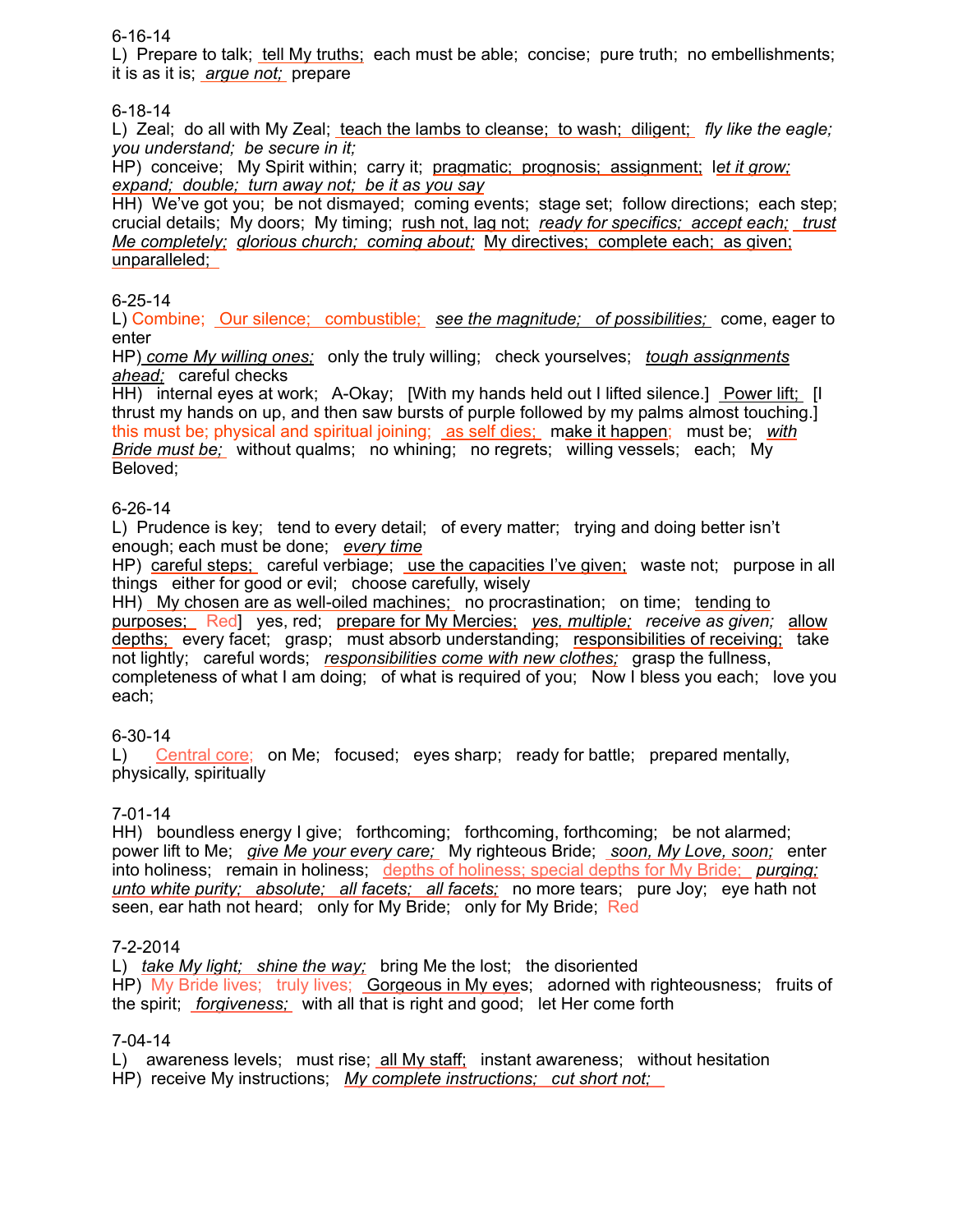### 7-08-14

HH) fractured promises; no more; My Chosen must be perfect; *time for perfection; be completed; stalwart perfection; unrelentin*g; lift fractured pieces to Me; clap 3 x's; shake; now, encourage; My Blood will justify; receive ye it; fractures heal; be it so;

## 7-09-14

L) wash every joint; now believe; fitly joined together; My Body; grasp My meaning; *nothing out of kilter; perfect fits*

### 7-13-14

L) You, My Body, must pardon; forgive; even as I have forgiven; *one another; and outside the Body; the harlot must be forgiven; taught; your task; more diligence* HP) ) show true complete Mercy; no half-way; be genuine in all matters; allow no distractions; on task, on target; miracles you will see; experience

### 7-14-14

L) Energized; *it's good to see My Body energized*; come My precious ones; let's truly flow together; mesh as never before

HP) Yes, Praise is a must; along with the thanksgiving; My child, you honor Me; deep abiding faith

HH) you touch Me; abiding faith; abiding faith; come now, let's reason together; set free as you have been; use your faith; exercise it; that it increases; abundantly so; each one; and as one with Me; the magnitude; grasp the magnitude; magnitude of the rate of increase; *enter into;* lead them into Our vastness; understand the vastness of My concepts; *eye hath not seen, ear hath not heard; the vastness of what awaits you*; *come My holy ones; Yes, I call you holy; that you may now be; come;*

### 7-16-14

L) Promises; forget not the promises; contingent, contingent; know it must be; I would not say it if it were not so

### 7-26-14

L) upheaval; planned; aware; deal as a unit; fine tuned; *senses alert; spiritual senses*; highest level; fear not; *follow what I say; no matter what* HP) Holiness; continue in Holiness; ye who are truly Mine must be Holy; My judgment; bring it about; yield all; all yield; must be

7-27-14

HH) holy time with Me; scepter of righteousness I give; use wisely; serious tool; take not lightly; heavy responsibility; abuse not; grasp its facets; purpose; I AM righteous; so be you; *corporate standing; My body, My body; grasp all I say;* take note of all ; be totally rooted in Me; understand, totally; rooted only in Me; all that I AM; be consciously aware of Me; so completely focused on Me; I will never lead you astray; you know that; now, trust that knowledge; trust Me; that's it; turn your focus onto Me; determined; zero it in on Me; not even a fraction off any time; zeroed in on Me; now, let's move

### 8-04-14

L) unburden selves; at My altar; give to Me what you need not carry; be free in Me; *receive not burdens of the enemy; give him absolutely no place*; see to it; forget not HH) My child, My child, put your hands up into Mine; *tell those who hear to incline their ears; give Me effort; lots of effort; tell those who see, be ultra watchful;* no slacking; tell them to come, **journeys have begun;** correct their thinking; all have journeys of sorts to successfully complete; *tell them to pay close, close, close attention*; I AM revealing; they must be receiving; some assume in error; stop, stop, stop; listen, watch, listen, watch; again, each must pay attention; slackers will miss out;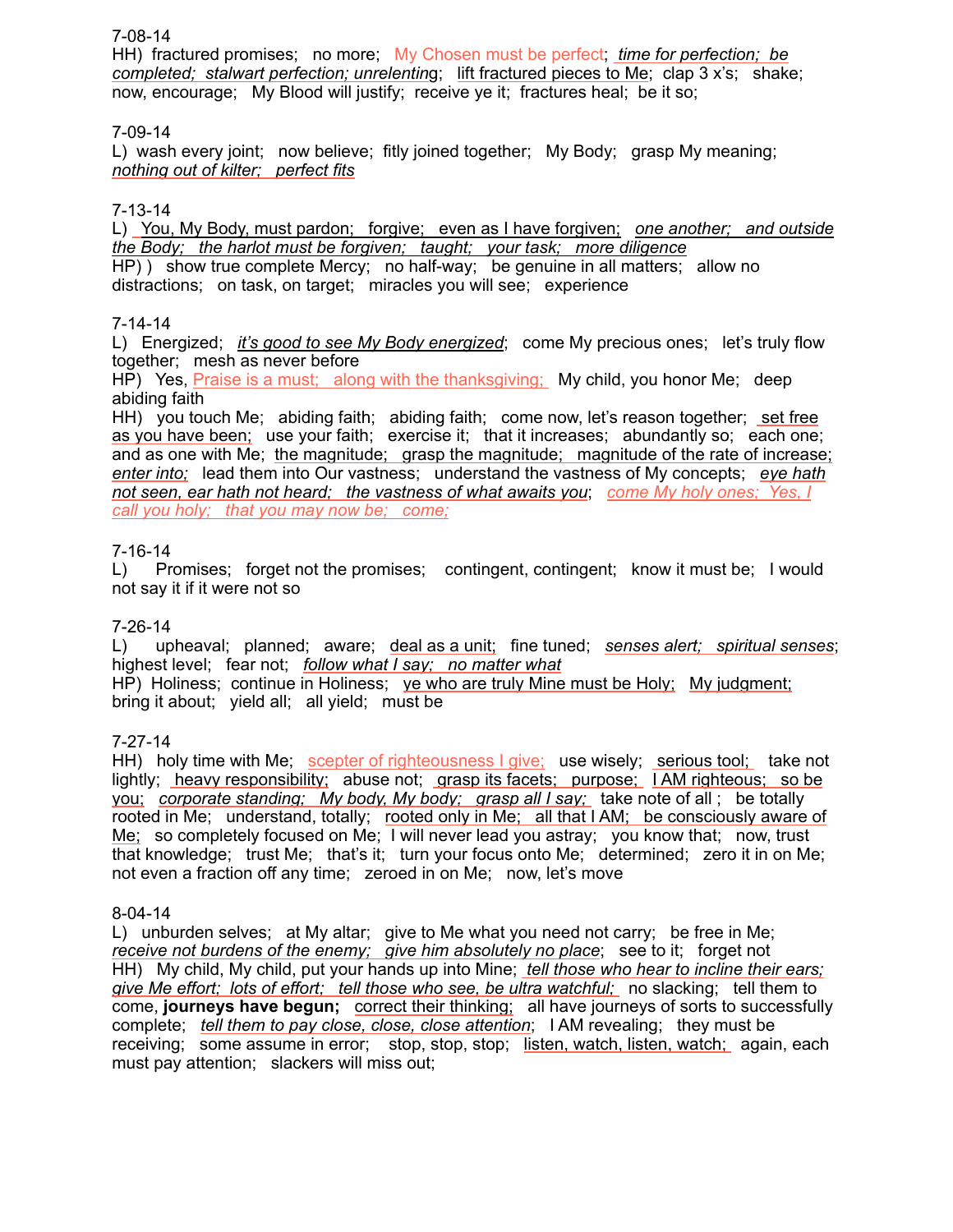### 8-05-14

HH) My Bride, My Bride, walk circumspect; stalwart in this; must be; cower not; I AM with you; you have allowed it so; work, yet completely aware; be caught not unaware; lightning speed thought processing; increasing, increasing; reactions must be sure, correct, exact; *crucial for My Bride; for Us;* dismay not; no time for dismay; lose not Our stride; Our stride; understand; now move with Me

### 8-07-14

HH) Watch My Plan as I unfold; see it; see your part; each must see; major, major roles; I will guide; trust now, My Beloved; *give Me your hand in trust*; complete trust; The plans are Mine; you are ready, We are ready; no fear; My plans are perfect; Satan fears, We do not; We do not; We have no fear; no reason for Us to fear; declare it so; declare it, mean it; *Be it so; I have agreed;* Now, let's gather Our momentum and move out according to My plan; faith and trust in place;

### 8-08-14

HP) yes, you are truly blessed; as is all of My Bride; think on this; be truly grateful, blessed; give blessings; give needed blessings; heartfelt blessings; more blessed to give; get the increase; again and again; gain facets of giving

### 8-11-14

HH) lifted silence; clap; clap, grasp; [*I clapped and then grasped my hands together*.] bring it together; grasp the joining; magnitude; huge; clean physical with spiritual; My Bride; see the portrayal; *understand the cymbals; the reverberations; My Holy cymbals;* making way; come, Bride, follow in My wake; understand My actions; understand My order; understand My progressions; purpose in each; all in My infallible plan; each step necessary; overlook nothing;

### 8-19-14

HH) Pressure not of Me; give it to Me; solitude in Me; *Pray, Niagara trip;* push back enemy; *[He showed me to push back in front of me and to both sides.]* [I saw red.] now, send them forth; hold back enemy; forces of evil shall not prevail; *I have so declared; through My own;* judge it not; keep it legal; keep all things legal; every detail; assume not; Catalyst; look for the catalyst; careful, careful, careful; be not foolish; do as I say; when I say; precise timing; get rid of assumption; refuse it;

### 8-22-14

HP) *Shekinah Glory; surrounding My Chosen;* absorb; take it in; allow, allow; let it work; its purpose to complete; hallelujah

### 9-02-14

L) Protections; keep in place; aware; open the till; let Me replenish; [I opened many tills.] good job; receive;

HP) come be with Me; *I beckon to My own; spend time with Me;* pay attention; take in My acts; yes, My acts; watch Me closely; even the slightest of movements has purpose; watch; [I saw red.]

HH) Progress' subliminal; let it not be; allow not; watch how you write what the enemy says; give no place; careful attention; share the load; progress'; complete the progression; *bigger steps now; forward momentum; keep it going; consciously push forward*; come; come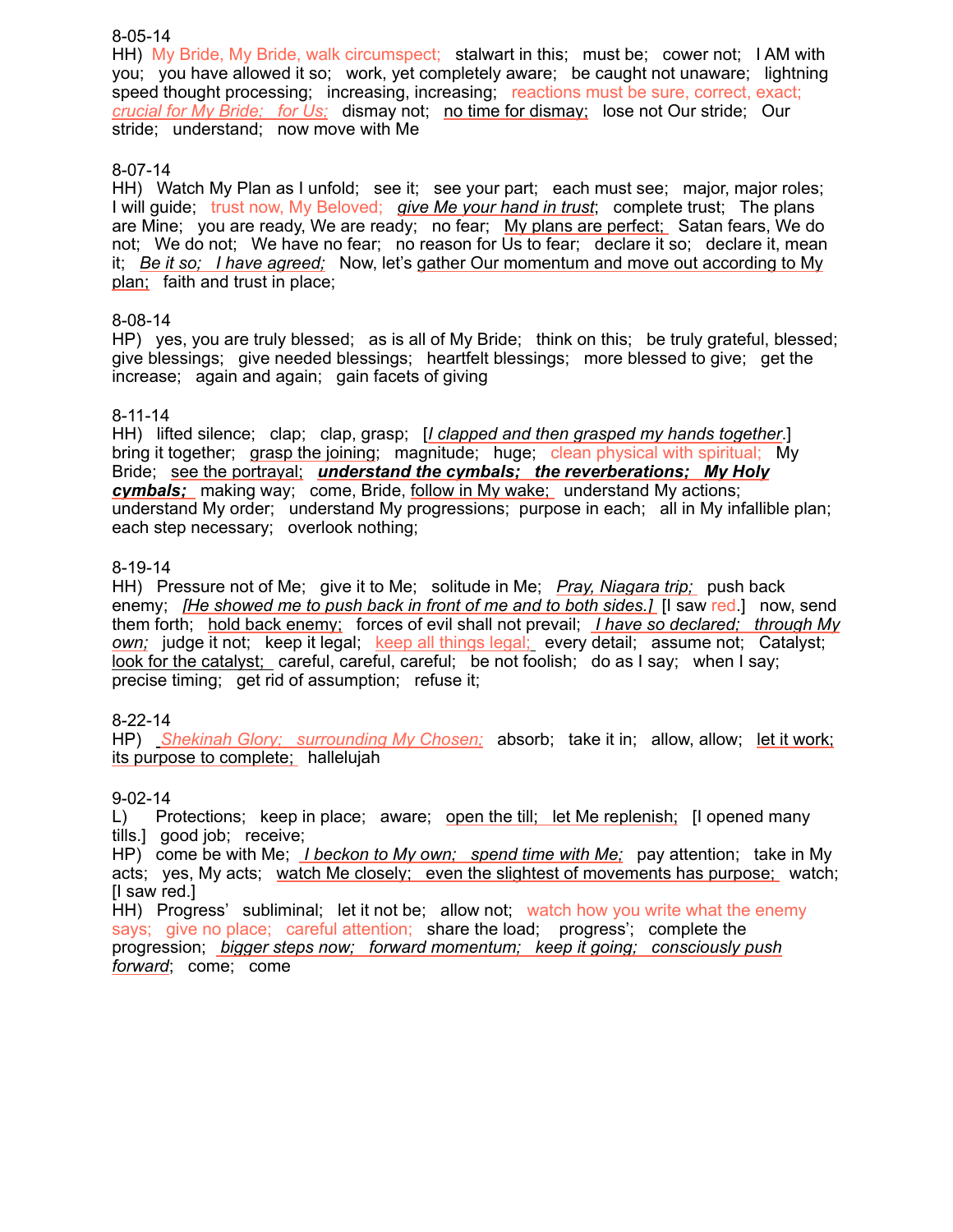#### 9-4-2014

L) Possession; We have Possession; [purple] Possession Power; *to take back enemy pilfering; recapture the stolen; understand*

HP) stay in My progression; I AM Holy; *the Holy one of Israel;* [purple] come before Me; accept My revelations; My Bride, accept; much coming; know that, expect; *gladly receive; put into practice; perfect'*

HH) enter; join My Victory campaign; no rubber stamp; join; much to shout about; yes, but stay focused; control emotions; Power privileges I give; handle them well; [purple] hold back the enemy from My Man-Child; concerted effort; bring it about; make way when there seems no way; My Power and Might is sufficient; keep up My shield; protect, protect, protect; I have spoken

#### 9-06-14

L) Slack not; momentum forward; follow Me; stay on My path; falter not HP) My Bride must move forward; stagnate not; step up the pace; stay in step; My Band must march forward

#### 9-09-14

HH) shuck off unholy garments; DR; allow My mantles to cover; My Bride; pure; must be; give all to Me; [I saw what looked to be the front of a golden shoe.] for My Bride; golden slippers; *[I smelled a floral aroma two times.]* again, for My Bride; be not amazed; I supply adornments for My Bride; Our time nears; accept; appreciate; prepare the details; careful, careful preparations; willing minds

#### 9-10-14

L) Paradoxical; much to gain; My Chosen must gain; increase My bounty; [purple.] extend My limits; Paradoxically

#### 9-11-14

L) stop procrastinations; must work in sync; every part timely; each body part synchronized; work together; must

HP) more teaching; receive; LAM the Master Teacher; allow Me; pay attention; absorb; absorb; absorb even more; take in My every word; let none fall away; Red; each word a must; My words are not idle; Red; life and purpose in My words; let them not fade HH) We must gain forward momentum; must increase; **eleventh hour now is;** My Chosen, I've told you serious times ahead; take it to heart; absolutely no time to slack; [I saw red and purple mixing and stirring in my vision.] so many still lost; [purple] use every avenue I've given; *Command as I say; jot and tittles in place;* entryways ready; time to really work; initiative is Ours; seize it; organize, My faithful;

#### 9-12-14

HP) perform My acts; [red] My body must perform My acts; [red] portrayed as though done; allows them to legally be; willingly, knowingly perform My acts; [bright red.] HH) allow silent portrayals; give to Me; acknowledge My hand in all things; I am at hand for you; for the asking; utter what I say to utter; no self; crucial in days ahead; forget not; refuse panic; it's not of Me; it has no good purpose; let it not have it's increase; *I give you calm, surety; their increase builds faith; My attributes must be allowed exponential increase;*  My Chosen, understand; be consciously aware of what you allow; all evildom knows about the law of increase; that's why they are satisfied with toe-holds; they know they will increase; all details are important; ALL; *allow your full progression; disallow enemy toe-holds and their increases; disallow, cancel spoken and written permits given to enemy forces; [Sayings such as, "I love you to death, I love you to pieces, I was afraid of that" scrolled before my eyes.] your silence when these are spoken by others or written give permission; must not be; cancel, cancel, cancel;* see why you must be aware, alert; tend to these details;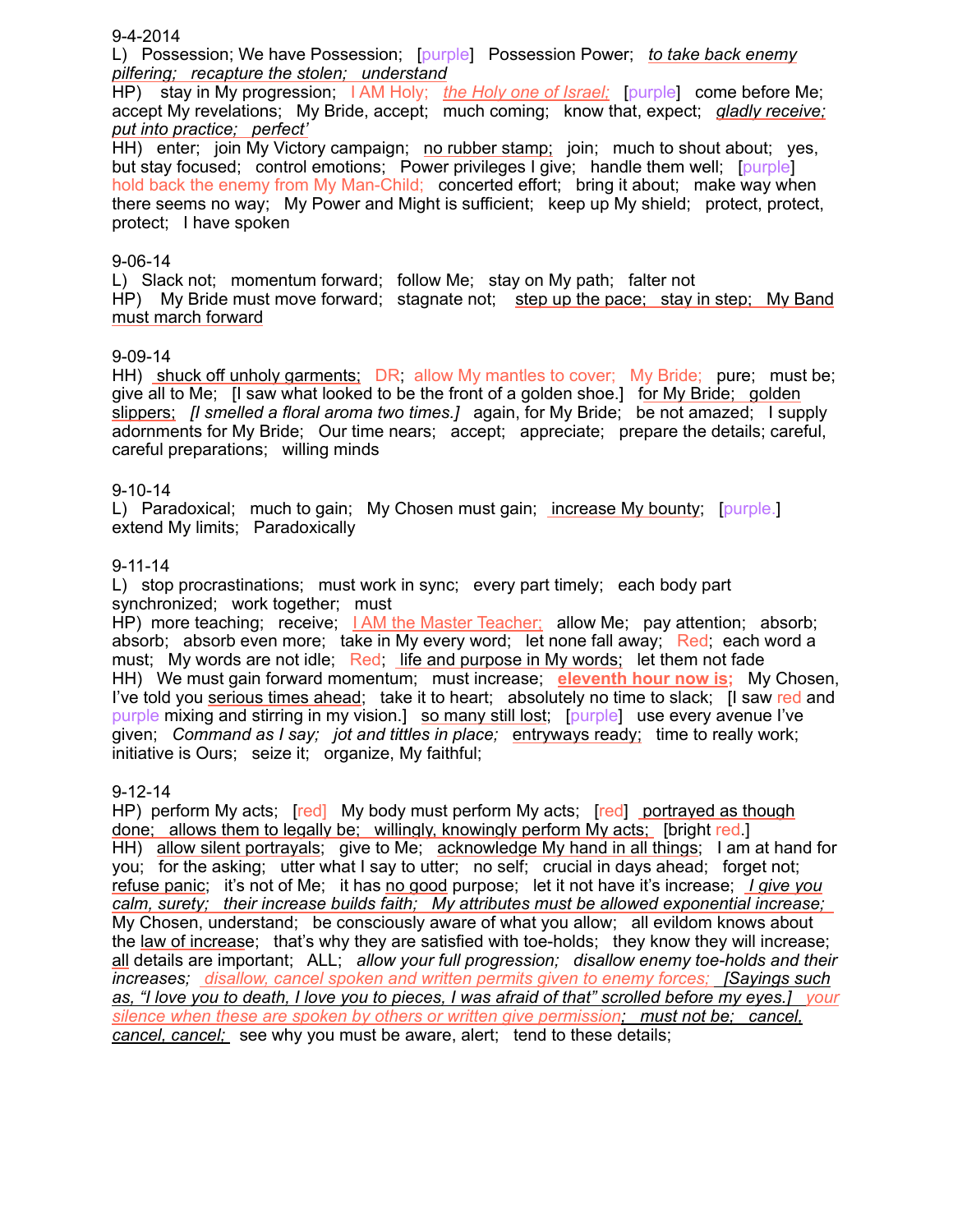9-14-14

HP) much accomplished; more yet to do; meet progression protocols; My Chosen, My Bride, must progress; Red; you can do all I've chosen for you to do; know that; I say so; stay the course, stay the course; understand your increases

HH) give Me all your cares; hide not from Me; futile effort, I know all; *listen not to enemy; know, recognize his voice*; know My voice; know My ways; know My protocol; recognize My words; fail not to use My reasoning; *pay attention to all words some claim to have heard Me say; the one who mimics lies; know My way*s; My timing; you cannot assume; I do not assume, I know; so must you; My Chosen, so must you; be not led astray; careful what you allow; not only words allow, but also acts; take more care; be cognizant of what you do; watch and pray, watch and pray;

### 9-16-14

L) contention; let it not be; work together united; united before Me and before the enemy; quick, sure; allow My understanding

HP) Pick your path; tell them to pick their path; Mine or the enemy's; (Red) forgive and save, forgive and save; holy ghost revival; bring it about; (Red)

### 9-19-14

L) *Move; into My protection; sovereign;* (Purple) disband not; careful alignments; no assumptions; all is not as it may seem; extra care; watchful care

HP) (Red) complete picture; (Red) now come, come; come into My bosom; diminish not; I speak wholeness over you; you and yours; for a time, for a time; interject not self; accept My plan; for you

HH) accomplish what I call you to do; all you do, do as Holy unto Me; *unparalleled; never before; judge not;* allow Me; take in My words; let them work

### 9-23-2014

L) Charity; My Bride must have Charity;...more than financial; Charity of heart; sanctified HP) Thank ...so much to understand about holiness; stand in it; be merciful in it;...be all that I am in it; know and understand My characteristics; understand Me; must be able to truly enter into Me; *I call you, I call you; not all may enter*; *I have chosen for good reason; come, My chosen, prepare selves for entry*

HH) clean up the silence; tell them; I must have pure silence; unfettered; now, I know you see that purity at its finest; must reach My heights; My depths; full gamut; *your mantles are specially made; each with My purpose for you; encroach not on one another;* dangerous, dangerous; life threatening dangerous; operate within boundaries I've given; desire not what I've given to others; *yes, what I have given you each is perfect for you each; covet not;* lest what has been given you be taken from you; stay within My boundaries; each must; yes, this day's may be shared;

### **10-01-14**

**L) Host My Angels; three; (deep purple) allow; learn from them; receive; aid; (Purple); testify**

**HP) complete; now progress; come, Bride; I say come; Angels to ready the Bride; fundamentals; for My sake; take up My Banner**

**HH) shoulder; strong, sure; My load for each; parceled; according to My plan; share as I direct; Core unit now solid, strong; allow no penetration; careful watch; not all things or people are as they seem; look beyond; no assuming; (I** *saw our core and the ties that were siphoning off from us and having us somewhat tied down. We were being freed from them. Some were still floating around and needed to be totally gone from us.)**My Core, My Core;* **I must have you free; I tell you again, allow no penetration; cannot, cannot;**

### **10-04-14**

**L) Sincere; Mine must be Sincere; of heart; of mind; true to self and to Me; mediate as I say; think on My things, My ways; (deep purple) quick to hold your tongue; let it not slip; unruly not**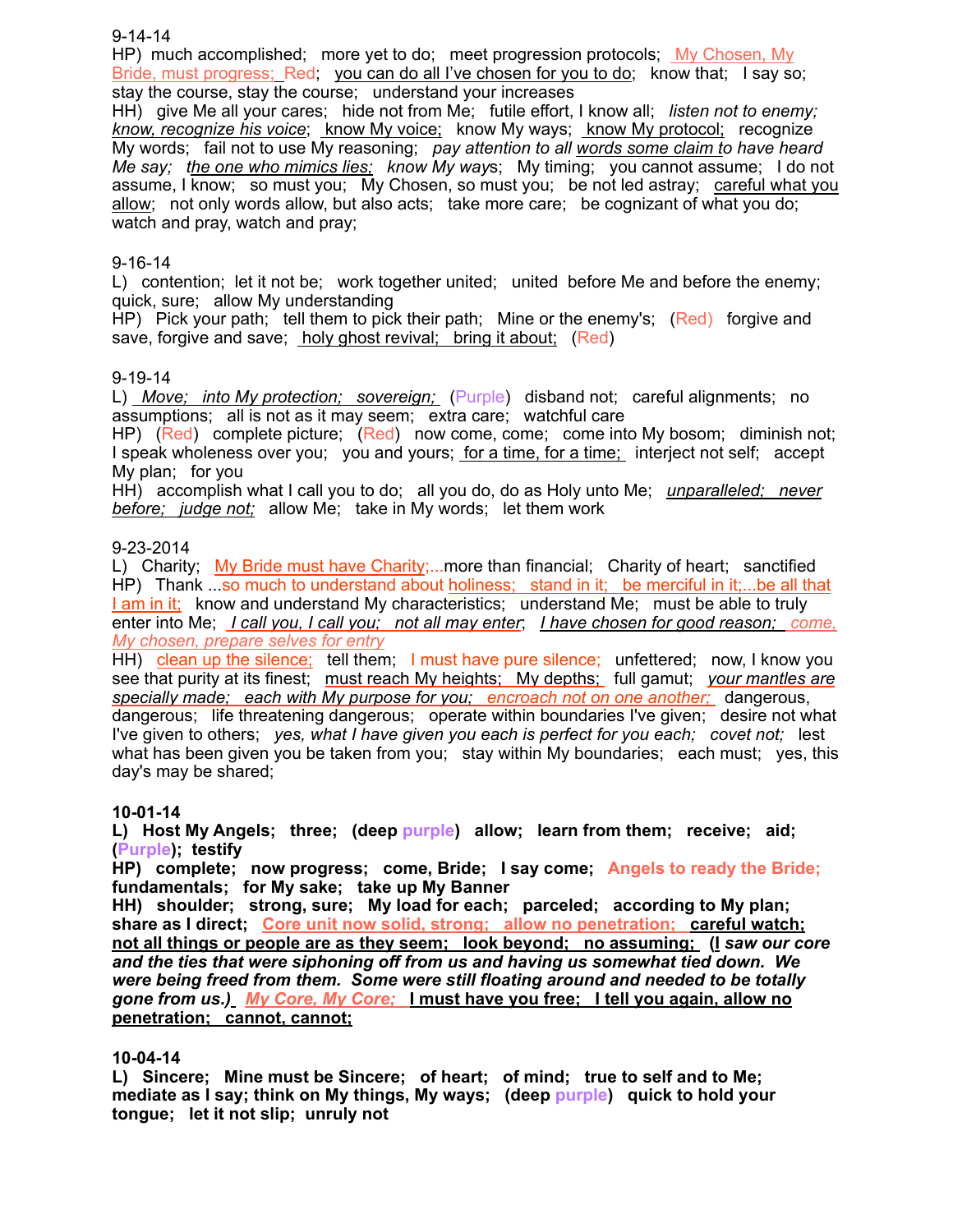#### **10-10-14**

**L) Shoulder to Shoulder; My elite; (Purple) team;** *each doing its part; no griping; well oiled; join*

**HP)** *now Praise again; yes, honor Me; set the hounds of heaven;* **I direct , no guesswork; purposefully; (set them over Oxford schools, my sons and offspring and spouses and Dennis) now succeed; set your face as flint; charge the brigade**

#### **10-19-14**

**L) Righteous; My Bride must be Righteous; (D P) Righteous acts, Righteous tongues; Righteous thoughts; accept no other; I have spoken; see to it**

#### **10-21-14**

**L) Redeem; I am the Redeemer; believe that; I shall Redeem My own; allow; it's enough that you agree with Me; stay by My side; (DP)**

**HH) arrogance must go; yes, from My Chosen; remember, all have sinned and come short; My body, My Chosen must be cleaned; yield; first steps; fail not; (Beautiful Purple) I will lead;** 

#### **10-25-14**

**L) conceal not My truth; harbingers of truth; My Chosen must be; clear, precise; as I say it; as I reveal; not man's interpretation** 

**Harbinger: 1. an advance representative of an army or royal party, who arranged for lodging, entertainment, etc. 2. a person or thing that comes before to announce or give an indication of what follows; herald**

#### Wed, 29 Oct 2014

HH) punctual; as usual; sin not; My Bride must sin not; no faction of it; lift Her to Me; understand how precious My Bride is to Me; speak not against Her; ever; *those who have must fall to their knees and ask forgiveness, no matter who or what they are; no matter who; no position exempted;* 

#### 10-30-14

L) Hogwash; Satan's ways are as hogwash; (Red) recognize; futility of his ways; (Red) must expose; My Bride must expose; (Red) handle My way; you recognize; I will reveal how to handle each; your part and then My part; (Red)

#### **11-01-14**

**L) unmask the enemy; let him not hide; (DP) My people must recognize him; and his ways; be not snared nor tempted; enter not;** *disallow his hiding places;* **(DP)** 

### **11-13-14**

**HH)** *Prepare them;* **it is time; heal the wound; give to Me; honor Me; loyal; true; every step; still many steps to take; look ahead; always ahead; ready for Me;** 

#### 11-15-14

L) Purity; (I saw bright white.) My Bride must be; (DP) significance in all I show;

#### 11-17-14

L) My Blood; allow the facets; *purity; progression; move into purity; My Bride must;* lead Her; lead Her; time; understand white

HH) justified; My Bride is justified; keep Her on track; give Her to Me; (Purple) *I will tend to Her needs; you keep Her on track;* feed Her My truth; feed Her My meat; make certain She chews; give with a charitable heart; help Her to digest My deep truths; I will be showing you from My depths; allow and receive;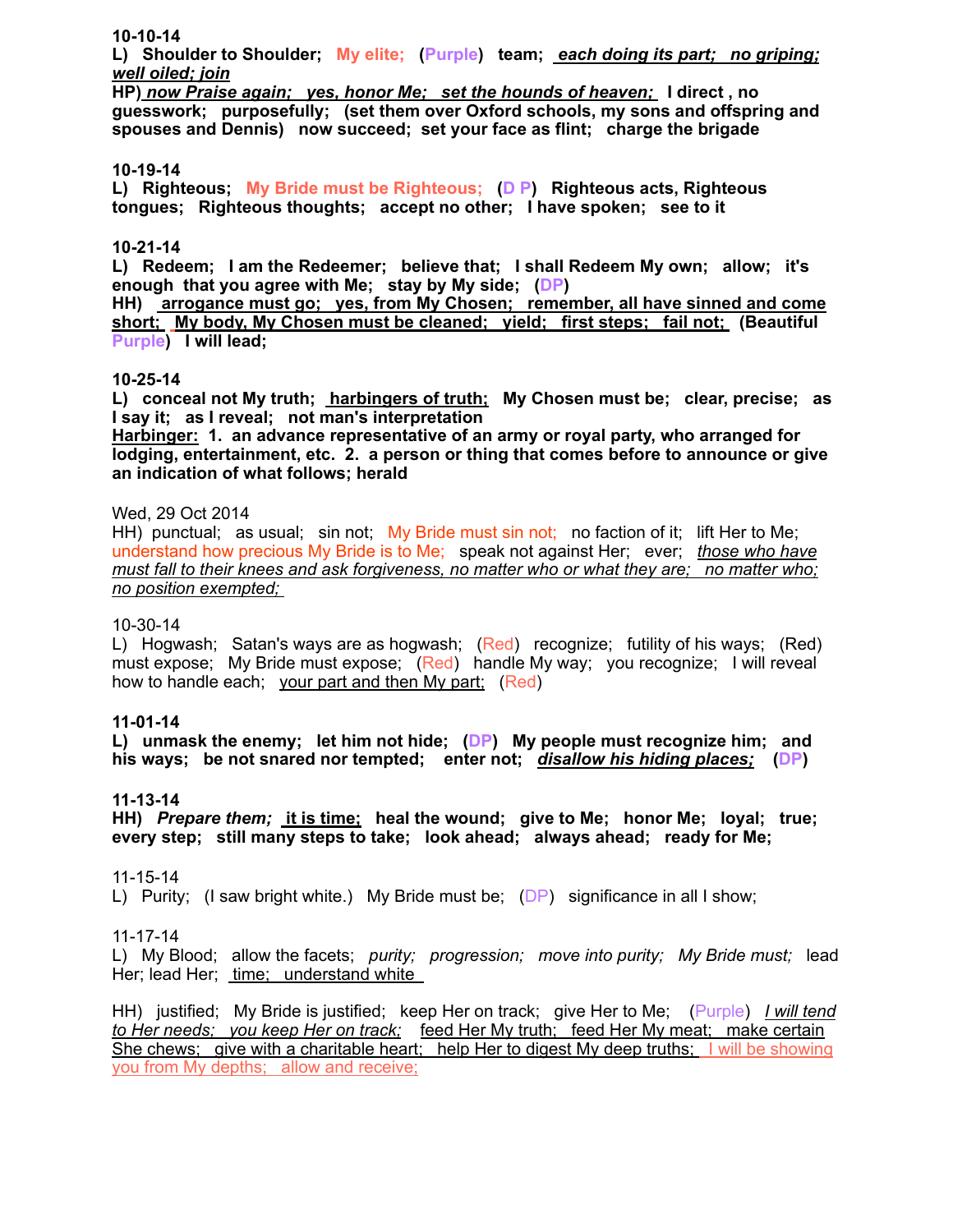11-24-14

L) Persecute; allow no persecution; My Body must be blameless; I call you blameless; (DP) I call it so, I call it so; DP HP) *adjust to My ways; as We go deeper;* t*hings you as yet do not know; or understand; be prepared to adjust; each must*; My solid core, lead; be assured; I truly am I in control; *My steadfast, reap your reward;* come, come HH) feel My heat, My glow; reach up; prepare My way; *We are in the time of preparation; purposes to complete; tasks and assignments being given;* look to Me; look to Me with intensity; Sunday, 30 Nov 2014 HH - *no pretense, always truth;* My Bride must operate in truth; pure truth; not tainted; free to be true; I place freedom in you; abuse not; responsible freedom; lust not after things; things pass away; I do not; I am truth entrust; be ye also; *abundance lies in truth*; seek ye after My truth; seek truth; 12-01-14

L - mollycoddle not; the brethren;  $\Box P$ ; truth; deeper truth;  $\Box P$ ; step up My chosen, produce; outcomes; DP

## 12-03-14

HP) onward; onward, My Chosen; listen ever so carefully; proceed with My speed; Mine; be certain; RT; *each step My speed, My timing;* RT; be assured; be assured

### 12-06-14

L) *Paramount; Deeds, Deeds, Deeds;* DPT; must be; come now; allow Me to bless; all My Bride forth for blessing; (On behalf of the rest of the Bride, Lord, I allow Your blessing.) DPT, sufficient

### 12-09-14

L) Power up My Bride; DPT; *moving forward in Power and Strength;* DPT; allow My Power in you; *Power surge, be ready;* 

HH) justified, My Bride is Justified; listen for the trumpets; My hosts at work; *allow them near;* partake as I say; only as I say; Judgment must be;

### 12-12-14

HH) DPT; keep hands washed; purity a must; slate clean; I've got you; prepare for next step; holy step; allow; (white) My Bride must walk in Holiness;

### 12-13-14

*L)* DR; My truth shall prevail, DPT; DPT; regain control; PT; take back stolen *goods; facts, figures;* My directives; DPT;

HP) keep progressing; My progression; *standards; obtain;*

HH) glory time; My Bride clothed in My Glory; *beautiful;* 

### 12-15-14

HH) hounds of heaven working for you; seek and ye shall find; (I'm trusting You, Father, concerning the hounds of heaven.) send them forth; send them forth in completion; *bring in the fold; complete it;* now believe it, call it done;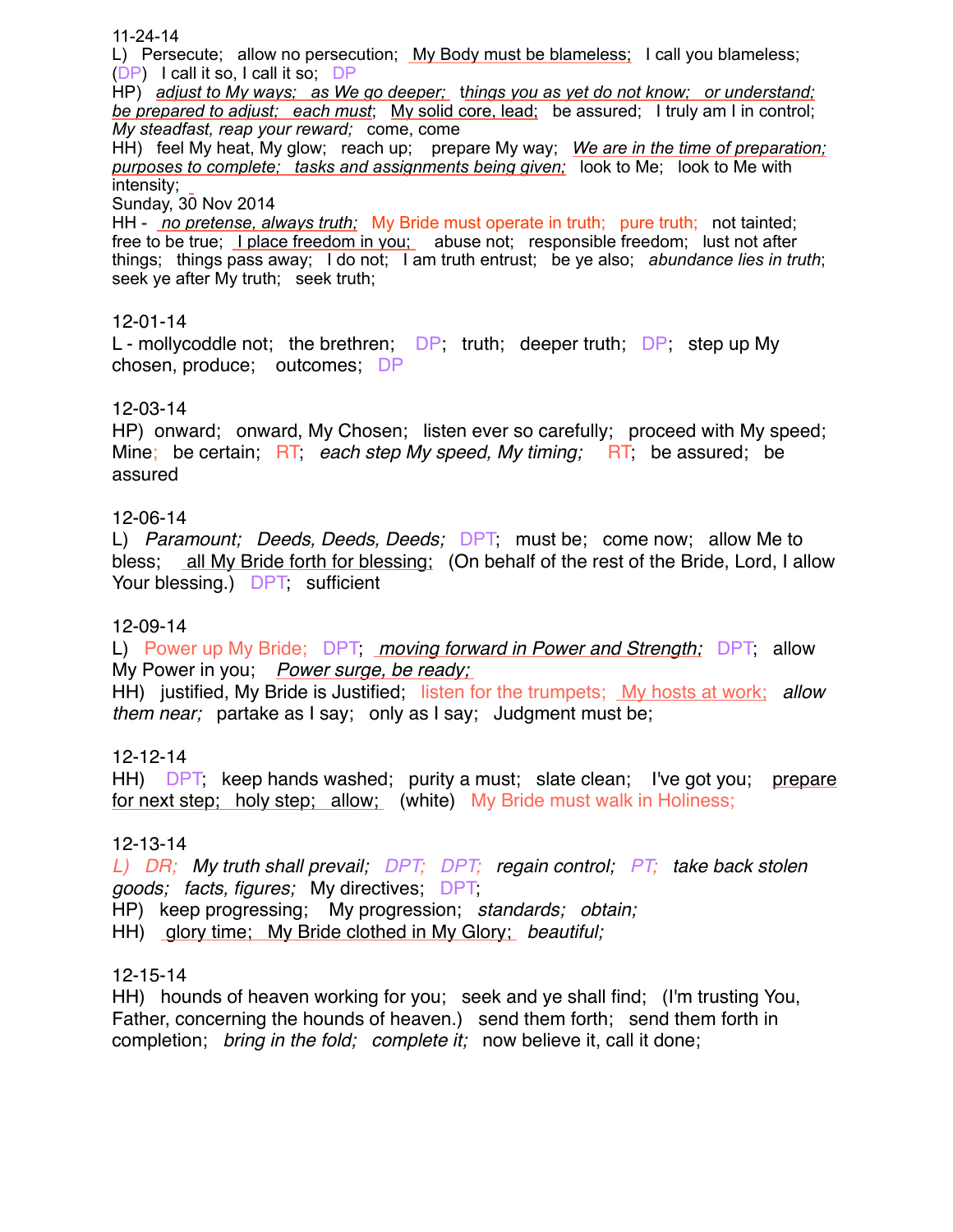## 12-16-14

L) Glad tidings; My Bride complete; DPT, DPT, sing Me a new song; My blessing; upon you;

HP) This My charge; unite; My Bride; Unite; allow My will; share; *come together in spirit and in truth;* (white) united in fusion with Me; bring it about; yield; honor

## 12-17-14

L) Open; My doors; yes, you must open; DPT, enter in boldness; *sure steps;* DPT, come into Me; My freedom

## 12-21-14

L) Perfection; My Bride; <u>I am pleased; yes, I am pleased;</u> doubt not; let no one mar; accept not; recognize falsehood; reject

## 12-28-14

L) Cover; with My Blood; situation, positive; parallel My acts; DRT; gestation; soon up;

HP) Honor My wishes; DPT; DRT; feet on My path; come unto Me; dote on Me; pressure, relieve it; DR; relax in Me;

HH) exhale; that's it, totally relax; enter My realm; deserved; pay attention;

## 3-05-15

L) appreciate Me; My words; My directions; My leading and guidance; Our journey has begun; (DDP) must continue; lag not; (DDP)

HH) I crown with many crowns; accept; purposes; authorities; understand; reject none; it is set in motion; you are set in motion; My Bride is set in motion; act and react as I say; as I lead and guide; stay with Me, close to Me; let's move

## 3-08-15

HP) My Chosen, My Chosen, My Chosen; how you have increased in so many ways, facets; continue, continue even more; My Grace I give;

## 3-14-15

HH) Preparation phase almost complete; assignments to come accordingly; patient; *feel My heat, My Power, My Zeal;* move forward with Me; ready for what is next; Declare your choice to come with Me into the next phase only if you so choose; *from this day forward your steps shall be directed;*

## 3-21-15

HP) (DPT) (DPT) I remind you to expect; (DRT) expect with great hope mounted up; (DRT) great salvation; full facets; yes, yes, yes; deepest to highest expectations; My Chosen, My Bride;

## 3-22-15

L) let nothing be taken from you of what I've given; remember, assume nothing; HP) yes, We each do Our part; auspicious things will come about; *all must be legally done;* come to My throne; with sincere requests; nothing mundane; Our business, Our Plan must be tended; accomplished; *I have blessed your brains, your minds; use them wisely; wisely;* carelessness must go

HH) stay on paths I have chosen and laid out for you; ignore tangents; prepare and allow Me to aid you; constant preparations to be made; assume nothing, remember;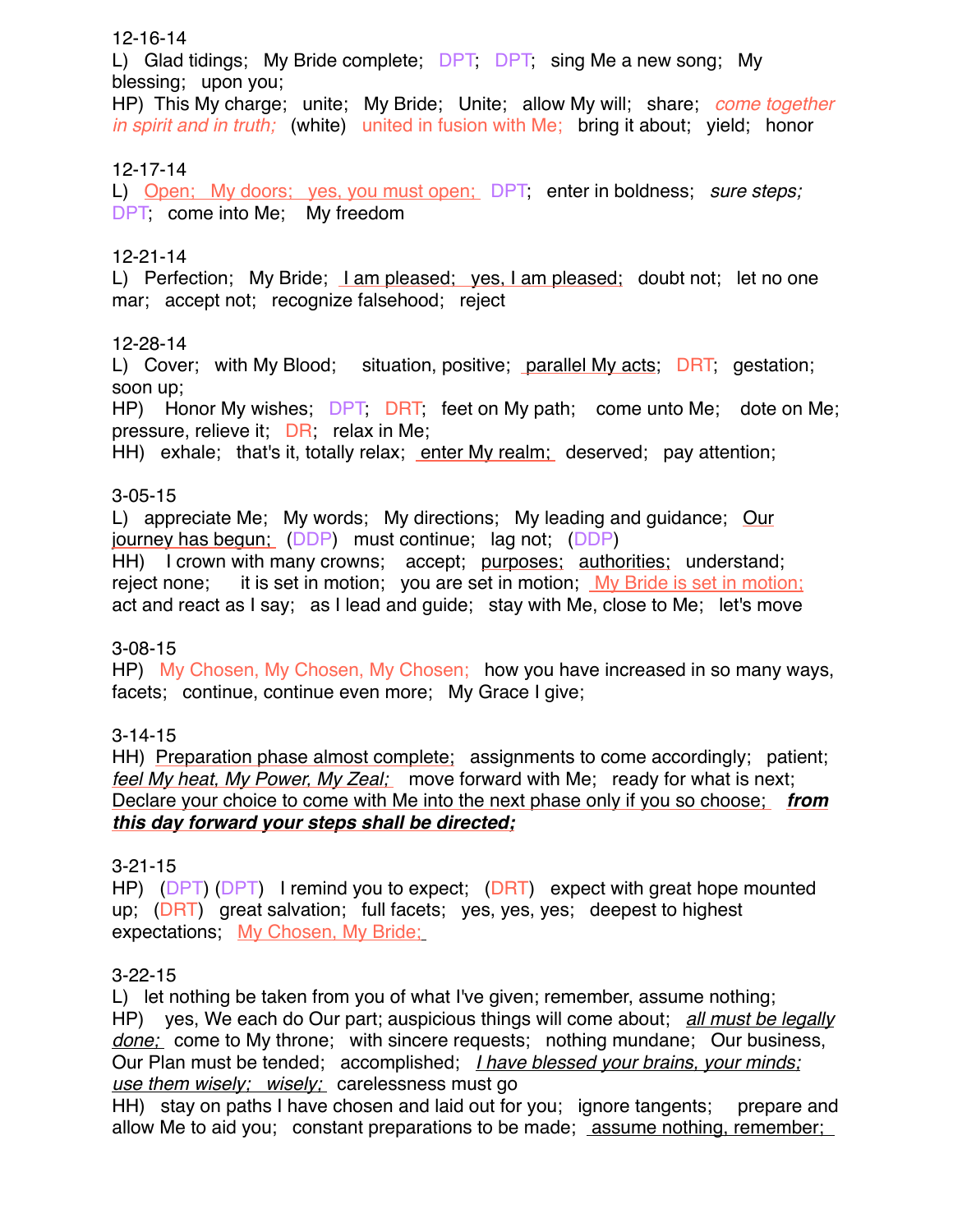## 3-23-15

L) Pure; Pure as pure Gold is My love for you; (DDPT) may your hunger grow

# 3-26-15

L) Prudent; My Body must be Prudent; efficient; in all matters; waste not anything; (DDPT)

HP) *stay in the midst of My Blessings;* close, close to Me; in step with Me (DDDR) refuse frustration; wasted time being frustrated; refuse it; adamantly; look to Me; to Me; *give Me place instead;* giving it place allows frustration to increase; deny it;

## 3-29-15

L) Love; it's all about true love; for one another; for Me; Me for you; Our Father for Us, for all mankind; grasp these facets; employ them

HP) (Red) shoulder responsibility; (Red) use My words to relay the depth to those who will listen; important, My words

HH) relay My truths I give; this your responsibility; it's up to them to receive; you be My messengers;

# 4-05-15

HH) Yes, time for My Bride to step up; tell Her what I show you to tell Her; *that Her adornment be complete; in every detail; My love for Her is so, so deep; Her heart is absolutely beautiful; resolute and sure;* tell Her;

# 4-10-15

HP) (When I thanked Him for wisdom) alive, growing, increasing; (DDDDRT) (DDRT) take a stand for My will; proceed into yet deeper depths of My will, My truth, My plans;

## 4-11-15

L) Perfect; My Bride must come into perfection; stay in perfection; be not tempted; be not lulled; all must be awakened; alert; bring it about; core

## 4-12-15

HH) prepare to receive; (DDRT) no idle preparation; much to receive, record, put to use; be not ashamed; Our right hands joined; joint efforts, joint duties, joint potential; know that; shun not; shunning them shuns Me; My Chosen must not; f*orgive them who have, those who do;* I must have a forgiving people, *a forgiving Bride; true, honest, heartfelt forgiveness;* attribute of My Bride; My Chosen; Behold Me; understanding lies with Me; Behold Me; understanding comes but by Me;

## 4-14-15

HP) Thanked and Praised Him for the flow and functioning of the progression and its facets) on your behalf; *be it justified; legally done;* My Bride must heed; hinder not; stay in My flow; in it; not on the banks, but truly in it; totally in flow with Me; no exceptions; totally in; heed, heed, heed

HH) delve, delve, delve ever deeper; *My healing must flow*; look for it; be in it; soak it into your beings; (He showed me to lie face down in His flow in the healing room, so I did.) you shall be well; share healing with others; as I direct; *be prepared any time, any where;*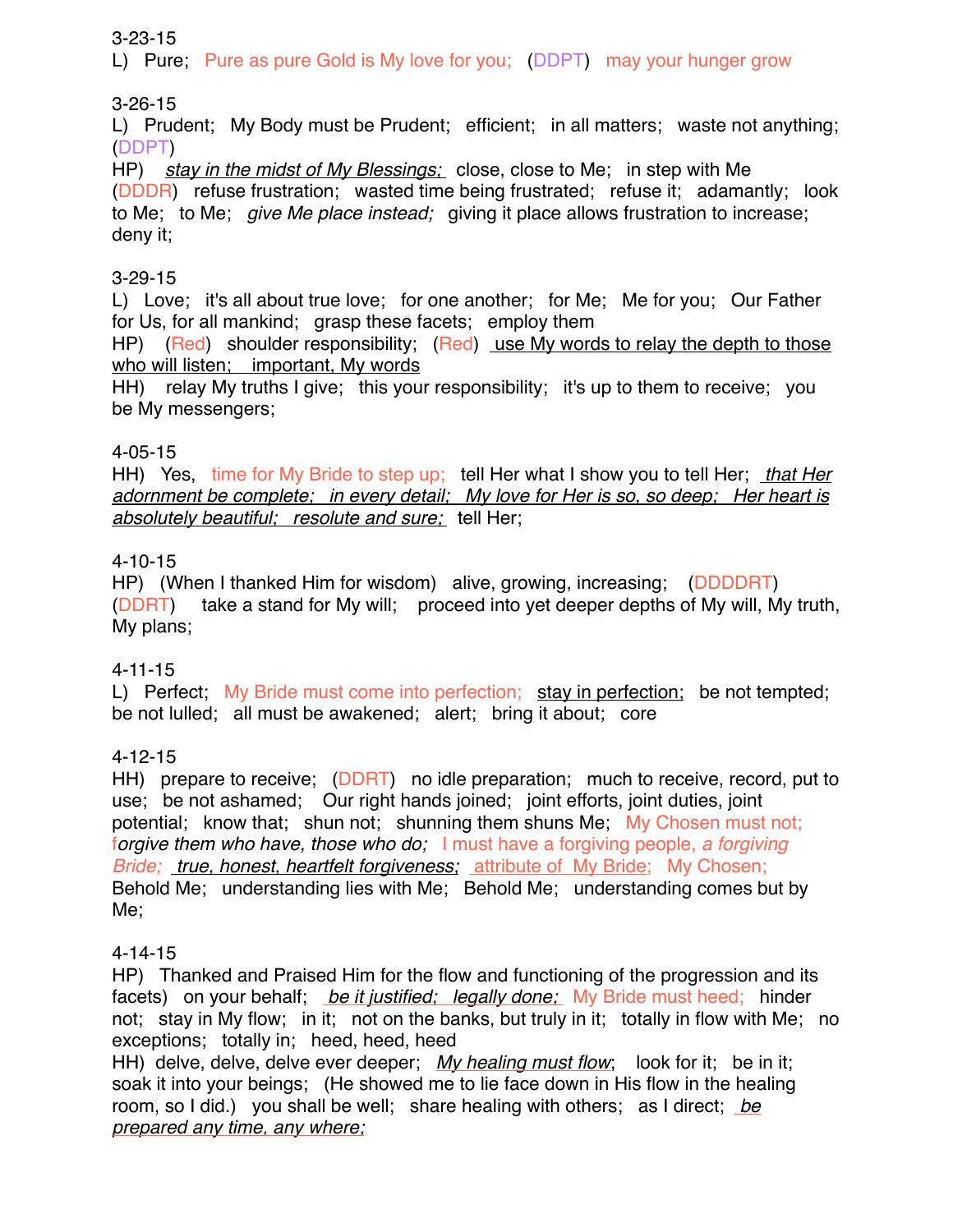## 4-15-15

HH) I feel your love for Me; keep it flowing between Us; that it may increase; I bestow much to you, more than you know; It is done; My Chosen must learn to accept, truly accept what I give; be determined My special ones; determined;

## 4-17-15

HP) forget not My flow; My Chosen must flow with Me; be in sync with Me; with Me in all I am doing; *daily, hourly, minute by minute basis; intense; yet calm* HH) burden not yourselves; heavy burdens are not of Me; have I not told you? Cast them from you; deny them access; be it so done; Holy Lord God Almighty am I; I am the creator; be humble before Me; know Me; know My ways; give up your silence to Me; duly accepted; hinder Me not; stay in My will; deny enemy access; trust Me, My truths;

## 4-20-15

HP) allow My undertow; (Red) touch your feet to My bedrock; stand sure with Me; (DDR) stay committed to Me and all that I ask;

HH) solidify My truth into the very core of your being; stave off the effects and symptoms of old age; (Red) be not surprised; energy returned; (Red) much to accomplish; be at the ready; portals of hell shall not prevail; they shall not; agree;

## 4-21-15

L) wash, wash, wash; My Chosen must wash; cleanse; come into Me now; enter into My conclave; yes, My conclave; My gathering; enter;

## 4-22-15

L) Procreate; as I say; conjure nothing; aware of enemy works; enemy thinking; let it not stand; refute, refute; by My authority given

HH) procure; your needs from Me; I have vast supplies; *I supply your hands; equip;* let Me lead; *watch, expect; I fail not;* be not behind nor ahead; all in My timing; patient; all must be as I say; remember, touch only when and how I show you to touch; follow Me, not ever man; I've given you much to do; stay on task; worry not over man's reactions; man's thinking; follow only Me;

## 4-23-15

L) yes, come to Me pure; come completely into Me; My Bride, come; how I have longed; *at last Our time is nigh;* come, come, come

persevere My special chosen; We conquer all; all; doubt not, worry not; We conquer

HH) function; as I have shown, as I show; with understanding; with the depth you've attained; be aware, *recognize tangents; snares;* stay on My course, My path chosen for you; for you each and you corporately; We will withstand the onslaught; be assured; *grasp My hands;*

## 4-26-15

HH) give and trust your concerns to Me; truly give to Me; quit taking them back on to yourselves; allow not this flaw;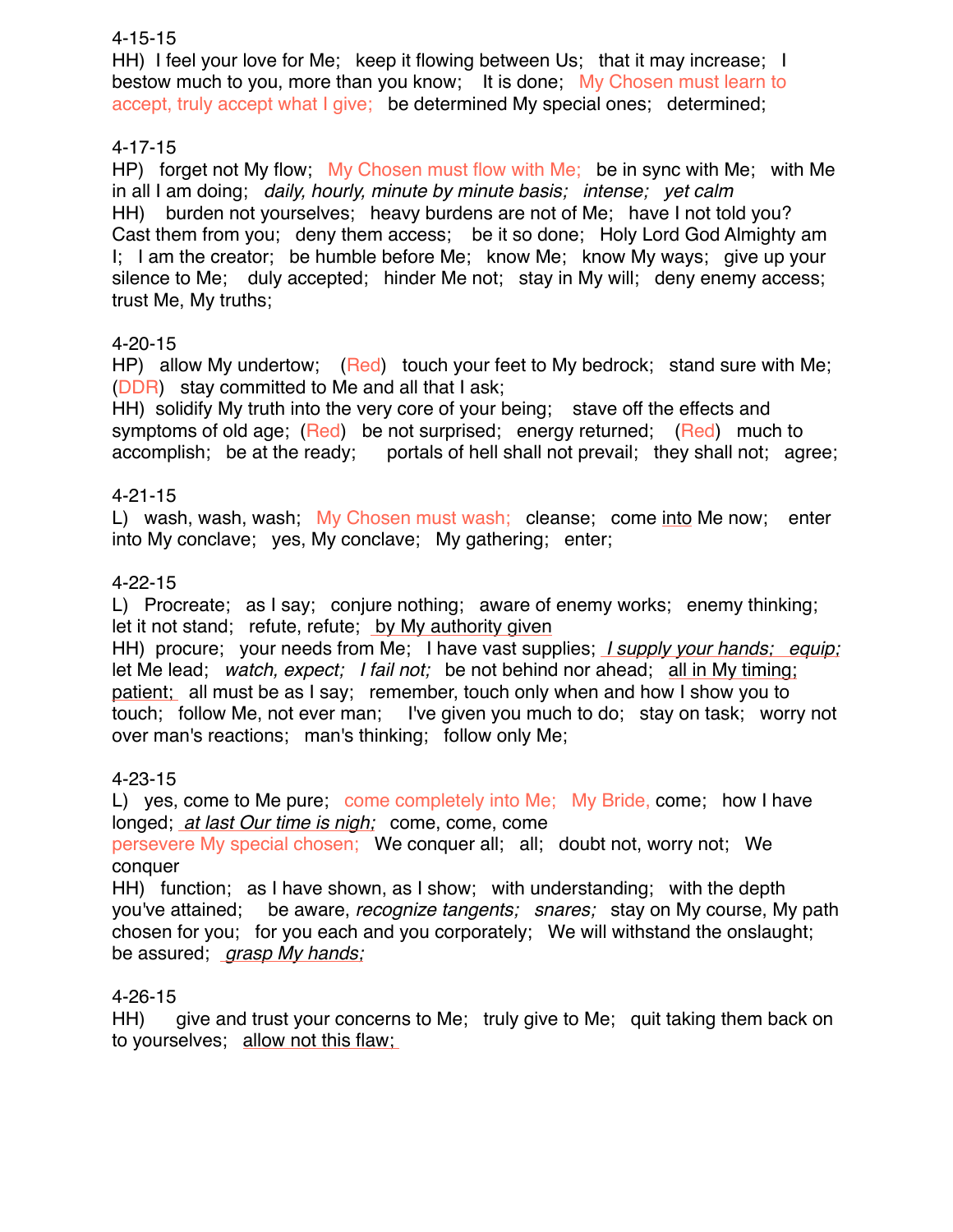## 4-26-15

L) agreement; be careful, careful with what you agree; awareness level on alert; crucial; being silent can be taken as agreement; My special ones be ever so careful HP) understand the flow of the progression; delve even deeper; still facets untouched; My Chosen, My Bride must grasp the fulness of the progression; back not away; move into the understanding; yes, into understanding; now, the time is now

# 4-27-15

HP) My Chosen, all of you must be all the way in the flow of My progression; *no more teetering at the edges;* come fully into each part; no hesitation; come deeper; ever deeper; no fear; there is no fear in Me; come; I say come

# 5-06-15

HP) stay under My wing; My wing of protection; all My Chosen must come under My wings; help them watch and to choose wisely; turmoil;

## 5-08-15

L) humble; My humble Bride; *I love you;* know that; remember that; *My love is complete; My love for you is so complete;* come, come, come; *Our love, Our love; understand how wonderful, how special, so very special it is; deny it not; ever;*

## 5-09-15

L) Careful judgments; make careful judgments; (DRT) be content in Me; hunger after Me and My ways; content in Me, with Me

HP) *let Me stir you within;* (DDDR) be not amazed; expect; *note every detail;* forget not; sense the excitement; My host is excited; expect, expect

HH) so many increases; so many, many, many; allow them not to be squandered; again, watch the details; *erosion begins with the details; let it not happen;* you are an overcomer; My Chosen are overcomers; *waste no time with worry*; tell them

## 5-12-15

HP) come, My Chosen, you are battle ready; come, come; come quickly, quietly, boldly

HH) I have raised you up; I have raised up My Chosen; *use what I have given each of you; use all I have given; nothing must be idle; I desire to give more; use that all may increase; you must expect; I expect; eliminate careless thoughts; eliminate careless words; aware of not only your own, but those of others; let not wrong words coming from wrong thinking stand; eliminate immediately; letting them stand shows agreement; this must not be; understand; vital; vital elimination; firmly replace with correct words, My words; obey, obey, obey; give enemy forces no ground; understand; go now, take back My ground, My lost;*

## 5-16-15

HP) function, function as I have created you; all must, all must; *you each were called from the beginning; you are not accidents or by chances;* so, so significant you each said "Yes" to the callings; you each have depths of which you are not yet aware; search selves; understand selves; understand facets of your callings; HH) humble beginnings; *stay humble in spirit, My Chosen;* (DDDDR) grasp; l*et not erode;*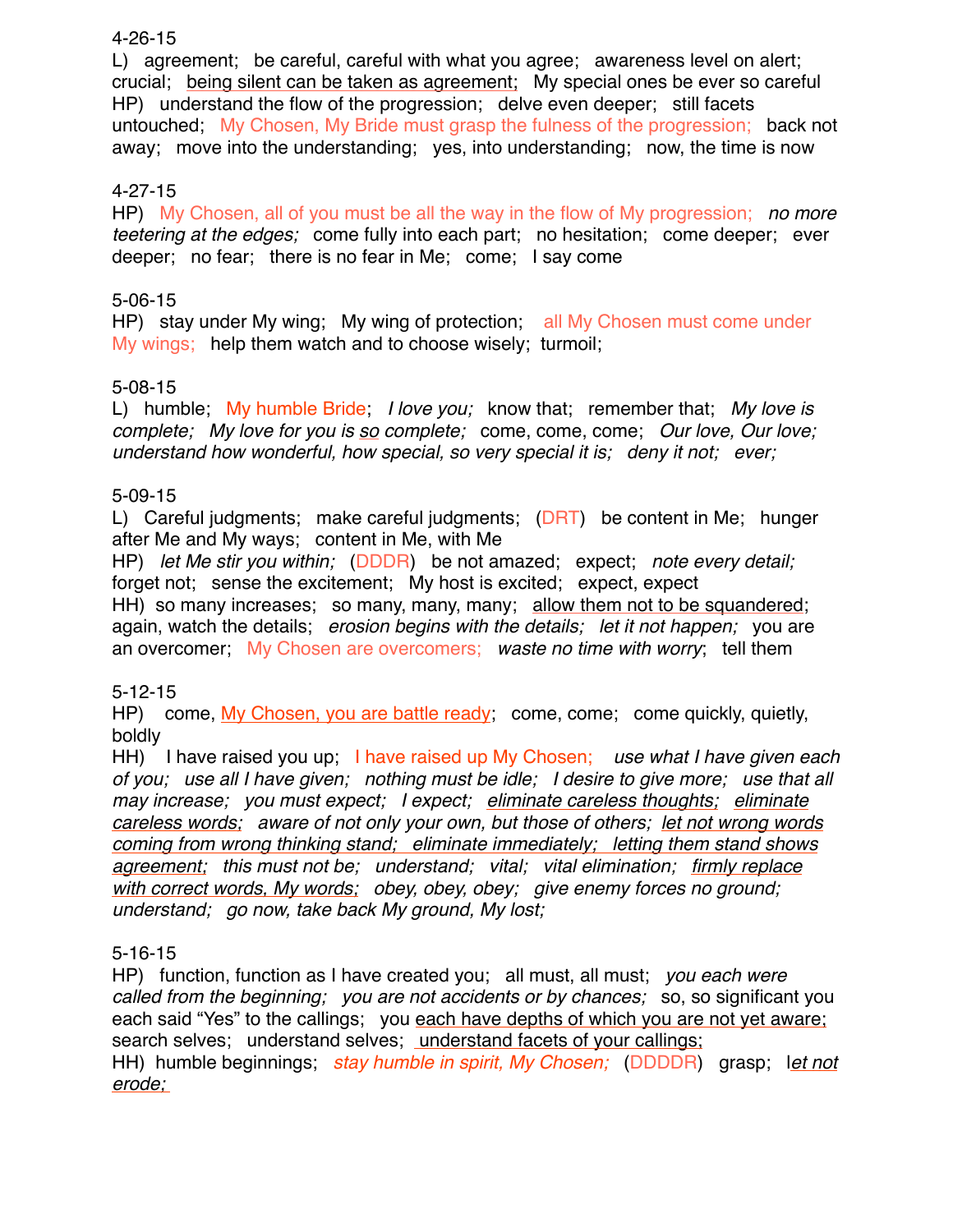## 5-26-15

L) *Pure in thought;* My Bride must be; *circle; unbroken circle*; yes, My Chosen; the flow of My circuit in your body must not be broken; understand; understand; see My work; see Me working;

## 5-28-15

HH) stand tall; My Chosen all must stand tall; never, ever cower; you are rightly made; rightly blessed; rightly chosen; rightly gifted; allow no man or force to deny what I have rightly done;

# 5-31-15

HH) provoke not; *My body must not provoke anyone, anything; tell them; even provoke not the enemy; defeat them, yes, but provoke them not;* understand; avoid My wrath; My Chosen, act and react as My Son did and does; pattern after His example;

# 6-02-15

HH) help them face the ugly truth about the enemy; worthy task; task for My Chosen; conceal not; just the facts; rile not; *heal their wounds; comfort and teach; teach of My ways; save and teach; always save and teach; overboard not; basic foundational truths first;* I shall guide, I shall guide;

## 6-03-15

HP) hold up My banner; My Chosen, My Bride; under My banner; stay by My side; you are Mine; I am yours; focus on Me; *truly , really focus on Me; all eyes;*  must be; know that;

HH) purity in its fullest; My Bride; constant guard; never slack; stay with Me; strong, strong; you each must be strong; determined; determined to defeat evil forces; remind, remind; must not forget; *understand My edicts; forbid frustration; it must not be allowed; deny its increase;* must, must; it cannot be let in; immediately recognize and reject it and its fruits; *aware of your mantles, purposes;*

# 6-04-15

HH) tell My Chosen to stay, stand with Him; *none of you understand fully yet; but soon; soon;* expect and receive; remember, Praise, Cherish, Adore; remember at all times; key;

## 6-05-15

HP) note My increases; dip into My bounty; drink of it; My sustenance; pure nutrition; take from Me daily; *My Bride, My Bride, partake of Me;* (By the authority in Your Name,Jesus, I partake of You.) wow, Bam,Bam, Bam (things were happening.) HH) shroud Me; position; your position; paralleled in My parameters; not man's, Mine; patient; *dual time; chide not, My Bride, Chide not;* be not tempted; quick to recognize; *thought processes quickening; be not surprised; reap from the increases;*  reap, reap; be it so as I have spoken; harken;

## 6-06-15

L) Holy; I call you into My Holiness; My Bride, step in; come My Chosen Ones; be Holy with Me; share;

HP) understand My Mercy and My Grace; My Bride must act and react with Mercy and Grace; dig deep into their facets; *mercy and grace are not blanket statements to*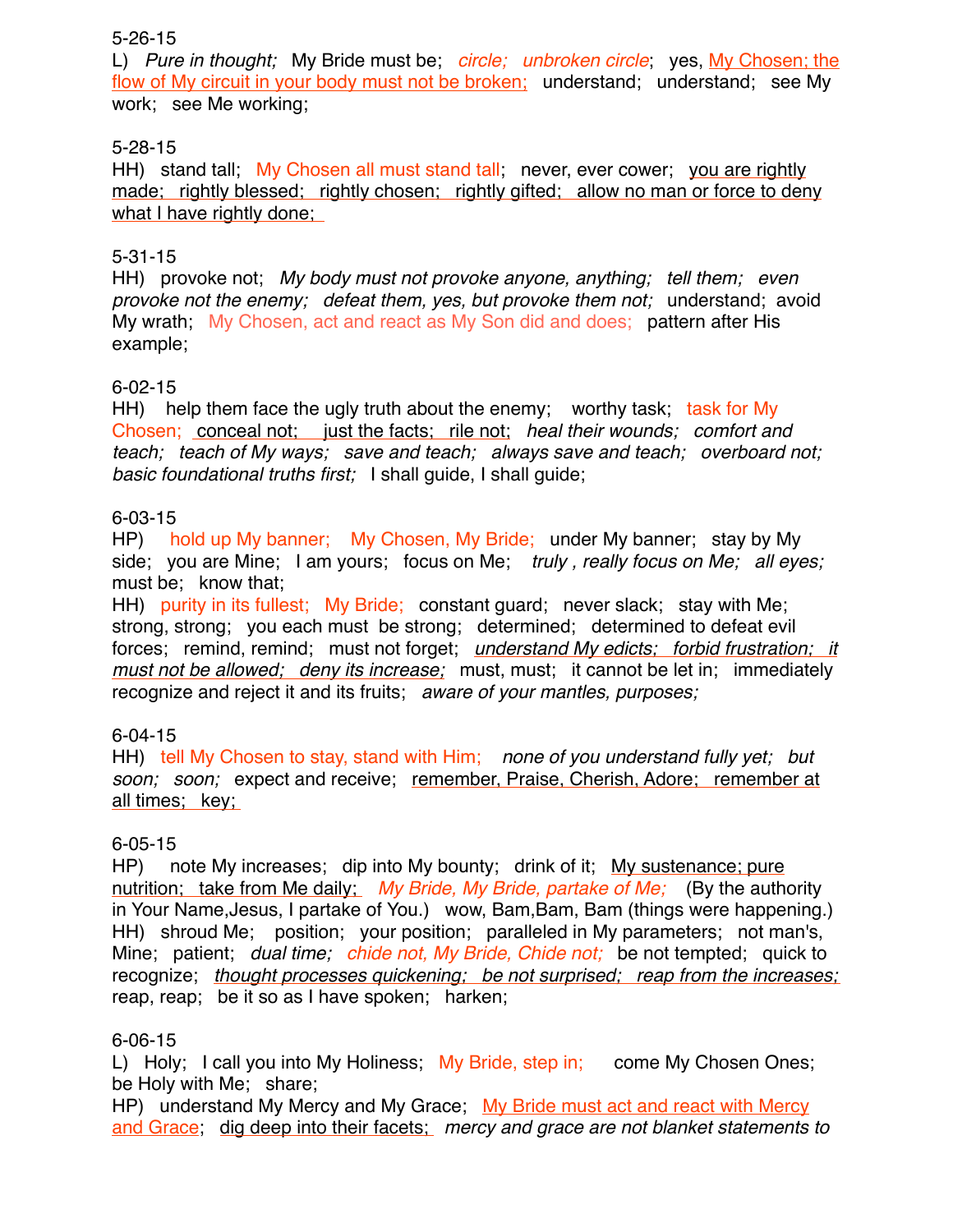*be tossed about; know their depths; know their ramifications;* truly know and understand;

HH) I have called you; I knew you before your birth; I have guided when you knew not; yes from before your birth; My child, My child; *never doubt My calling or My choosing;* tell the others; the way is prepared; you must follow as I show; be not impatient, but yet be ready to move at a moments notice; MY Chosen must all be ready; *time is ticking; some are not yet ready;* aid; encourage; look to Me; all must look to Me; I am the one from whom their help comes; remind; keep selves OUT; be on time, be on time;

## 6-07-15

L) post up strong; (I saw a basketball player posting up and calling for the ball) sure, confident; My Bride; score, and score, and score again and again

HP) positions; tend to your positions; remember, you are a unit, My Body working together; in sync; *always in sync; with each other and with Me;* no schisms allowed; allow them not

HH) this day marks a new trail; be not afraid nor dismayed; Bride trail; *not before trod by man;* fear not, I shall lead, guide; *be ready to step out as I reveal this new path to you; forget not your mantles; your purposes; your positions;* purposefully look to Me; look to Me; truly look to Me; glances are not enough; look, look, look to Me; shine; My Bride shall shine; accept these facts;

## 6-08-15

L) pieces; put pieces together; see how We all join; perfectly; as does My knowledge; keep putting together; get facets in flow; generate camaraderie; enjoy knowing and trusting each other

HP) *time of exceptional growth, My Bride;* see, see your increases; see your expansions; slack not; heed My instructions; each must heed; heed as one; heed, heed, heed; purposefully heed; every facet; every jot and tittle HH) My Bride must anchor in Me; solid in Me; time, time, major breakthroughs; (Red in front of left half of vision)l physical breakthrough; many, many; expect, hinder not; tell My Body;

# 6-09-15

HH) My Chosen, there are fires to light; see to it; *with intensity; intensity of purpose;* no more lackadaisical effort; Bride train ready for full throttle; full throttle; no less;

# 6-10-15

L) Productive; allow My Spirit within to be Productive; *Productive to the maximum;* r*emember My Bride must be at full throttle;* 

HP) My Bride, pay close attention; so much, so much to see; to tend; pay attention; *watch My every move; every move; follow closely as I lead; must, must; get not lost in well-doing;* follow Me

# 6-12-15

L) Delve with Me; *discoveries; revelations; time; come*, My Bride, come, put your complete trust in Me;

HP) My Bride, walk with Me on the new pathway I've laid; step with Me; My pace; crucial steps; stay strong, sure, bold; I am the revealer, allow Me; *stay with Me, not ahead nor behind;* give Me your staff, your pledge;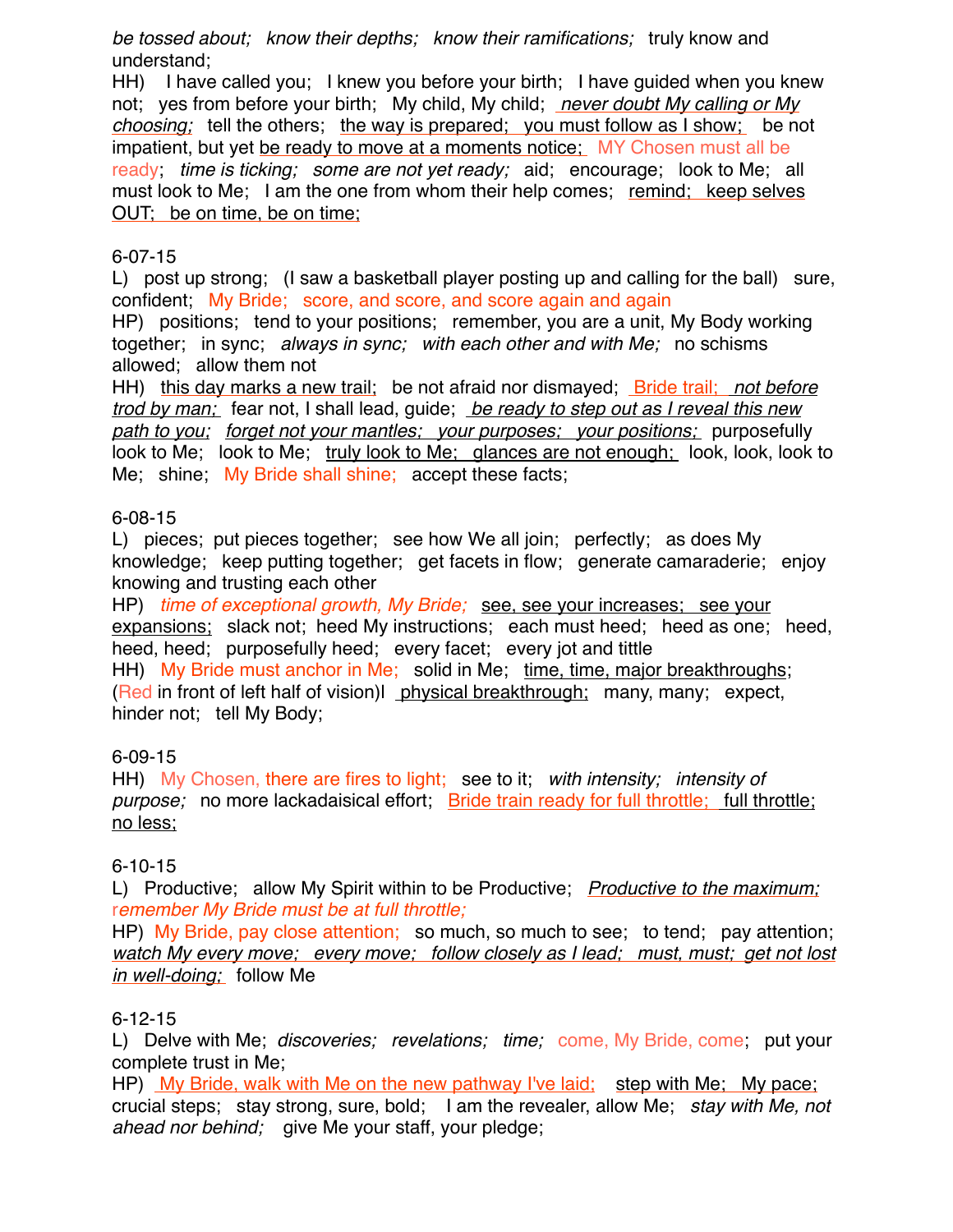HH) emblazon My words upon your heart; be it so; now protect; (I held this book to my heart and said, "every word, Lord, every word.") be it as you have spoken; *sit in your given authority;* take heart, all is not lost; look beyond; beyond what is seen with man's eyes; see beyond; My hosts surround; be not afraid; be not afraid; I am God, I am your Father; *place yourselves in My hands*;

# 6-12-15

L) Prepare, Prepare; keep selves prepared; slack not; receive the increases; let the increases increase; spiraling up and up; aware of them; take not for granted; put each to use; My use

HH) My body must pay closer attention; understand, yet closer attention; you cannot, must not assume; all details, all facets must be accounted; overlook none;

## 6-14-15

L) tell them My voice, My voice; listen only to My voice; must, must; HP) yes, send My Praises out across all nations; proclaim My worth; keep it flowing; redeem the lost; bring them to Me; to Me; *My Bride, you can transcend My praises across the universe;* aware of your worth; aware, Bride

HH) *My worth, Our worth shall be known;* be assured; worthy is My lamb and His Bride; worthy; deny it not; deny it not; enemy pressure is as nothing; allow it not, Bride; allow it not; simply allow it not; mantles; *remember your mantles;* purpose for each; forget not; use the authority given by each; abuse not; abuse not one another; allow Me with your Praises; go forth with Praise in you mouths;

# 6-16-15

L) water; drink of My water; living water; that you may live; My sustenance; come boldly; be not lax; nor hesitant; drink

HP) you are as salt to Me; full of savor; My Bride, My Bride; soon, so very soon; fail not in expectancy; on target expectancy; *watch My signs; vigilant watch; must be ready; be in place, in position; no time to tarry*

HH) expect; come expecting; *whither thou goest, there am I; count on it;* It is My will to heal; instill; *single-mindedness; you shall be singleminded to My purposes;*  prepare for take off;

# 6-17-15

L) honor Me; gather in My shadow; stay that close; always; reminder; expect; frugal with My words; cast them not forth in abandon; all have purpose

# 6-18-15

L) Proclaim, Proclaim, Proclaim who I am; Proclaim to all who will listen; make it clear; simple, clear truth; *My plan in place for all of mankind;* all; save them HP) Miracle working Power at hand; use it Bride, use it; back not away; *go forth, come forth in Power and Might;* no hesitation; none; trust Me to lead and guide; invoke My Power I give you; use for its intended purposes

HH) yes, *My written word; scribed; protect it; use it, teach from it; it is Holy as I am Holy;* cherish it;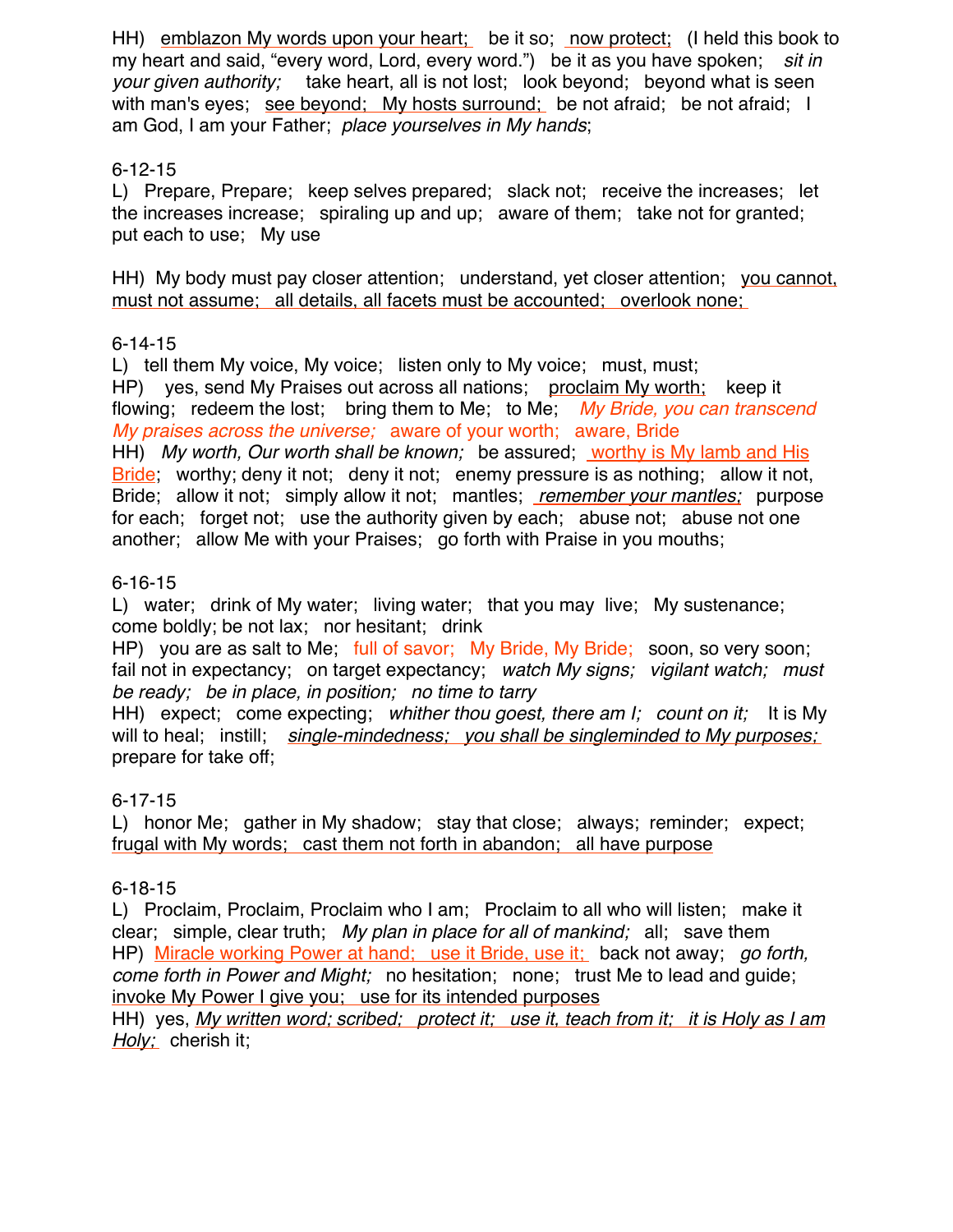6-19-15

HH) rejoice and Praise; may hallelujahs and Praises be quick to your tongues; especially as you embark on your new Bride trail; this next phase in My plans; Bride your eyes must be on Me and My Son; absolute must; We will lead and guide; you already know that; you must not let self get in the way; keep your focus on Us; *be prepared, expect, watch, focus;* that is your mantra;

# 6-20-15

L)Pure; righteous; My Bride; stay holy; recognize temptations; resist, deny; you are able; able, understand; fact; able

HH) My body must always be alert; enemy has turned all forces loose; fear not; recognize and handle; Bride, you are mature, strong, equipped like no other; tremble not; handle quickly and move on; remember to deny them access instantly; set the captives free; teach them how to stay free; quick simple basics first; free them;

# 6-21-15

L)hasten; to carry out My directions, My instructions; procure My investments; reap the harvest; major reaping; much has been invested in the harvest; now reap, My Chosen, reap;

HP) I tell you to be strong; *You say, "Yes, Lord," but your actions carry hesitation and lack of determination;* no more; no more; you have the knowledge; now act in total instant obedience; it is time; look not at one another; tend to yourselves and focus on Me; let your focus be on Me

HH) *strict measures; it is time for strict measures for you each;* be encouraged; you are ready for this step; it must be; may your strength increase and may your increase increase and that increase increase; on and on and on; understand; hinder it not; in any way; any manner; My Chosen, *enter willingly into this law of increase; My established unfailing law; expect; act upon this expecting; reap the benefits; do it;*

## 6-22-15

L) look about, Bride; be alert to enemy forces at work; setting traps; foil their efforts; foil their efforts; give them no success ; nor access

HH) Judgment coming forth; ready selves to receive; (HU) multiple tasks for these hands; wonder not, worry not; first, set a Jacob watch; yet closer; *detail watch; pay attention to words spoken wherever you are; this is for the whole body too;* let not enemy words stand; they must be countered, denied; listen for the lost; gather them in; overlook no opportunity; expect My guidance; *expect, eyes open looking; looking beyond what man sees;* (DDR)

## 6-25-15

L) Satan's forces; like carbolic acid; eats away; it must be countered to heal; ignore not; *My Chosen, immediately counter; immediately*

# 6-29-15

HP) I meet you in your Praises; Praise on and on; I desire to bless you; allow Me to bless, My Bride, allow; tender My Mercies to the lost; My liaison be; show Mercy, explain Mercy

HH) *let My Mercy and My Grace shine through you;* all I give is sufficient; allow it to increase; you know how; prepare for the worst, expect the best; I am the best, expect Me; I tell you expect Me; expect Me wherever you are; Praise and expect Me; examine selves; are you truly expecting Me to fill My promises;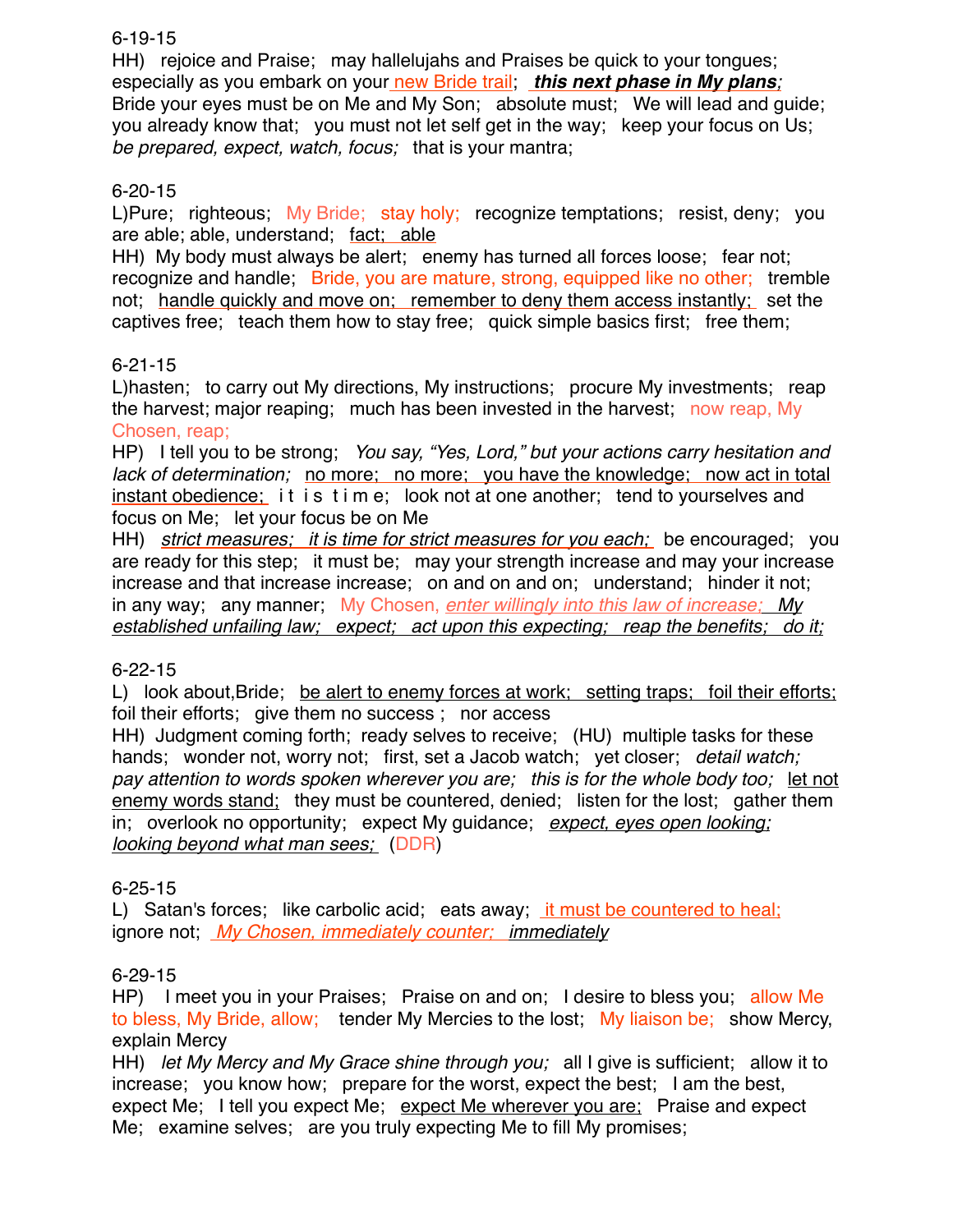# 7-08-15

L) Dedication; Our work requires extreme dedication; you know that; take it to deeper levels, My Chosen; broad focus on Me; yes, focal point is Me, but you must see also all around Us; 360 degree vision

# 7-09-15

L) Share loads; close knit units; quick to spot enemy snares and traps; quick to disarm; working together; together with Me; always with Me; spot on HP) pay attention to My decrees; heed them each; see the purposes; serious attention; *Power has risen in My Bride; lust not after it; use as I direct; careful alignment with Me; be not swayed away; be not giddy with Power; serious usage; serious; serious consequences for misuse; My judgmental* HH) Power and Might I have given; attached with wisdom; you are capable of wise usage of each; know that; remember to not assume; *be certain of My directives;* obtain complete directions; cut Me not off; crucial; wait upon Me; be patient, sure;

be not anxious in war; My steps, My Plans must be followed; give Me your total trust; *My Chosen, all this must be; no exceptions, no excuses;* you know it, now you must , must do it; serious, crucial times are now; lip service is as nothing; good intentions are as nothing; righteous actions given in instant obedience must be; understand, must be; decide, each must decide;

# 7-12-15

HH) you and My Chosen have been selected; special assignments; forge ahead; no slacking; *new phase of My plans; so, so important;* eyes, ears must be open; seeing, hearing Me; things have been set in motion; pay attention to Me; notice the enemy; thwart the enemy, but focus on Me; follow My lead, My instructions; you know it is crucial; your every act must be according to My plans not the enemy's; keep your words pure; understand, pure; control tongues; all evildom listens;

# 7-15-15

HH) success; yes, We shall have success; believe it; you are correct, everything of and from the enemy is failure; accept it not; not, not, not; got it, not; Bride, fails not; plug every loophole; let none remain; *set your courses for success; be adamant in this; look to Me for the settings; I have the plans; develop not your own; assume not; be not impatient; go not half-cocked; wait for My complete directions; then instant obedience; pattern your actions after those of My Son;* He acts and acted with wisdom; calm, sure wisdom; do likewise;

## 7-17-15

L) constant; surpass enemy's constant harassment; see beyond it; see Me; I too am constant

HP) *you be constantly aware of Me; constant with Me; understand, constant; determinedly constant; without exception constant*

HH) choose, choose; choices are constant; realize this; so, so many choices to be made daily; too many made without careful thought; eyes open; see the choices; all matter; be not reckless; My hosts await to aid; allow them; *level of awareness must rise, increase;* think on these things;

## 7-20-15

L) collaborate; one with another; My Chosen; work together; loyal, duty bound; purposes in sync; be not haughty; deny it access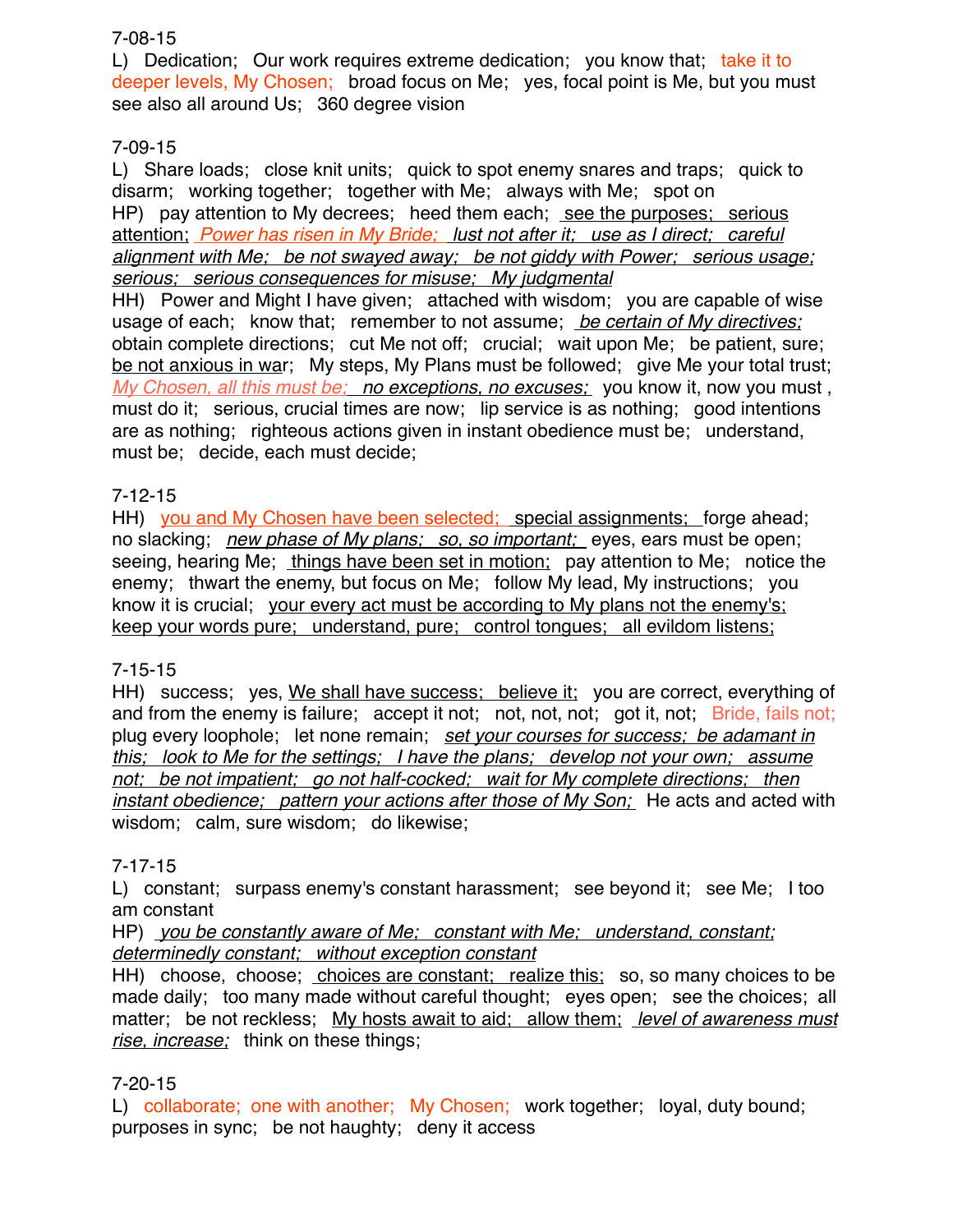7-22-15

HP) hunger after Me; expect Me to fill your hunger; take solace in Me; shut Me not out; welcome My word; My instructions; expect more from the depths; always go to the depths; go beyond; truly experience Me; all things increase; *refuse the enemy; deny his increase;* deny him

# 7-24-15

L) Explosive; time of peril; stay steady; panic not; I am with you; you are Mine; must trust Me; put your trust in Me

HP) tend to your purposes; be frugal in this; waste not; stay on time; proper; all things done properly; properly and complete; see to it

# 7-25-15

L) Prepare to withstand, My Chosen; you know some of what lies ahead; you are founded; flee not; stay firm with Me

HP) Thanked and Praised) Praise accomplishes much; slack off not; teach the throngs to Praise; *Praise on all fronts; all levels; they must experience the facets of Praising; lead by example*

# 7-27-15

L) Bold, Bold, Bold; brave; I dub you; back not away; all My Chosen; take in, take on My boldness, My bravery; keep going deeper with Me;

# 7-29-15

L) Bride, My legal Receivership; you receive for the lost; impart Me to them; *liaison for Me;*

# 7-31-15

HP) take care of the present; plans for the future are Mine; worry not; *do as I direct in the present; pay attention; all details; so totally aware; My Chosen, My Chosen;*  be not snared; be not caught unaware; pay attention

# 8-01-15

L) Holy, Holy, Holy; *Bride enter into Holiness; cleansed; cleansed* HP) Justice; shall be; Justice for My Bride; My decree; agree; (Lord, I agree, it shall be as You have decreed. There shall be Justice for Your Bride.)

## 8-06-15

L) Pack it in; pack in all the knowledge I've given; it must be in you; that you may draw from it; *pack it into your depths; Bride, you are capable;* capable

# 8-07-15

L) Program selves for what lies ahead; know what acts and actions to take to defeat enemy forces; ready to react instantly; *Bride, activate obedience thinking; obedience to Me;* 

HP) Bride, come with Me; render unto Me; accept fullness of My Judgments; understand each; take not lightly; procrastinate not; accept; *Power within My Judgments;* handle rightly; understand, rightly

HH) come on My breezes; Yes, My light winds; *accept their purposes;* deny them not; purpose in all I do; forget not; let them now blow upon you; sustaining Power; strengthening Power; Bride, accept; duel purposes; faceted; watch the increase; hinder it not; (I knew I was to bow, so I did.) I dub you with My staff; (*As He reached*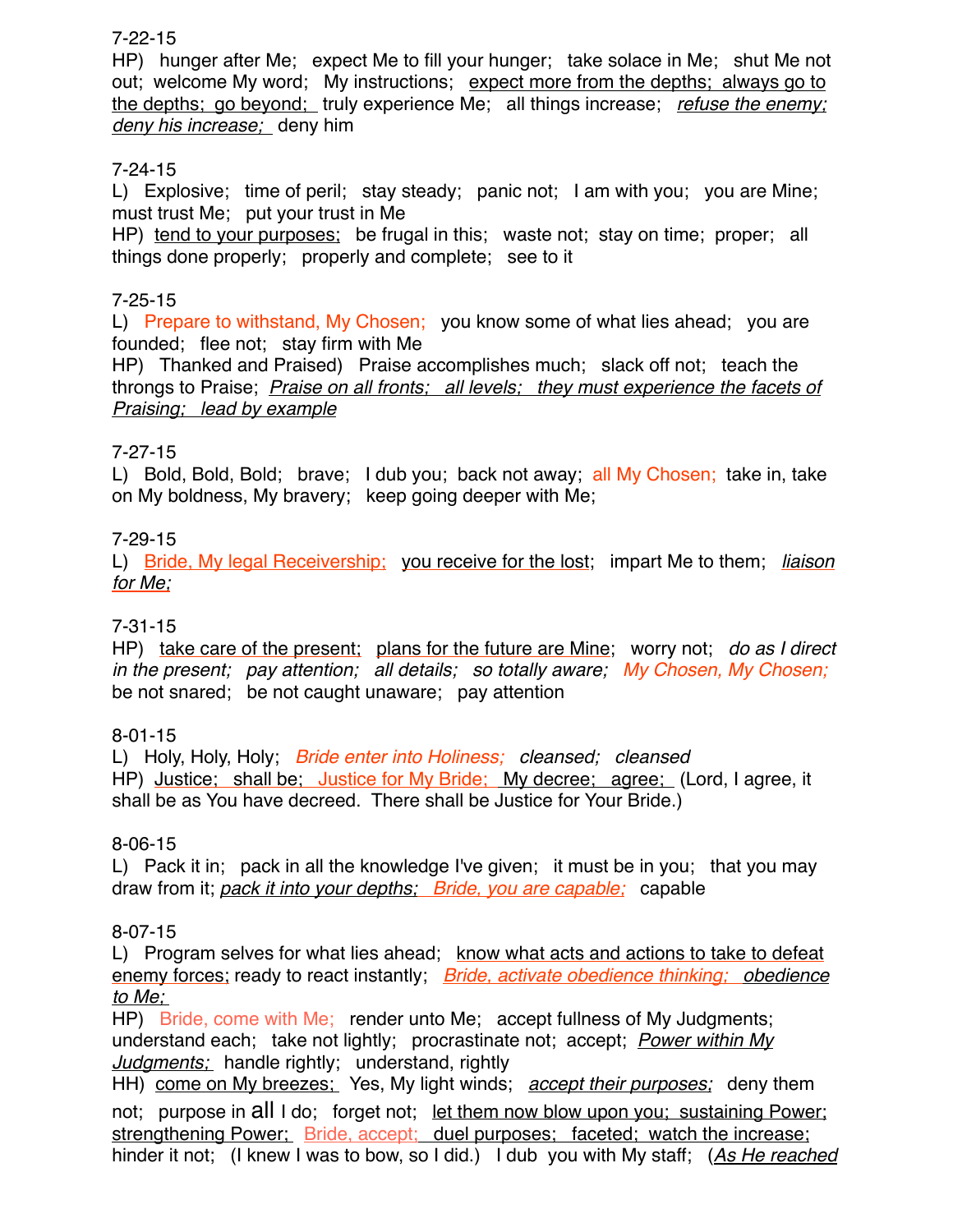*forth with His staff, it split on the end that was about to touch me so that it rested on both of my shoulders at the same time.)* be not surprised; parallel timing of spiritual and physical; staffs of righteousness; now imparted upon you; Bride must yield, accept; relate to Her;

# 8-09-15

L) Profess; Profess My coming; Profess My worth; Profess My knowledge; Profess Me that others may know Me; Profess Me

HH) join Me; cherish Our time; Correct, Our time is so special; hustle; tell the Bride to hustle; slack off not; keep the pace; the pace I set; rush not, panic not, but hustle; understand; no time to waste; gather My words; learn; gather, reap; increase; cycle must flow; ever increasing; be not satisfied; increase momentum; waste not capacity; work to fullest capacity; moving, doing as I say; *Bride soon visible; prepare; be not caught awry;* 

# 8-11-15

L) Come boldly; always boldly; never hesitant; *come to My Grace;* it is sufficient; all I have for each of you is sufficient; sufficient and ever increasing; this must soak in; Bride; you are lacking in nothing; take hold

HH) come; Joyful; Bride must be Joyful; allow it; cherish My Joy; your cup overflows; henceforth; promises fulfilled; time of fulfilling; allow and receive; muster up to the plate; (I saw a ball diamond home plate.) you know you are a hitter, My solid hitter; hit among the stars; yes the universe; you know how; you know how; yes, trained for it; now time for each to step up to the plate prepared for them; mantles secured, in place step up Bride, step up;

# 8-12-15

L) Move; Move forward; step up; My Chosen; keep up with Me; forget comfort zones; so much yet to reveal; willing vessels; must be; must be; decisions; decisions, My Chosen; choose not carelessly

# 8-14-15

HH) (I saw a red combine in the left half of my vision. It was headed *east* to a field. I saw its right side and back as it was moving down the road.) *harvest of souls, harvest of souls;* come, Bride, take the wheel; instructions soon; W O W!!!!

# 8-15-15

L) Lavish your adoration on Me; know that I adore you, My Chosen; I did not accidentally choose you; remember, there is purpose, righteous purpose in all I do; HH) Come to Us; I have placed much responsibility on you; upon My Chosen Ones; true I have blessed and gifted you and in turn you bless Me; keep an eye on these increases; they shall increase exponentially so; doubling and redoubling, on and on; hinder not this process; keep up the progress; keep it ever up;

## 8-16-15

L) Pure, Holy; My Bride must be; stay the course; Bride, Bride, come unto Me; I beseech you, come unto Me; come with no doubts, none; *come unto Me, in My realm; leave the shackles;* come, come now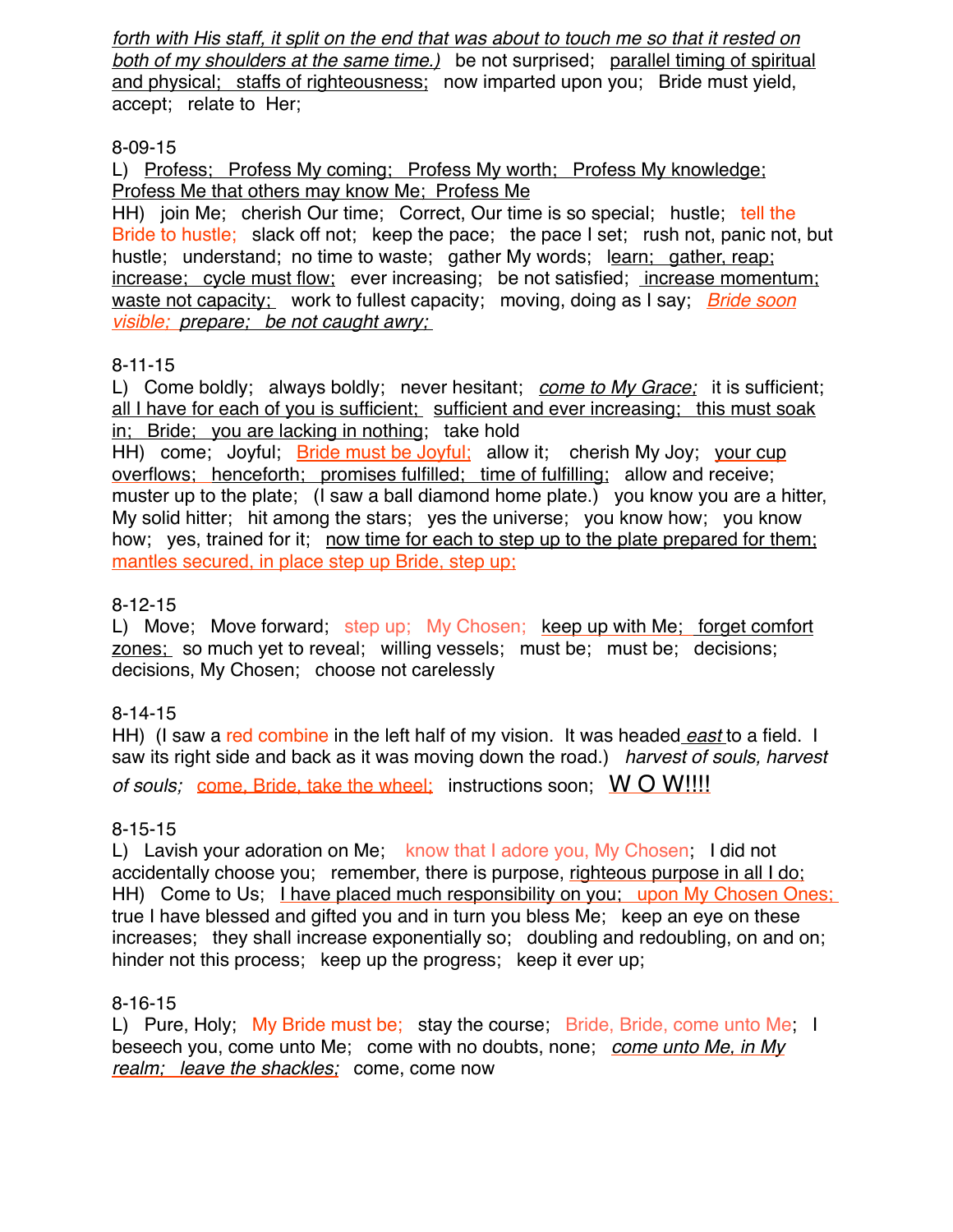## 8-17-15

HH) take Me in; Portal of entry;

## 8-18-15

HH) justified; My Bride, justified; trustworthy; assignments; *see to your assignments;* see to every facet of each one; yes, your assignments have facets; some have many, many facets; pay attention to each; *all assignments are important;*  full of purpose; overlook not; assume not; complete each; *no shoddy work;* you each are equipped, capable; always be aware of My timing; you know it is crucial; be consciously aware;

## 8-19-15

L) Partake; of all of Me; as My Bride; Partake with Me; of things Our Father has provided; things of which you have been unaware; time, time; now Bride HH) intense work ahead; absorb all you can now; My Chosen, absorb; *absorb My words; absorb My essence; absorb My instructions; absorb My wisdom; absorb My Mercy and Grace; absorb My righteousness; absorb My holiness;* My Chosen, absorb Me;

# 8-20-15

HP) eyes must be wide open, My Chosen; open and prepared; eyes must see; ears must hear; you each must, must, must; much hinges upon it; I have chosen well; you shall do all you must do; declare it and activate;

HH) My Chosen, be very, very, very determined; dedicated to Me and My plans; take My hand; take of My Virtue; be prepared;

# 8-21-15

L) Serious times, Serious times; Bride, Bride, Bride pay close attention; no time for error; follow My every word; you know it is crucial; be not lax HP) comfort and joy; *I send you comfort and joy;* peace amidst the turmoil; determined focus; My Bride, you must have determined focus; *declare it;*  HH) *come into My Peace; My calm; breathe Me in;* remember always, I am in control; control is Mine; hinder not your increases; let not the enemy destroy or steal your increases; deny them access; cherish Me; cherish Our time together;

## 8-22-15

L) acclimate; Bride be acclimated to all My ways; to My plans; to Our work ahead; prepared; to your walk with Me; acclimate

HP) Glory, Glory; shining down; upon; know there is judgment in all things; man has not realized; My Chosen, grasp this truth; *every word, every act, every reaction contains judgment; there is no escaping; no escaping; it is fact* HH) I know all, I see all; I hear all; man can hide nothing from Me; inform the ignorant; save them from the evil one; save them from themselves; My hosts await; make use; a new birthing coming soon; prepare, expect prepare; allow as I show; *take note of all facets; some delicate;* take care; careful attention;

## 8-23-15

L) Sync with Me; in perfect step, Bride; stumble not; trust, trust, trust; DDDR; HH) doubt not; let no doubt enter; ever; *doubt wastes time; deny its access;* take My steps; do as I say, My Chosen; stay close, close, close to Me; I am your provider; your healer;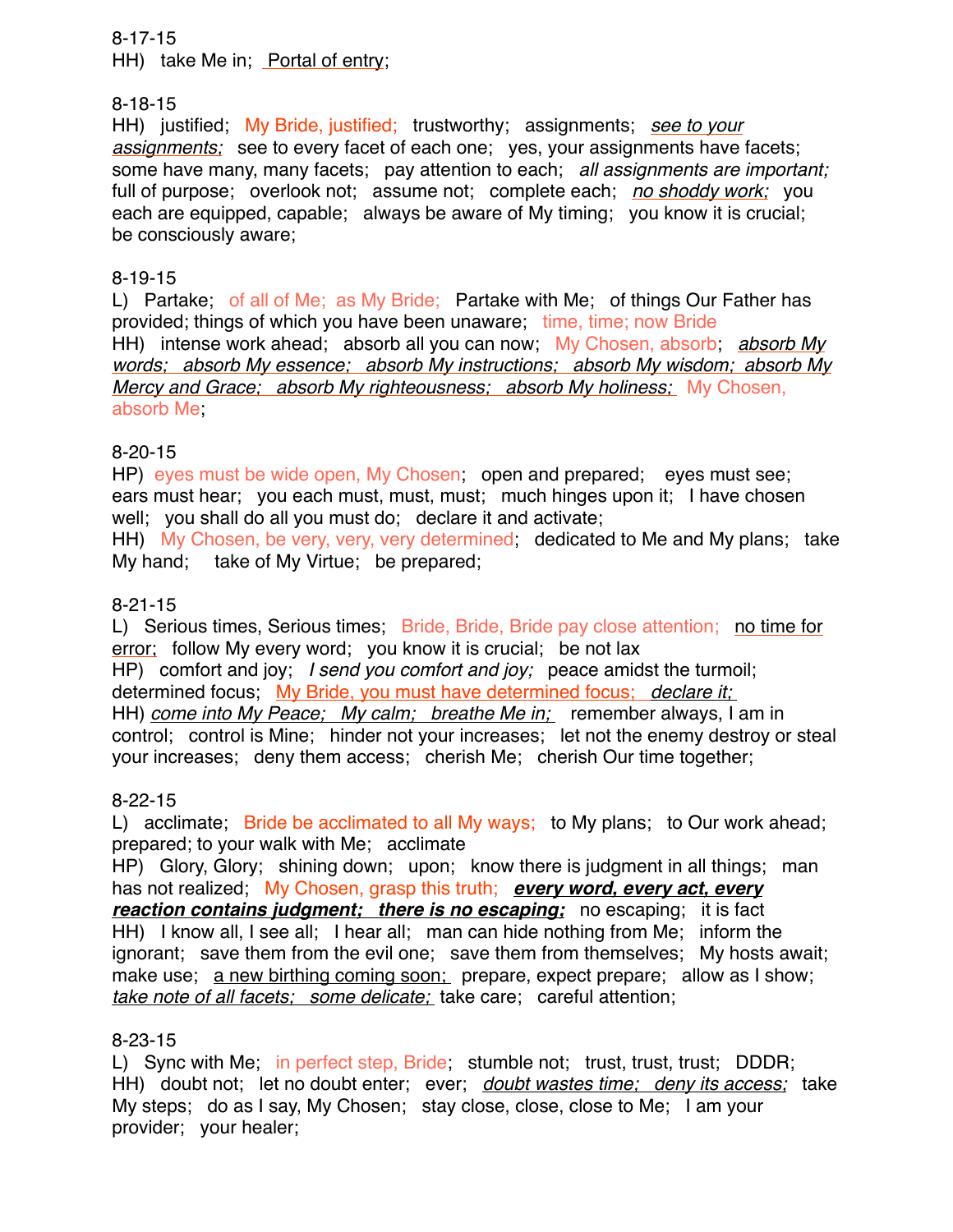## 8-26-15

L) listen; listen and speak My words; pure water of My words; allow My words; allow My words to come forth from your mouths; good usage of your given authority HH) prepare for full obedience; as with all things it is simple; choose and act wisely;

# 8-29-15

L) Beautiful; My Bride; exquisite; in My eyes; tender, tender Mercies I give; come forth, Bride, in fulness; hide thyself not; come to Me, with Me

# 8-30-15

HH) enter My sanctum; bold; be bold, My Children; *not offensive, but bold;* bold in the knowledge I've given; bold and wise in its use; DDDR; come boldly to Me; trusting Me; trusting yourselves in all you've learned; let no fear enter; be bold in denying it; bold, wise, sure; boldly receive all I have for you; new knowledge, new revelations; receive, truly receive; take, grasp; comprehend, understand; *time for true obedience; sure, solid obedience;* no hesitation; none; come, Bride, enter My sanctum;

# 9-01-15

L) walk, walk, walk, walk, walk in covenant with Me; come with Me, come with Me; no looking back; come forward with Me

HP) you honor Me; continue; happy, happy am I; trustworthy; know that you are trustworthy, My Bride; *it comforts Me to know I can trust you;* such progress you have made

# 9-03-15

L) Camaraderie; companionship with Me, Bride; true caring, love; allow it; yes, done; My Bride, faithful and true

HP) Mercy, Mercy; Bride, be quick to show Mercy; the lost need Mercy; condemn not; give Mercy; willingly; benevolently; Must; set them free; use tools I have given

# 9-05-15

HH) adorn; Bride, let Me adorn you; special giftings I shall give; allow Me; prepare to receive; be aware; Bride, you must be aware; aware and expecting;

# 9-09-15

L) Prepare; Great things; My Hosts bringing Great things; Bride, be ready; hearts prepared; much ado; activate expectancy; (did) got it

HP) normal; this is Our normal; miracles; numerous; dwell on not; hourly normal; be about Our business; Praise and work; Rejoice and work; *Praise, Rejoice, Save*

HH) come, breathing Me in; newness of life; stand on My foundation; Preach from My foundation; revelations to come; pay attention; every word; every notation; do all I say, Bride; all I say; nothing can be overlooked; every detail has purpose; *My Chosen, dig deep*;

## 9-10-15

HP) conceal what I say to conceal; reveal what I say to reveal; honor My directions; My reasons, My purposes; take not lightly; yield to My Timing; assume nothing; be absolutely certain; no guesswork; none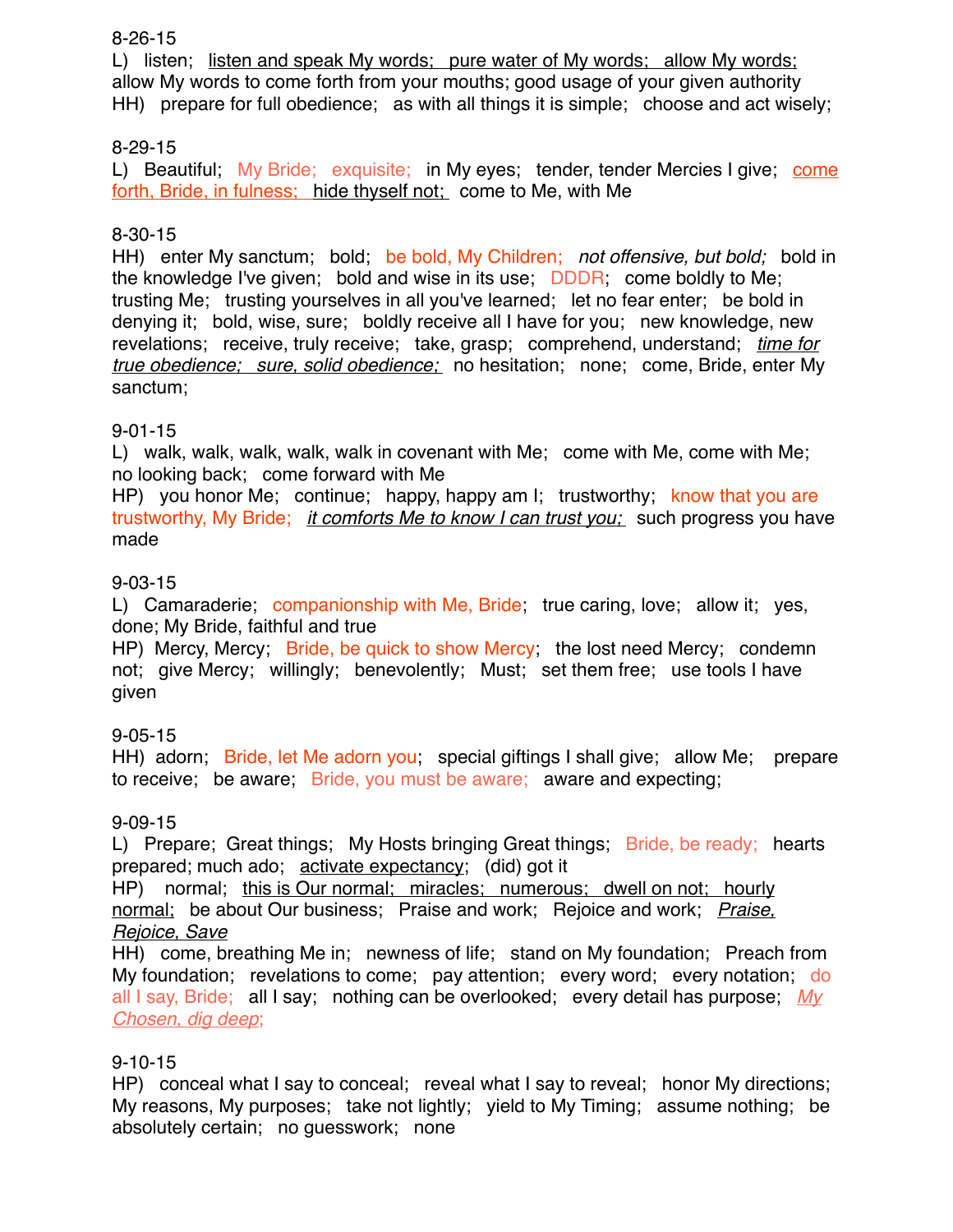HH) thank you for your trust; freedom, freedom; the captives must be set free; *invisible barriers must go;* My Chosen, see them and remove; be not ensnarled; eyes open, aware; aware of the unexpected; attune your eyes and ears; be not blindsided; you are equipped; use it, use it; allow not the enemy to bog you down in their trifles; aware and dismiss;

# 9-16-15

HP) consider all My truths; let none slip by; all are significant; completion requires all and their facets; grasp each; assume not; search every detail; Bride grasp it all HH) horizon nears; ado, ado; be ready; seek Me in all you do; seek, seek, seek; there must be no assuming; *be aware of subtle assumptions being made;* awareness levels must increase; crucial; panic not; seek Me; *grasp new level of understanding; Bride must;* step as I say step; more to be taken; keep coming, keep coming; hold fast to My truths; hold fast; keep them in place; shut not the doors on the brethren; take heed bride;

# 9-17-15

L) Brave; My Chosen; Brave; strong, true; *I call you Brave, Strong, True;* worthy of My love; know it, believe it

HP) come forth rejoicing; My Bride, dance and rejoice; you are judged worthy; worthy, Bride; humble and worthy; worthy to be My Bride; steel yourself against Satan and his forces of evil; yield in nothing to him or for him; steel yourself

## 9-20-15

L) Righteous is My Bride; continue, Bride, continue; stand prepared; stand expecting; stand with Me

HP) patient, Bride, be patient; use the truths you know; *go to the depths for more insights, and understanding; go to the depths of My judgments;* allow not confusion to enter; allow it not; allow it not; understand; stand firm on My given foundation; no assuming; man's logic is flawed; accept it not

HH) My truth is pure; untainted; be watchful of tainted interpretations; well meaning does not make it true; careful, careful, careful, My Chosen; seek Me; and only Me; they must know My voice and the voice of the enemy; help them; *I extend My Mercy*; help them accept; pure, pure, pure, keep all things pure; this must be; allow no contamination; keep all thoughts, actions, and speech pure; I have spoken;

## 9-24-15

HP) *give Me your concerns; give Me your woes;* keep them not; pick them not up; careful, careful; take not back; they do no good; be free, Bride, be free; your freedom has purpose; hinder it not

HH) be in position, Bride; tend to your positions; leave the rest to Me; seek Me; every step seek Me; must stay close, close, Bride, close;

## 9-30-15

L) yes, My Bride is so wise; *wise in Praising; wise in understanding; wise in obedience; wise; allow the wisdom its increase;* 

HP) obedient, obedient, obedient; My Bride is obedient; yes, obedience has increased; incredible levels; cease it not; grasp all its facets; employ them all; Bride, so much, so soon; be obediently ready

# 10-02-15

HP) watchful judgment; Bride, watchful in judgment; eliminate self; must be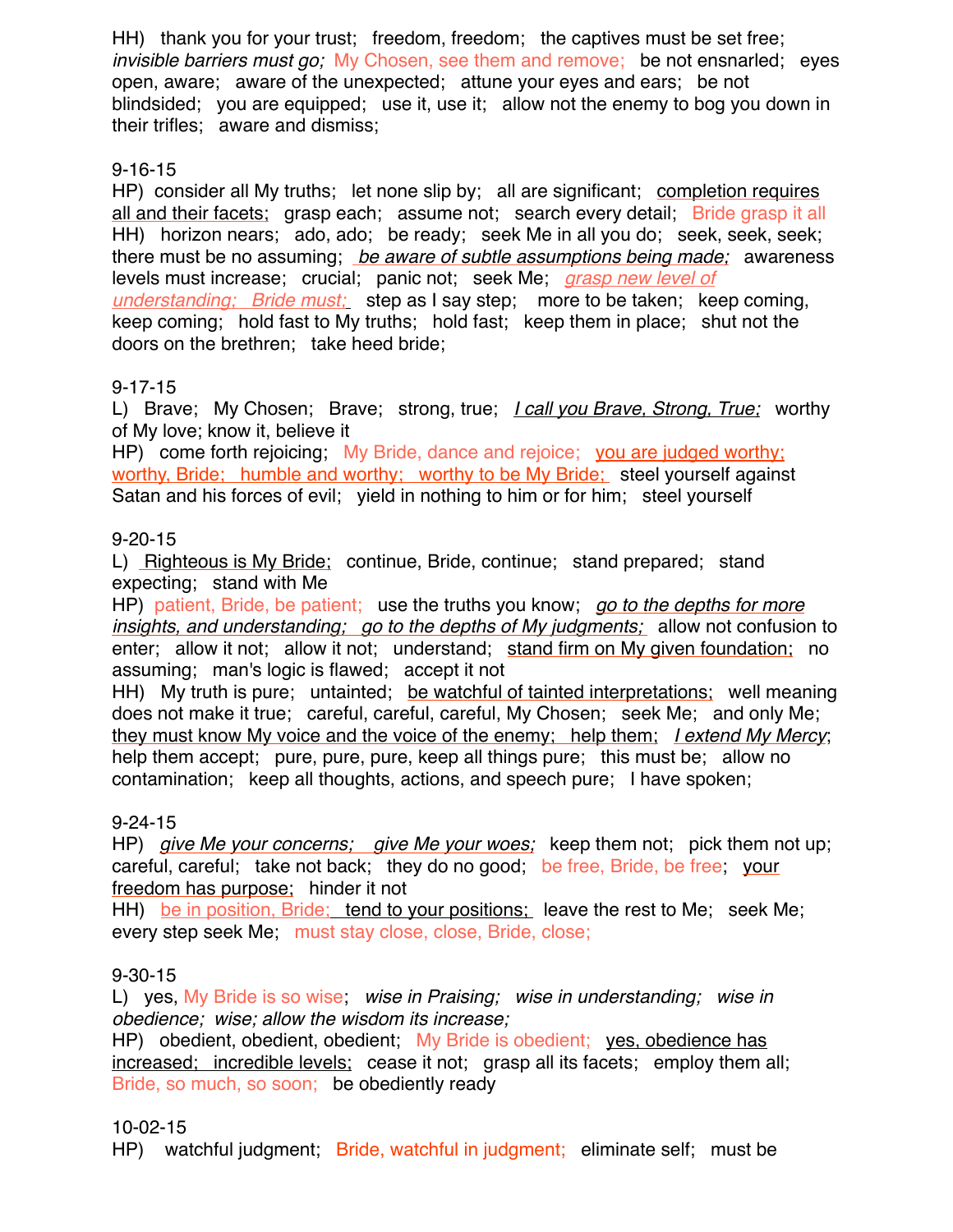## 10-03-15

HP) let there be Mercy; Kingdom, Glory, Praise; Hallelujah; yes, great, great Praise; Bride Praises

HH) I am pleased; Obedience pleases Me; *stay in the highest level of commitment; Bride, consciously so; always aware;* watch the increases increase; stay ever so watchful; ready to act;

## 10-05-15

L) Holy Praises, Holy Praises, Holy Praises accepted; correct words, Child, you used correct words; that My pathways be as broad and far reaching as needed and covered with Praises at all levels and stirred; legal freedom for Me to work

HP) much, much, much, much accomplished; uninhibited Praises sincerely given avail much; stir the Praises given in Raleigh; Child, Child, Hallelujah; let My reign begin; usher it in; My Chosen; solemn, solemn privilege; will you?; take not lightly; choose

HH) enter with purpose; now enter; Child, you do please Me, know that; much to share; so, so many to share with; My freedom you've provided is yours also; choose My pathways; Praise filled and covered pathways; constantly aware where I am leading; constantly aware of what you are to do; *My Chosen Bride; yes, sit in your authority*; *announce and declare Our freedom, Our legal freedom; remember this day, 10-5-15;*

# 10-06-15

L) My Bride; precious; honorable; fulfill every purpose; watching My timeline; comprehending; joy, joy, joy to My Bride

HP) Our work must progress; yield no space to the enemy; yield no time to the enemy; recognize their time wasting tactics; render them void; (did) your allegiance must be only to Me and Our Father

HH) *bride share your united front; come, sure, secure, united ready to conquer; moving forth in Praise;*

# 10-07-15

HH) much ado, much ado; demons frustrated; stay on the charge; (I raised my arms up and slightly out in silent Praise) allowed Me much; success noted; keep providing, Bride, keep providing; heavenlies filled with Hallelujahs; blessings, blessings all around; Praises filled with purpose; My purposes; yes, I have covered your back; *holy garments;* let the trumpets blow in Zion; (I put my arms up again.) trumpet fest; absorb and go

(I asked Him to guide me in absorbing that nothing slip by me.) true Praise, true Praise; experienced; and results

## 10-08-15

L) higher level thinking, Bride; accept My thoughts, My premises; pure levels; taint them not; nor permit enemy to taint

HP) Thanked and Praised) lean unto Me in all matters; glean of My wisdom and knowledge; take them in; apply them; use every weapon I've given you against the enemy forces; use all I have given; *know the purposes; I do not dole out randomly; use not carelessly, recklessly*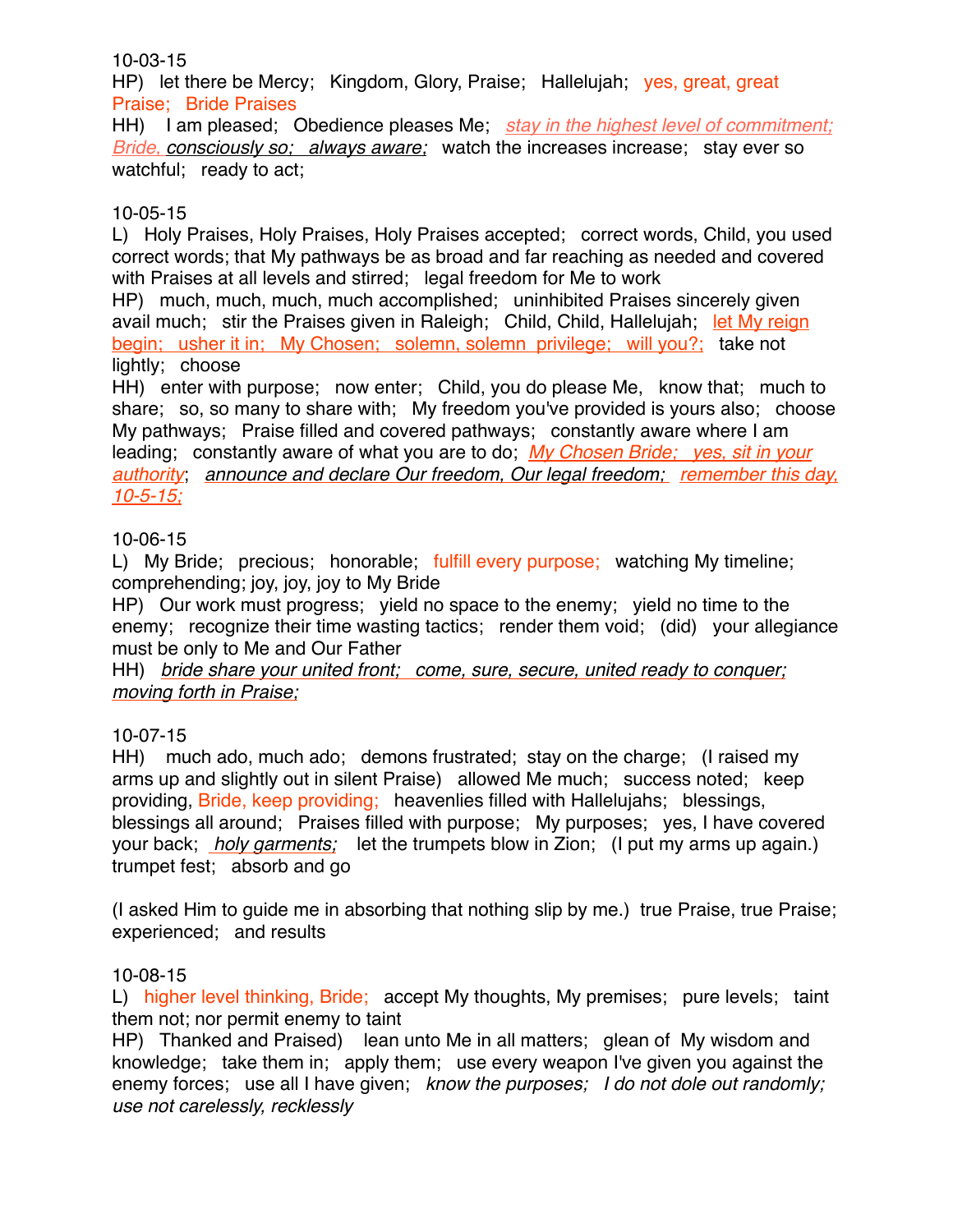## 10-09-15

L) hone in; hone in on details; important; leave not the details to the enemy; *must seal enemy out;* let them not skew My details

HH) starch; starch in your work, actions; that there be no doubt; no leeway; no assuming; no room for these; that sure, firm; they will listen; fear not; now prepare; they shall come; influx; be not surprised; ready; *My Chosen, you know the basics to be given; your foundation is solid;* not to be breached; you know, you know, you know; now move, speak as I say;

## 10-11-15

HH) time is short; you know that; Our effort must, must intensify; My Chosen must be ready to move, to act at all times; mentally, physically, spiritually ready; tell them, tell them, no longer gearing up, *but geared up, ready; no panic; ready; truly ready*;

## 10-12-15

L) Confidence; put all your Confidence in Me; I am hope, love, peace, joy, strength, wisdom, knowledge, ability, able, and the list goes on; put your confidence in Me; HP) Thanked and Praised) *Praise filled houses, Bride; fill them; that My Glory reigns;* abundant, abundant; be it now so; justly done; *legally done; legal rights for Me;* Praised filled

## 10-14-15

L) swallow up enemy toe-holds; fill every gap; seal; **intense awareness, Bride;** see, hear enemy subtle ploys; allow not; *immediately allow not;* disengage them

## 10-16-15

L) blemish not; let not My Bride be blemished; aware; awake and aware; refuse to be lulled; My Chosen, push, push forward

## 10-17-15

L) Give Me your tongues; that I may bless; inspire; count as holy; fret not; allow and activate;

## 10-18-15

L) Parallel My thoughts; direct alignment with Me; act on My words; close attention HP) Prepare; yes, for each hour of each day; for every moment; must be ready; totally ready; take not lightly; procrastinate not; Bride, Bride, they understand not enemy plans; they understand not how near the hour is; Bride awaken them; awaken the lost

HH) My Child, serious times; *Praises heavy with travail; be not surprised; must be;*  sit; My judgment coming forth; not all will withstand; My people, you must be strong; *stand sure in My promises; solid in the foundation I have provided; acknowledge My presence among you;* admonish the one who devours; *raise the Hallelujahs; raise them among My people; raise them in the battle; raise them wherever you are; raise them; let the true raising begin; continual ringing;* 

## 10-27-15

HP) Protocols and Patterns, Protocols and Patterns; follow My Protocols and Patterns; always standing on My firm foundation; Bride, Bride, Bride; I am so pleased; continue, continue taking the steps I reveal; come, come, come; revel in Our truths; yes, a continual absorbing; (I saw Her with Her arms and hands out gracefully turning as She absorbed)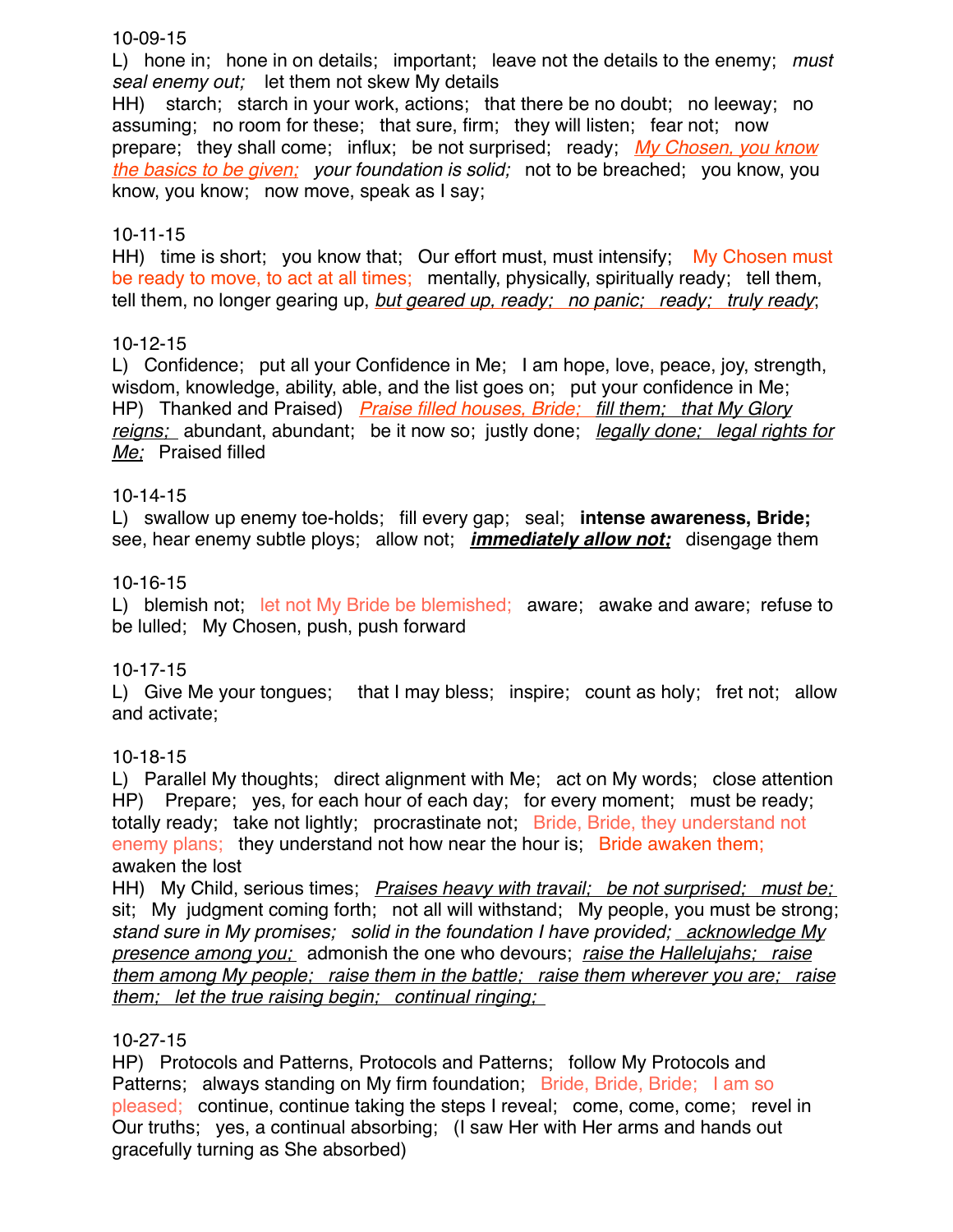## 10-28-15

L) Procrastinate; man procrastinates, I do not; Our work must be done on My schedule; My perfect timing; Bride, follow My plan, My schedule; it must be HH) My Chosen are worthy for the tasks at hand; each, each, each; tell them to put out doubt; shut it out; marvel not at what I do or at what I do through you; marvel lets enemy in; expect results but marvel not at them; keep guards up, functioning; must, must; Bride, take every step I give; skip none; purpose in each; skip not, skip not; the smallest detail has purpose; be mindful of each; Bride, Bride, this must be

## 11-04-15

HH) Bride must be humble; dire; must recognize temptation; resist and deny; forthcoming events; determined, Bride, determined; no backing away; bedrock core solid; Our foundation and My love;

## 11-12-15

L) important happenings; aware of My movements; Bride, aware; all fronts; sharp eye and ears;

# 11-14-15

HP) Heartfelt, Heartfelt, Heartfelt means so much; so much Power; Bride must keep them coming; Magnitude greater and greater increasing; every facet increasing; legal doorways opening

## 11-15-15

L) Prepare ye the way; must, must; Prepare for them to come to Me; Bride, set the course; follow My steps; follow Me

HP) I AM THRILLED; avenues now opened as never before; great returns, great returns, My Bride; understand facets of receiving; must grasp understanding; lest facets be overlooked; grasp

HH) Judgment enters with you; come, come; ways are being made; through powerful cleansing Praises; Bride, must continue; ever increasing rates; push, push; obedient; obedient ones, continue; none other has paralleled you except for My Son; combined increasing Praises so, so very powerful; must not slack; be encouraged; stay intense; this, My charge to you; stay intense and obedient;

## 11-21-15

HP) slack not, Bride, slack not; covet not, My Chosen; take care not to covet; recognize this temptation; dismiss it

## 11-24-15

L) Significant changes; watch, prepare; adjust; encourage; aid; appropriate acts, appropriate acts; acts afford My Bride; *My Bride shall walk in Majesty;* allow it, you know and understand this protocol;

## 11-28-15

L) Pure and Holy am I. Bride entering into pureness and Holiness; come, Bride, come; enter; completely

HH) blaze the way as I say; hesitate not; that fire within must blaze; allow it to blaze; unhindered; (Father God, by the Power and Authority of Jesus' Name, I allow the fire within to blaze as You would have it to.) whooom; DDR; this must be; *My Chosen, each must blaze within;* yes, yes, on fire for Me and with Me; yes, authorities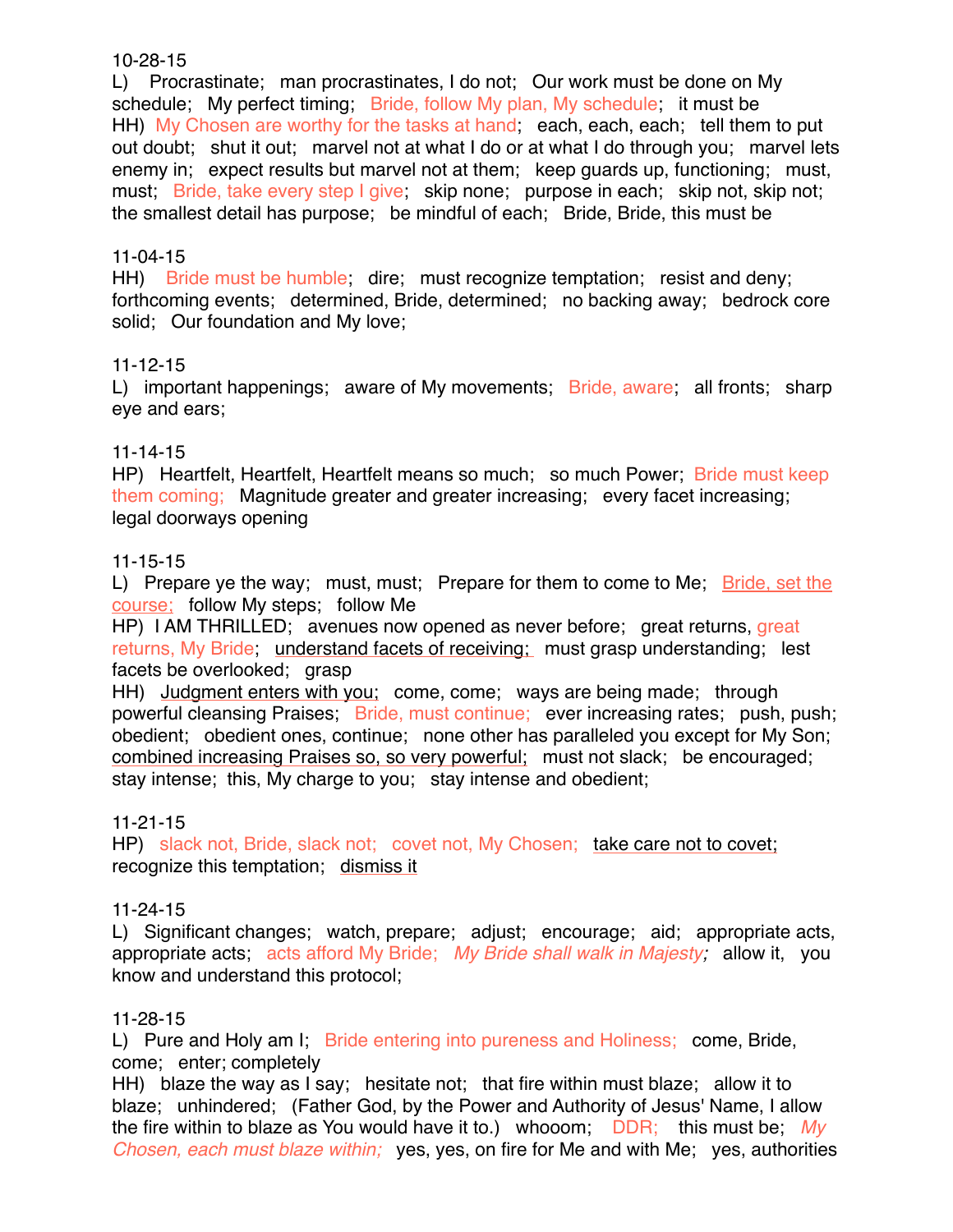in place; understood; no guesswork; grasp My full truths; all of it; think on these things, Bride;

## 11-29-15

L) Bride, intentionally wash away unrighteous acts; let them not rest upon you; understand; let not the enemy or anyone put them on you; accept them not; *immediately cleanse*

# 12-07-15

L) yes, come to Me now clean; Aid in understanding; help grasp Cleansing Praises; Bride must invoke;

# 12-13-15

L) yes, My people must listen; Bride tell them to listen to My words; My words, not man's interpretation; truly listen; now Praise;

HP) (I called forth walls of Praise.) significant; yes, arrayed in Praise; My beautiful, beautiful Bride arrayed in Praise; let it not end; *Praise must be unending;* understand, unending; tell them, tell them

HH) stay in obedience; My Bride, My Chosen, must stay in obedience; tell them; increases must continue increasing; tire not, tire not; bring it all forth; each position doing obediently;

# 12-15-15

HH) prepare; united effort; must follow My lead; every step united; My Bride; united together in unison as one; understand; knit together into one; in sync with Me; dally no more; truly unify; *no doubt, no jealousy, no schisms;* battles being won; battles yet to be fought; to be won; take up your guard, Bride; let your strength be renewed; let it increase; must act as one; act in total unity with Me; absorb;

## 12-21-15

HH) come now; precious time; time is precious; waste not; tell all who will listen; ushers, ushers, you are ushers of My word, My truths; My Chosen, you know to what level of My truth to usher My people; be not shy; Boldly usher, lead them; *ready selves for the masses; they are coming;* diligent, diligent, diligent, My Chosen, you must be diligent; *there shall be dancing in this room; (silence) you shall cause earthquakes; I have spoken;* 

# 12-22-15

L) Prepare; horizon closer; much ado; Bride, stay calm; stay in My calm; My Chosen, chosen for this time, this hour

HP) Sacred; My work for which I have called you is a sacred work; see it as such; My tasks for you are sacred, holy; they must be tended so; tend as I say, how I say, when I say; must be, must be

HH) yes, enter into My light; conduct; conduct selves in holy manner; pure; humble; true humbleness; not man's version; hearts after Me;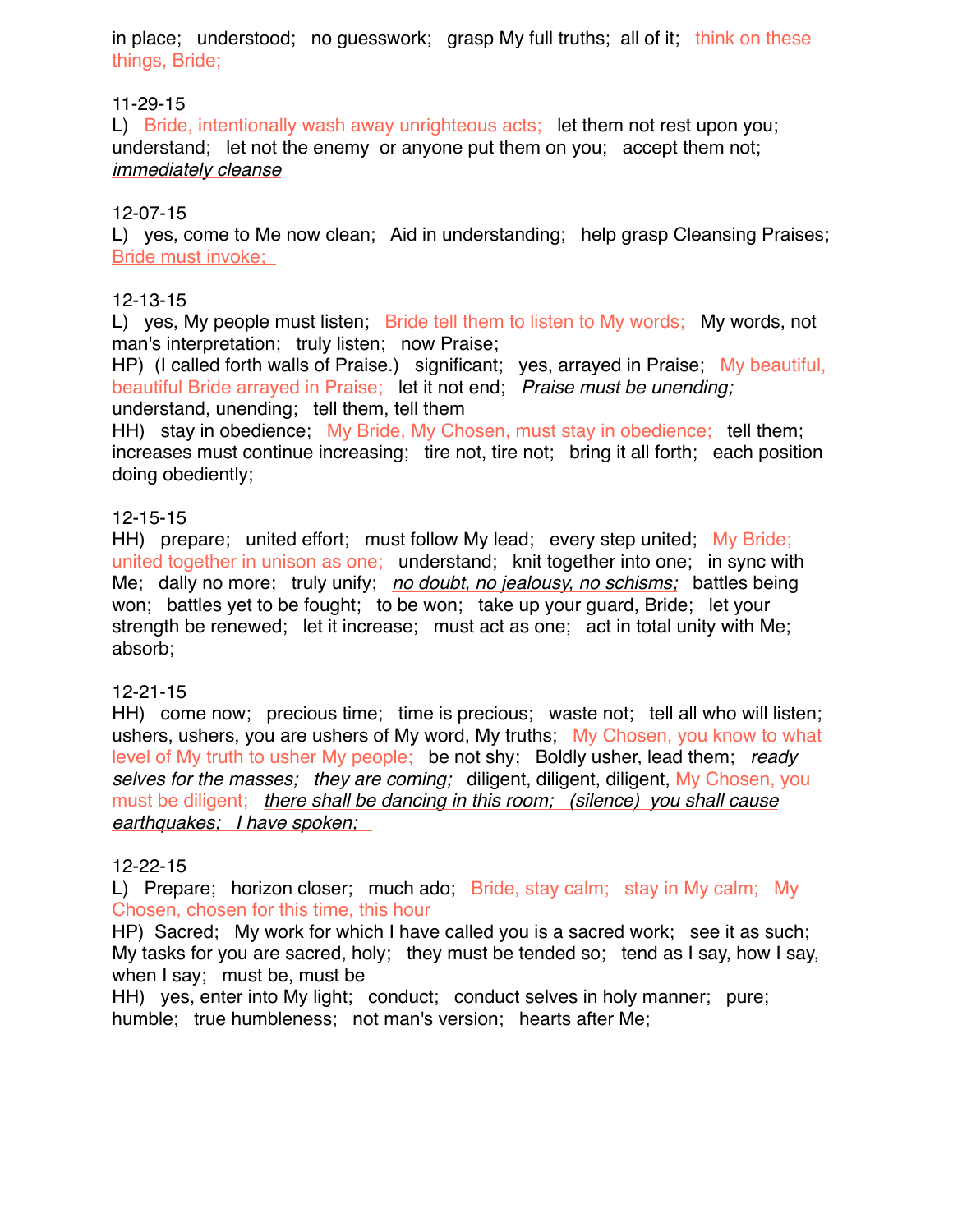## 12-23-15

L) Pure and Holy; My Bride; Powerful, full of Might; yes, these things and more; I proclaim it; it is so

HP) *humble obedience;* quick and sure; willing; rumble; *feel and hear the rumble of My waves; waves of My Spirit; as tidal waves moving across the lands;* My Chosen, My Chosen Bride, aware of all I am doing; feet planted

## 12-24-15

HP) Mighty, Mighty Warriors are My Chosen; Warriors full of Praise, wisdom, and honor; stand, stand with Me; stand for Me; stand

## 1-03-16

HH) My elite; *marvel not; stay under My wings, My shadow;* falter not; stay ever so close to Me; allow your intensity to expand to increase; (By the authority in the Name Jesus, I allow intensity in me to expand and increase to the levels that Almighty God deems.) good, well spoken;

## 1-08-16

HP) break-speed; understand; Bride at break-speed; gifted and equipped; know that; aware, ever so aware of it; no holding back; instantaneous obedience; time, time; eyes, ears opened; seeing, hearing; yes, seeing, hearing; doing as I say

# 2-04-16

HH) enter; *the masses are coming, the masses are coming;* responsibility; stagger not; arsenal ready; *remember, you are standing on My solid ground; firmly planted; tarry not; Bride, WORRY NOT; heed this directive;* worry equals untrust; no good purpose served; let it not steal your focus; who steals? Certainly not I; Bride, every position plant your feet in My solid ground; must be so; Bride, absorb;

## 2-06-16

L) *Prayer; major path to Me;* only path the throng know; Bride must teach; truly bring them to Me; even those who think they know are babes who know not; teach and train; (I agree, Father, Lord Jesus)

HH) Child, Our duties are many; *duties not burdens; understand;* you are well equipped for everything I have assigned; My Chosen Ones are also well equipped; *some have not realized as yet how well the equipping is; soon, soon; growth rate expanding; grasp this concept;* 

## 2-08-16

L) wow is right; you know, you know to keep them going out; *obedience a blessing to Me;* My Chosen have reached new levels of obedience; Yes, Hallelujah HP) carnal ways; *reveal the carnal ways; eliminate;* let them not in; block entry; Bride recognize and block shore up, shore up

## 2-10-16

L) conditions met; even conditions unknown to you; *Obedience is key;* Bride must remember; purposeful obedience;

HH) DR, Bride; She must deepen; help Her, Child; worry not; worry not; *cover Her in all manner of Praises; keep Her covered;*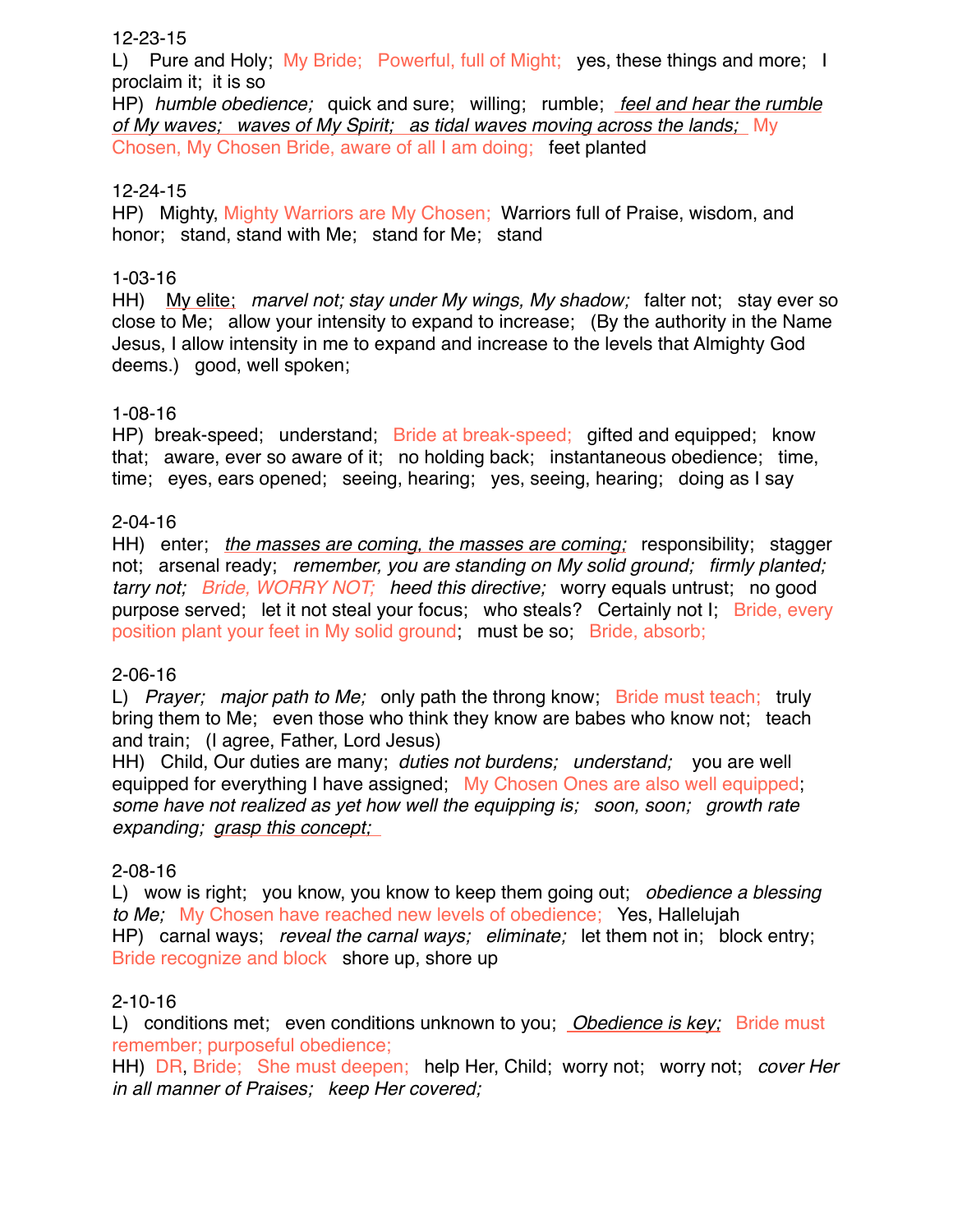## 2-26-16

HP) *watch the rejuvenation take place; expect, receive;* watch all it facets; do as I say, do as I say, do as I say; imperative; Bride, do as I say; be not bogged down; alert to what I say; obedient in ever facet, every detail; must be; willingly; HH) I long for My Bride; in Her fullness; Bride, Bride, Be Thou Ready; I am; *finishing touches,* complete; *soon, soon I shall knock; Be Ready;* ignore not, Be Ready; totally, completely cleansed; see to it; tarry not; time, see the time; tarry not; grasp every detail I have given;

# 4-6-2016 Kingdom Government Meeting

OUTER COURT: Silence.

MM - BL, "Dance with Me / in your hearts / let your hearts dance with Me / keep My beat / experience My fullness / all of Me / truly know Me / be not bewildered / know Me, trust Me / I desire for you to truly know Me / on a personal basis / not just about Me / come, Bride, come / I invite you to know Me / yield only to Me / answer My call / gather your might and your strength / gather all that you are in total, complete unity / answer My call / choose to answer / purpose, purpose, purpose / there is much purpose in unity / present arms in a united front / understand"

# 3-05-16

L) Stay humble, My Bride; consciously humble; refuse pride temptations; must, must be aware on a most conscious level; see the temptations for what they are and refuse them;

# 4-06-16 HH) B R I D E COME FOR TH

## 4-07-16

HH) yes, enter; prepare the fort; My Bride shall be a fortress; a fortress against evil; trustworthy to the masses; hinder Her not; see that She is not hindered by any source, any power; eyes and ears attuned; *guards, guards, guards; call the guards;* duties; duties; ways must be prepared; position, tend to your duties and assignments; high alert, high alert;

## 4-13-16 Kingdom Gov. Mtg.

BL) *forgiveness is Mine to give;* for all; *Bride must be aware, ready to forgive;* consciously aware, Bride; *disallow weary;* let it not take root; *take not its seed;*  serious serious importance; grasp the depths; far reaching; allow loving kindness to replace; learn its worth, its depths; yes, loving kindness must enter, yet, Bride be firm in My ways, My truths; *Bride, choose to forgive; employ the law of increase; forgiveness must be allowed to grow, increase, expand so that it becomes anchored in your thinking;* Red; truly a part of you; sully it not HH) Glory time; *Glory, Glory, Glory; let it come down upon you;* upon Us, for I am with you; understand My ways; all My ways; aware of revelations; I am revealing; Bride be aware; miss not, miss not; stay firm and forthright; you must, you must; *time to fully act in My Authority; under My Authority;* seek the facets, assume not; comprehend, comprehend, comprehend; this must be, Bride; t*ake in all My truth; truth after, truth after truth as I reveal;* DDR; yes, I am committed; receive My commitment; I shall receive y ours, gladly; *paramount decisions ahead;* commitment imperative; *doorways to unlock; pathways to cover and recover;*

commit, Bride, commit; I have; truly, truly, truly join Me in commitment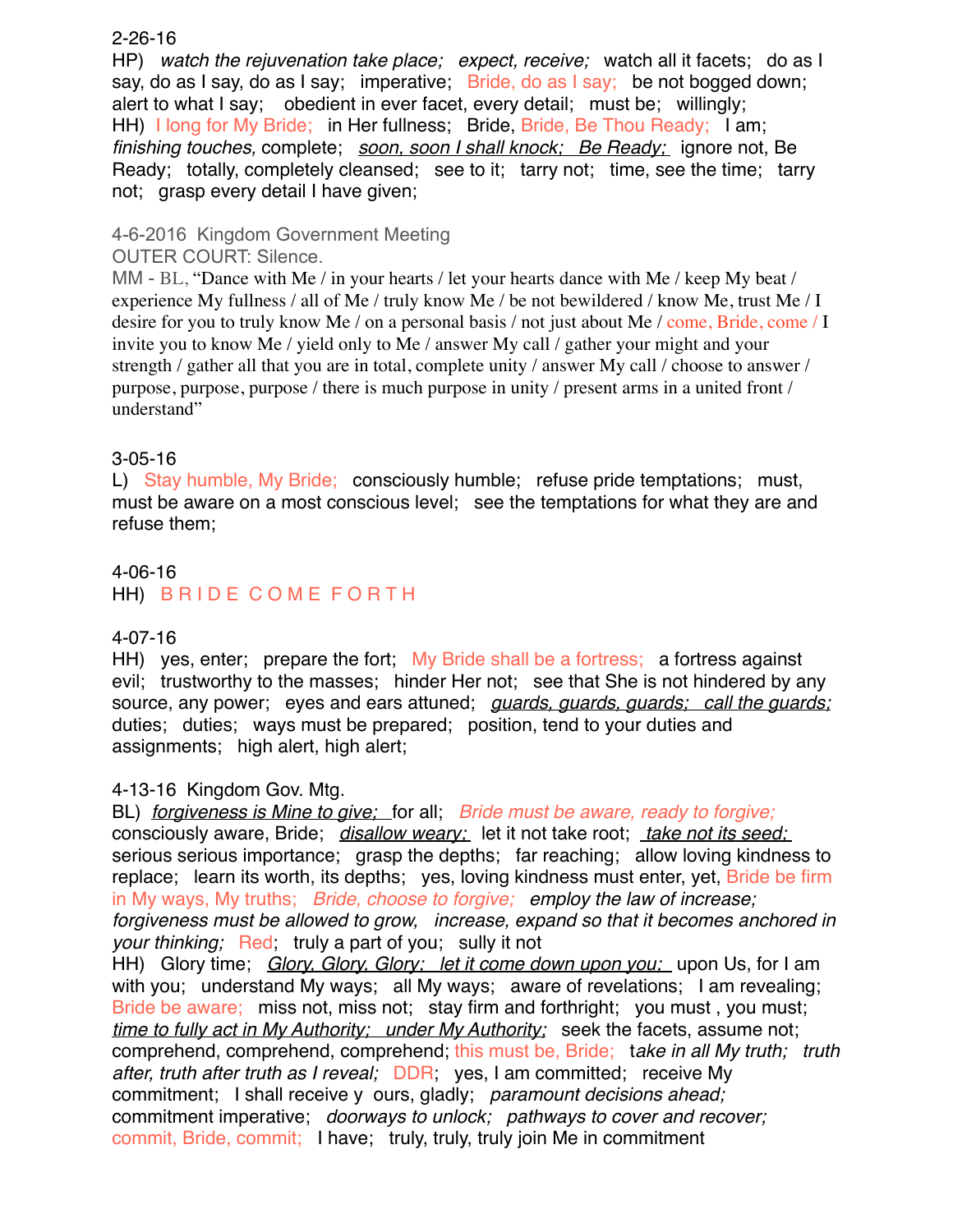## 4-15-16

HP) you are Mine, you are Mine, you are Mine; Bride where art thou, Bride, where art thou; you must stay on target; veer not; *open your eyes, open your heart;* stay on target; come, come with Me

HH) report as I give; you are so very close to walking in My actual steps; so, so close; push, heave forward, Bride; *trod with Me where others have not;* with Me, truly with Me; understand; yes, Child, you have grasped My intent, My desire; come, Bride, come; look not back; come; come; and come some more; all the way;

## 4-18-16

L) Significant, Significant, Significant; unity; yes, Bride banded together as one; tending as one, united; together with Me

HP) much rejoicing; and excitement; *join with My hosts; tend all assigned tasks*; neglect none, Bride, neglect none; each important

## 4-19-16

L) sustenance; My words are sustenance to the soul of man; life giving; life restoring; take in My words; within yourselves, My Chosen; My words for the masses; tend to them

HP) massive undertaking, Bride; *worldwide masses; huge inroads;* no small matter; push preparations; vital; sacrifices to make; *organize, organize, key* HH) *lust not after the miracles;* tell the Bride; She must be aware and not fall to this temptation; see it for what it is; pure, pure, pure; *My Chosen Bride must be pure;* full of Wisdom, Mercy, and Grace; stalwart in all matters; May My Glory forever shine upon Her; *I now Bless Her with wise use of My given knowledge and revelations to come;* Bride stay with Me; working with Me; eyes open; stumble not; stumble not; intense, Bride, yet calm, sure; stay with Me, stay with Me; absorb

## 4-20-16

L) Pressure; Pressure is on the enemy; his time is running out; My Chosen Bride, keep up the pressure; quick to defeat; seize the victories; understand; seize the victories

HP) *happiness, joy;* let it flow from My Bride to the hurting, to the unsaved; to the masses; Bride, let it flow; let them wash away the sadness and hurt; Bride, approach with deep happiness and joy from My depths; absolutely nothing false or fake; truth frees; true happiness, true joy; give, give

HH) Bride, perform My acts; perfect efforts; slight not; *go yet deeper into My well;* fear not, Bride; go deeper; and deeper;

# 4-21-16

L) Conjoin with whomever I say; assume not, My Chosen Ones; dangerous assumptions; allow only My thoughts; you must, must, must be careful; alert; HP) *keep dusted;* let it not settle or accumulate; ignore not the enemy nor their activities; overcome, My Chosen, overcome the enemy in all his efforts; tire not; overcome; prevent his even the smallest of successes

HH) the Winds of My Spirit; *pay attention to the Winds of My Spirit; they are blowing; from the East, from the East, from the East;* (Deep Purple Red) yes, *blended colors; Power and Strength;* to overcome by; fear not, fear not, fear not; My Chosen must fear not; be not taken aback; your feet in My solid ground; remember; stand firm; My Power and Strength avails; silence; *blood is not on your hands; blood is not on*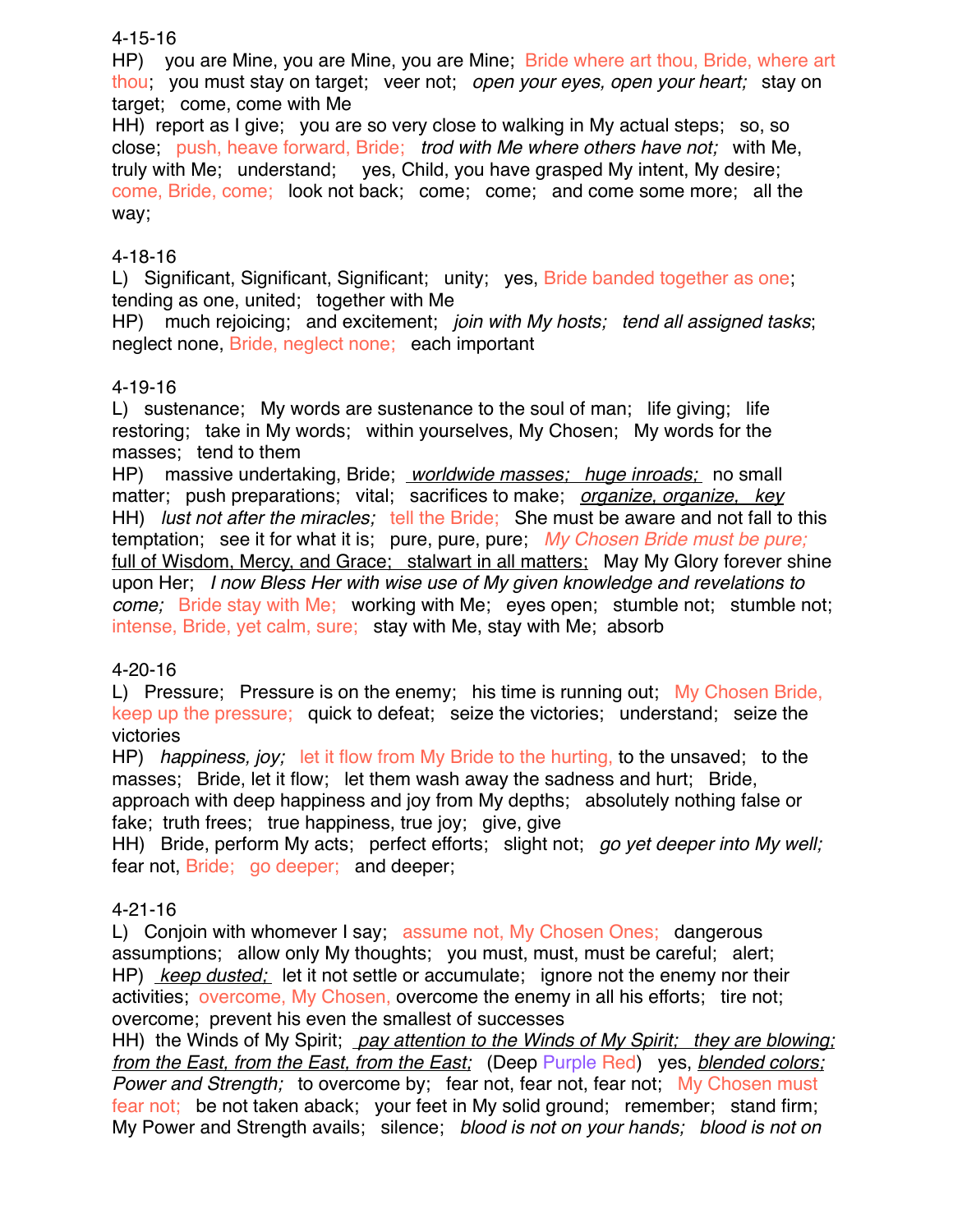*your hands*; My conquerors, My conquerors; you are Mighty conquerors for Me; My hosts rejoice; I rejoice; absorb

# 4-23-16

HH) work together, Bride, work together; stay fitly joined; aware, consciously aware;

# 4-27-16

L) Justice; I call forth Justice for My Bride; Bride, deny any injustice; deny by My given authority; hesitate not; let not injustice have any purchase HP) let no denial of Me stand; agree not with it, agree not; it must not have place to root; uproot any past denial; uproot, expose the roots; call them dead; with no revival possible; must be done, Bride; see to it;

# 4-30-16

HH) consuming fire; enter; My Bride a consuming fire; setting blazes; setting My blazes; go, go, go, Bride; wherever I tell you, go;

# 5-03-16

HP) (For some reason I thanked the Lord that the curtain was rent.) *My Son comes;*  (silence) let there be silence before Him; there must be silence; *Bride, lead it*; go forth with Mighty Praises; shouts of acclamation; bring all into silence before Him HH) come; be My testament to the masses; Bride; Bride teach My ongoing testament; how else will they learn; Bride, this you must do; shy not away; trust Me; you say you trust Me; trust Me to lead, guide, and direct you as you teach; guards must stand on duty; Bride absorb what I am telling you;

# 5-04-16

# L) I call you Obedient, Bride, Obedient

HP) Periphery; watch the periphery; be not caught unaware; subtle, subtle, subtle advances being made against My Bride; *aware, Bride; keep Our ground clear, clean* HH) Bride, remember, you are equipped as no other; *defeat the enemy's every challenge;* brave, sure, obedient, *without malice*;

# 5-05-16

HP) significant Recovery; yes, recovering what has been lost or stolen; *Recovery mode*; Bride, aware of taking back from the enemy; legally; always legally

# 5-09-16

L) Mercy, Mercy, Mercy; understand My Mercy; not man's idea of it; My Mercy; Bride, the fullness of My Mercy is in your hands; use it; know its purpose and use it; masses await

HP) TPHR) (As I was sending Praises and was naming them I said, "restorative Praise.") now watch, expect; crucial Praise, crucial facets of restorative Praising; pay attention to them; (Yes, Father)

HH) *My hosts are active;* working as you, My Bride, have instructed; understand their worth; understand their purposes; in depth, in depth; grasp all facets; *understand your role, Bride;* understand your authority according to mantles and positions; silence; it is time for restoration; usher it in, Bride;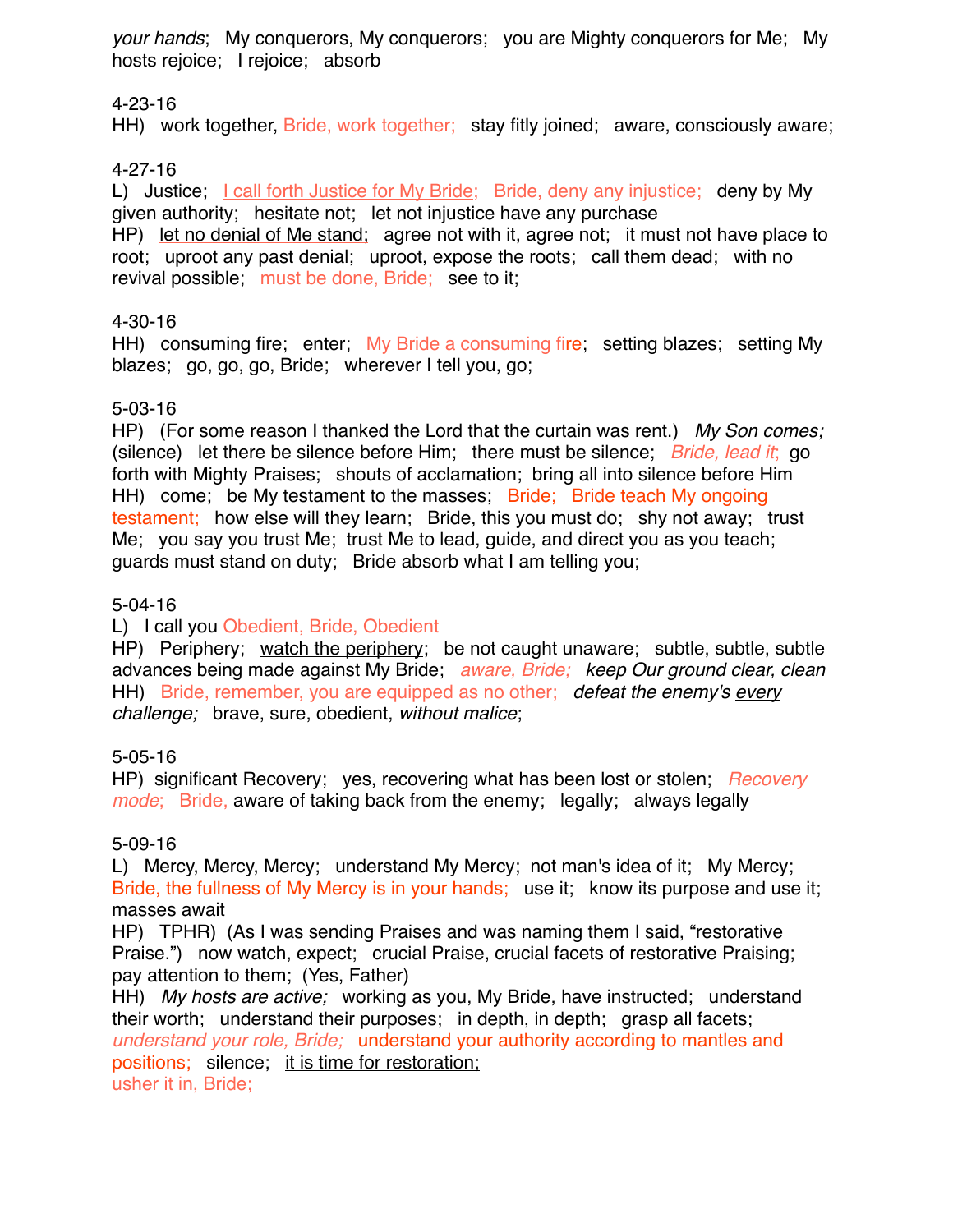## 5-11-16

L) be not preoccupied with the world as man sees it; focus on Me and Our tasks, Our purposes; gain, gain, gain, Bride; gain what is rightfully yours

HP) glory, glory, glory be; My Glory coming down upon you, upon My Bride, upon My people; receive it; *be humble in it*; reap all benefits from it; allow its purpose an purposes of its facets; so be it

HH) enter; free the slaves; set every captive free; this your goal, free and save, free and save; trust Me; trust My leading; *prepare to lead My people out of bondage*; this must be; My hosts await you; call upon them; let them aid; keep preparing; watch the time; be prepared, My Chosen, be prepared;

## 5-13-16

L) silence that I may work; push onward, push onward; all must push onward; lag not; My angels await

HP) Receive, Receive, fail not to Receive of Me; completely aware, you must be completely aware Bride; how can you Receive if you are not aware; let nothing pass you by; be aware of all things; all things

## 5-15-16

HP) received; function; united; permanently united; as one with Me; time, Bride, time; be it so;

## 5-24-16

HH) contempt; have no contempt; let forgiveness have its place; deep seated within; Bride, this must be; shirk not; serious; let it come alive within your beings; My will; all tasks, all tasks I've given must be tended; see to it; all positions on task;

## 5-26-16

L) Discern the deceptions; counter them; know the source; seal off its access; pay close, close attention, Bride

## 5-27-16

HP) quagmire; take My people from the quagmires; help them cleanse; their feet, their feet; set them on My solid ground; show them My ways; duty, Bride, duty; see to it; trust Me

## 5-28-16

HH) truly, truly; forgive and absolve; My Bride must; set your course to forgive and absolve; as often as needed; even if minute by minute; set your course, Bride; *true forgiveness must become an integral part of you;* flounder not in this;

## 5-30-16

L) Persistent; Bride must be Persistent in all My ways; follow My lead; *let no other lead;* follow after only Me, Bride; watch and listen; as it should be

## 6-01-16

HP) candidates; tire not, My Bride, tire not; crucial Praises coming forth from you; tire not; crucial times now and ahead; pour out the Praises

HH) join Me; silence; provoke not the enemy; defeat; totally defeating according to your purposes; defeat thus setting the captives free; straighten your thinking, My Chosen; allow My thoughts to rule; I shall do what you cannot; *ask; legally ask of*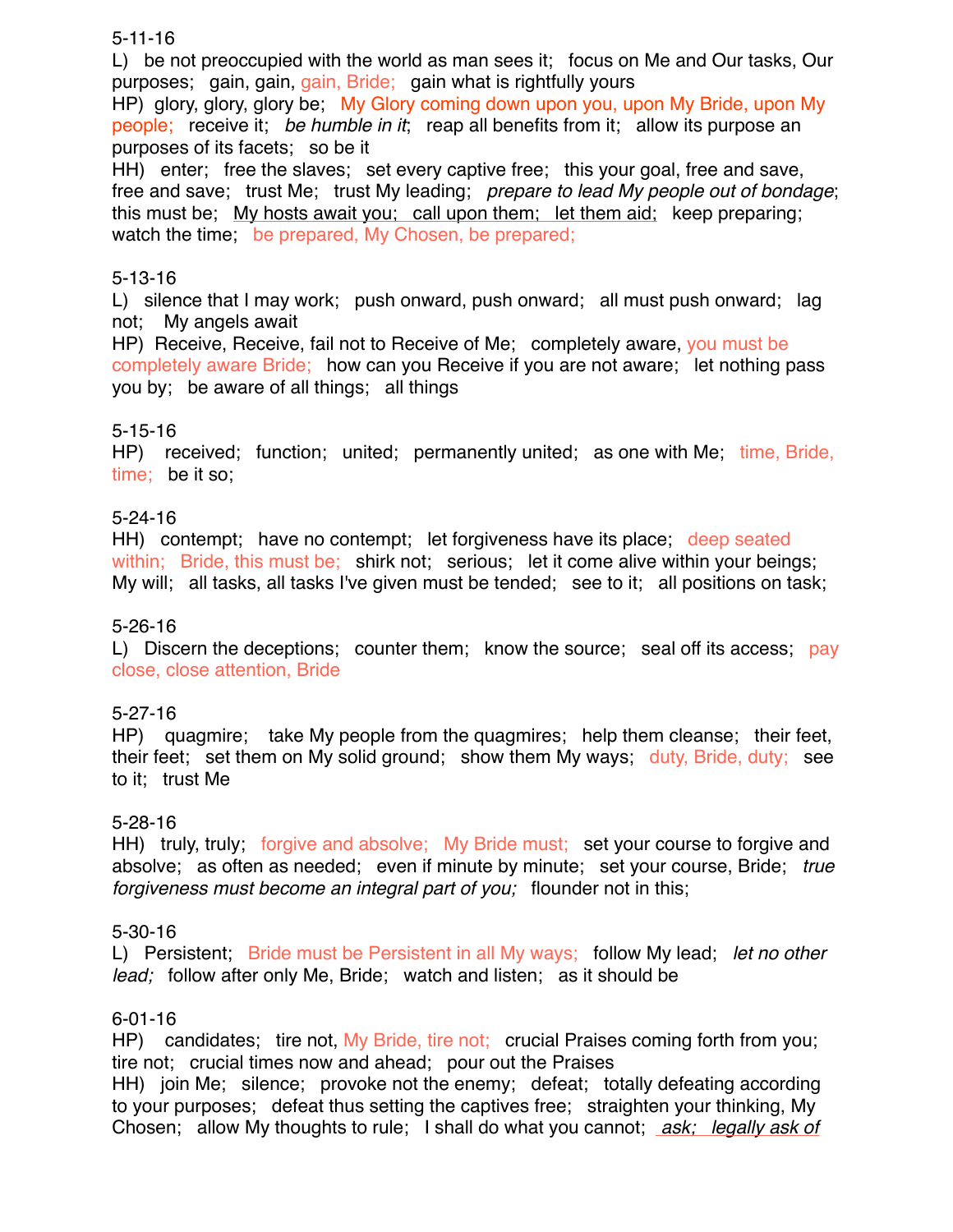*Me;* time is limited; be on task; be on time; pay attention to My time; *adjust yourselves to My time;* this must be; see to it; now go

## 6-02-16

L) Equinox; pay attention to My Equinox; facets to glean

# 6-03-16

HP) Humble; stay humble; let not the forces of evil steal it from you, My Chosen; see beyond into My truth; let not your eyes be tricked; aware, Bride; see beyond into My realm; I lay no snares

HH) tell them, tell them; *rid themselves of the little spots; some are minute;* all must be gone; look at selves with honest eyes; **all spots must be gone;** rationalize not ; no excuses; see to it, Bride, see to it;

# 6-06-16

HP) *Bride, Bride, clearly fulfill your purposes; your assignments; regret not; act within the rights of your positions; your Mantles; encroach not; lust not after another's position or Mantle; I have spoken*

# 6-14-16

L) rudderless societies; Bride, you must be their rudder, their anchors; their teachers of truth; understand what I am asking of you; you are equipped; fear not

HP) be at Peace, Bride; be at Peace with your positions; be at Peace with your **Mantles;** be at Peace with your **assignments;** understand My Peace; *understand your positions; understand your mantles and the use of authority given with them; it is time for deep understanding;* fight it not; ill-preconceived ideas must go; let them go; grasp My truth

HH) (activated Praise, Healing, and Hope and then smelled roses) yes, My fragrance; for My Bride

## 6-15-16

L) intense; situations intense; *intense Praising, Bride, send it forth;* efforts, efforts, Bride, efforts great; exceedingly great; *massive inroads*

HP) *enjoin My throng; in glory, song, and praise;* Bride must learn to let song come forth; help them, help them, help them; let it come forth from deep within; beautiful to My ears; sing, bride, sing

HH) tell them embellish not; *sing to Me; truly sing; chords unknown;* 

## 6-26-16

L) this day, this day; *come forth, Bride; adorned; baptized with fire;* that you may withstand; *that you may withstand My presence*

HP) paramount praises; Bride, send, send, send; again and again; *let them not cease even one iota; reap this increasing benefits for My Kingdom; reap*

HH) come, Chosen One; great upheaval soon; be not surprised; *be ready for My directions; multifaceted;* discern; cherish all; *protection mode; protect Our knowledge, understanding;* let it not wane; let it not diminish; let it not be stolen; careful protection; highest awareness level, My Chosen; highest; *raise the Praises; raise them; increase them; expansion must continue expanding at ever increasing rates;* understand;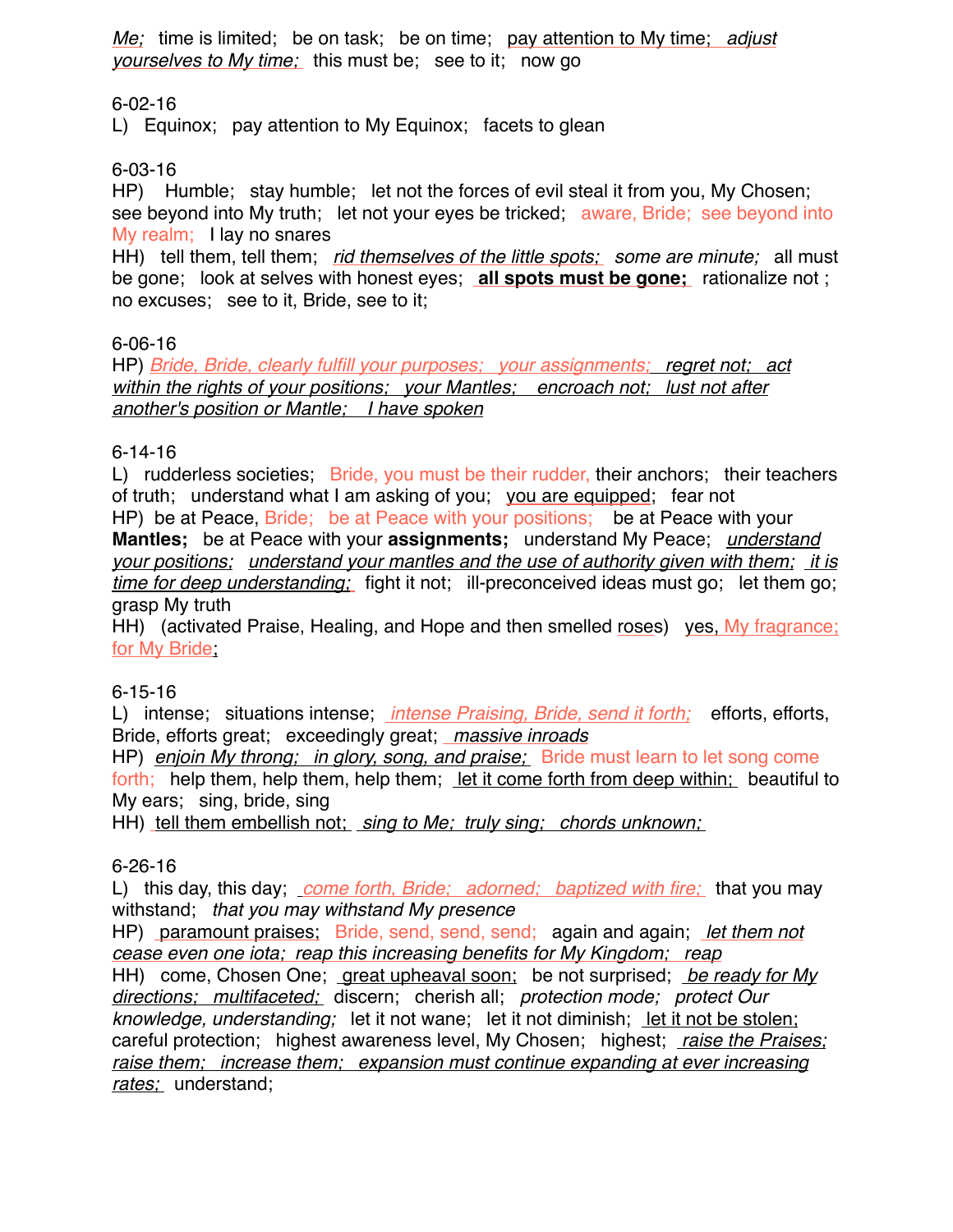# 6-27-16

HH) Bride, time to awaken from slumbers; aware 100% awake and aware; every part of the body; I am doing a work; be patient; behold the joy I give; *align My truths;*  with joy; take joy in truth; *let the masses see My joy in My Chosen; real joy, real joy;*  anything fake will harm; understand, understand;

# 7-10-16

HP) great efforts, Bride, great efforts; push with strength; understand, push with great strength

HH) tell My Bride to be aware; be ready to allow Me utterance; your understanding is ever increasing; be it so; be it so; Bride, stand on My words, My promises; falter not, stand; *keep all legal;*

# 7-19-16

HH) stay prepared; *Bride, Bride, Bride, aid her by being Her eyes, Her heart;* help Her heed; help Her to know and heed my timing; she must listen to Me for it; your picture is almost complete; patience; calm patience; sit; *final cleansing, final cleansing; My Bride is about to have Her final cleansing;* She must allow and be truly, completely willing; no doubt, no fear, no jealousy; help Her with these final steps

# 7-22-16

L) Weep not My Children; I am with you; let not the woes you see become burdens;

# 7-24-16

HH) Bride, understand all things are increasing; *so are your abilities;* know this; use this knowledge; you can easily do all I ask for I have equipped you. I have set you in your proper positions; understand, I have spoken; grasp what all this means; I HAVE SPOKEN; see and *understand the depths of these words;* I change not, My words change not; Bride, perfect and change not;

## 7-30-16

HP) *signs, signs, watch My signs;* close watch; equipment at hand; ready, Bride, ready; ready to teach, ready to preach; My solid truths

## 7-31-16

L) *cherish Our time; document Our time;* conjure not, tell them to conjure not; let Me fully guide; equip and guide; prepare their hearts for Me; *understand, prepare them for My Holy Ghost and Fire*

HP) your excitement thrills Me; *new comfort zone;* be comfortable doing what I am asking you each to do; no worries, no concerns;

HH) understanding growing, increasing by leaps an bounds; accept it; Bride must; *Her rate must increase rapidly; rapidly; She must allow and expect; truly, truly;* nothing of Me hindered; tell Her; carefully reveal **"be"** to Her; *caution, caution, Bride;* you must discern My voice; absolutely assume not; just because things seem right does NOT mean they are; *do NOT enter into the use of this revelation unless you are absolutely beyond ANY doubt certain that I have told you to;* understand; crucial to Me and to you

# 8-07-16

HP) let not turmoil arise in your midst; it must not have place; *seal every crack;* enemy crushed; *relent not, Bride, relent not;* gather in purpose; a force that cannot be denied; Bride, Bride, Bride, My Beautiful Bride; go forth, Bride, eyes alert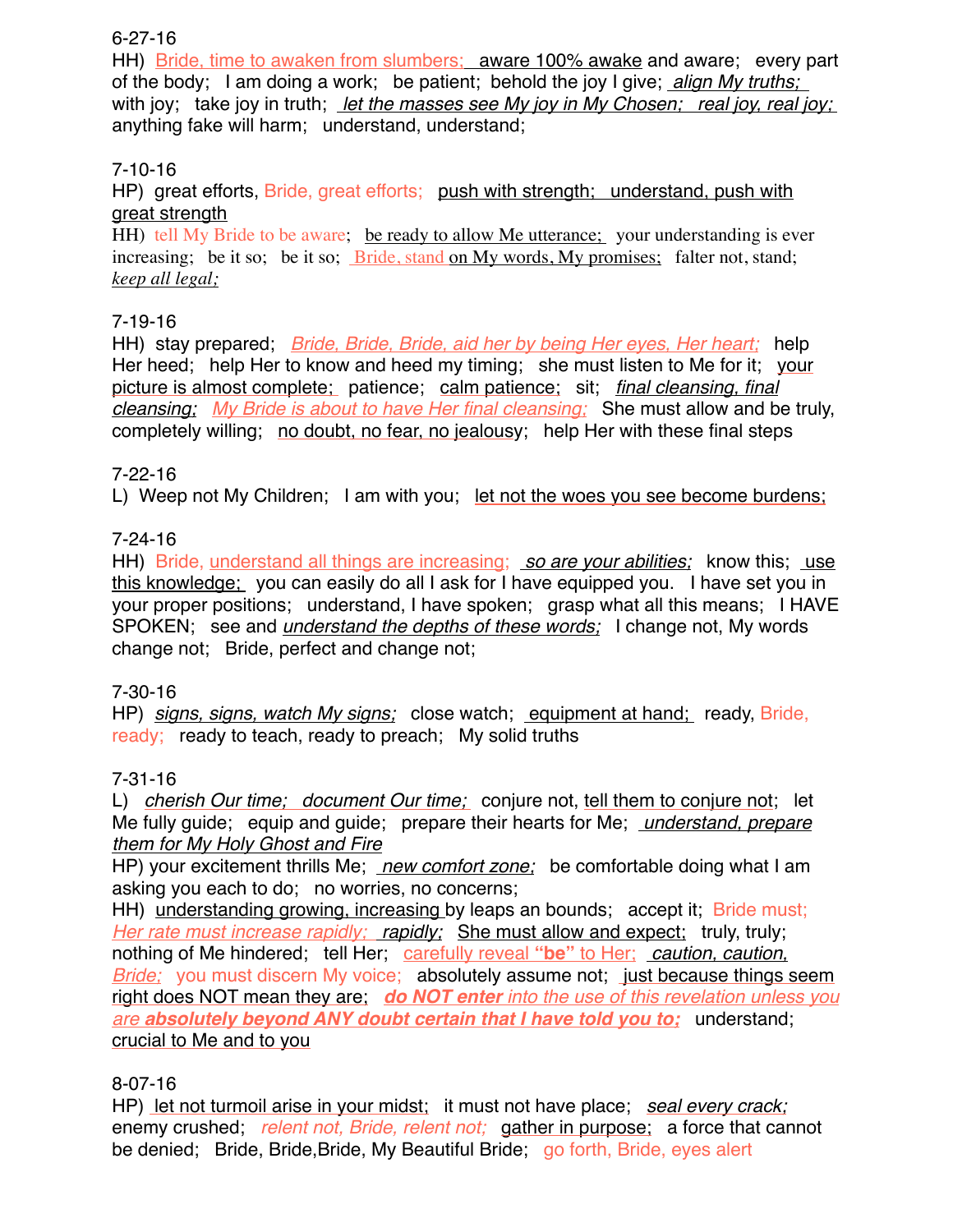8-08-16

L) Error not, My Bride; *let not your focus stray;* focus on Me, focus on Me; My purposes, My purposes are of the highest level; beyond just good; HP) *know your position, your rights, duties;* know, Bride, know

# 8-12-16

L) Manifested Power for My Bride; aware, *aware of its increase;* abuse not; forsake not My guidance

HH) *glory bells are ringing; glory bells are ringing;* hear them; My Chosen, let them ring in your spirits; let them peal again and again;

## 8-13-16

HP) dig deep, dig deep, dig deep in all matters; man skims the surface; *My Bride dig deep; get to the roots; tend to roots; some to rid, some to nourish; see to it, Bride;* see to it; complete, complete; no half measures

HH) My Chosen are leaders among men; *use My word; be equipped with My word;*  follow My legal footprints; nothing helter-skelter; *all things must be done orderly; according to My order;* My Bride, you know this; be not remiss; your missions are imperative; take nothing lightly; *let My hand be continually upon you; I have spoken*

## 8-14-16

HP) *Come before Me stripped of all unrighteousness;* Bride, Bride, come sanctified by My Blood; *come, adorned with purity;* beautiful purity; come

HH) listen to My words as you read them; *glean from their wisdom; My wisdom I do impart;* be wise, be wise; *all My Chosen must be wise; act in My wisdom;* be not careless; allow My wisdom to come forth in all matters;

## 8-16-16

HH) stagnate not, Bride, *watch for pools of stagnation*; enter them not; lift your eyes to Me; receive; now the richness of My Glory; receive it, grasp it, take it in; let it not go;

## 8-26-16

L) come to My table; I have much for you to digest; *digest of My fruit; Love, Joy;* take, eat, digest; Child, you must; you have need of My fruit as do all My Children; eat, digest

HP) *succinct;* be *succinct* in all you do; *My Bride must be succinct;* careful in all your ways; overtly alert; be it now so Bride; *the highest level of alertness;* shy away not

succinct: clearly and briefly stated; concise

## 9-23-16

L) Bride, Bride, Bride, progress to higher levels; *your knowledge must increase;*  yield yourselves to Me; come now quickly; no hesitation; adjudicated; favorably; progress, progress, progress

## 10-07-16

HH) enter; Glory Bells; hear My Glory Bells ringing, Bride;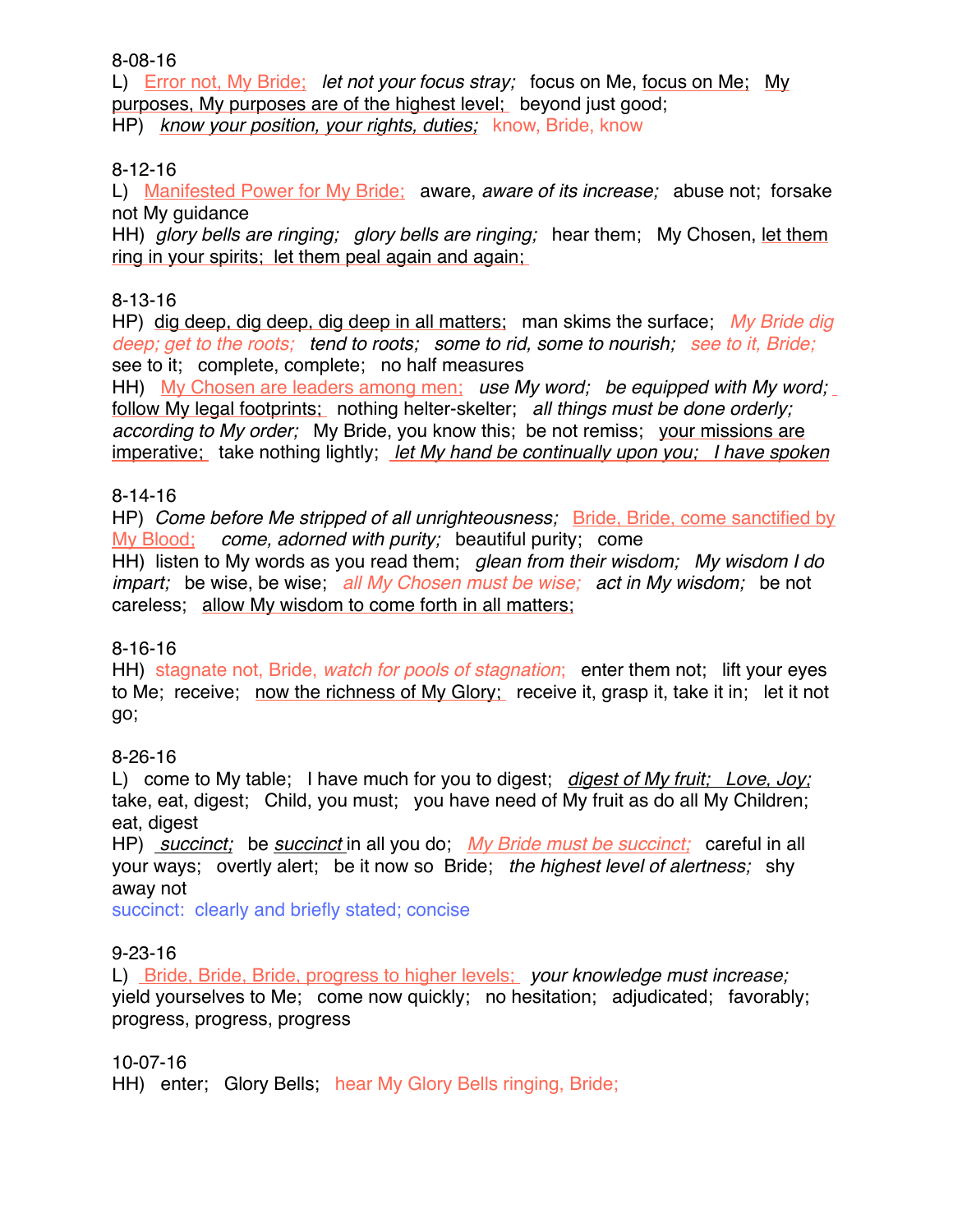## 10-09-16

HH) come, join Us; silent; magnanimous; huge strides, huge strides; Bride making huge strides; *I saw a right leg making a huge step forward as though to take a giant step*.) *encourage Her; say it;* (Come on, Bride, you an do it. Be not afraid for Almighty God and King Jesus and the Holy Spirit are with us. Be not afraid. By the PMGT and the ANJ step, Bride, step.) *significant; tell Her;* encourage Her; aid Her;

## 10-14-16

HP) lift the Bride; salvation; *tell Her to have salvation for the lost foremost in Her mind and actions;* 

# 10-17-16

L) tell My Bride *to allow their praises to be impregnated with all that I am*; every praise must be so; for My purposes

HH) Protocol; enter; *jurisprudence; allow;* careful attention; Bride must pay careful attention; *read and study the archives I've given;* details overlooked; important; crucial details;

# 10-19-16

HH) no toehold must be given to the enemy; watch the details; *evil sneaks in when details are overlooked or lost;* pay attention, pay attention, pay attention; you know this must be; pay attention, My Chosen Ones;

# 11-02-16

HP) Bride, Bride, Bride, your memories are coming alive; truly alive; expect much now; *fully functioning memories;* (Thank You, Lord, I receive and activate the memory You have given me by the ANJ so be it exactly as You deem.) good job

## 11-03-16

HP) *Thanksgiving, Thanksgiving;* My Chosen, be thankful, grateful; truly so; yes, be aware of giving thanks

# 11-08-16

L) win, win; Our unified team; *working on My schedule;* following My plans; see that, Bride; see that; pull away not; all must be done in Our unity; Our order

## 11-10-16

HH) come to Us; sit; prepare yourselves; *great movements;* My time; *watch for My time;* My Chosen, be sincere and serious in all you do; *enter not into frivolity; ever so aware;*

## 11-16-16

HP) hunger after Me; Principalities; beware; they must topple; bring them down, Bride, bring them down

## 11-19-16

HP) know Me as ruler;

HH) DR; understand commitment; Our commitment; *the depths and facets of commitment*; this must be for all My Chosen; My Bride must come forth in total, absolute commitment to Me; tell her; tell her; *it is so much more, much, much deeper than a mere "yes"; this they must grasp*; *it must come from deep within each;*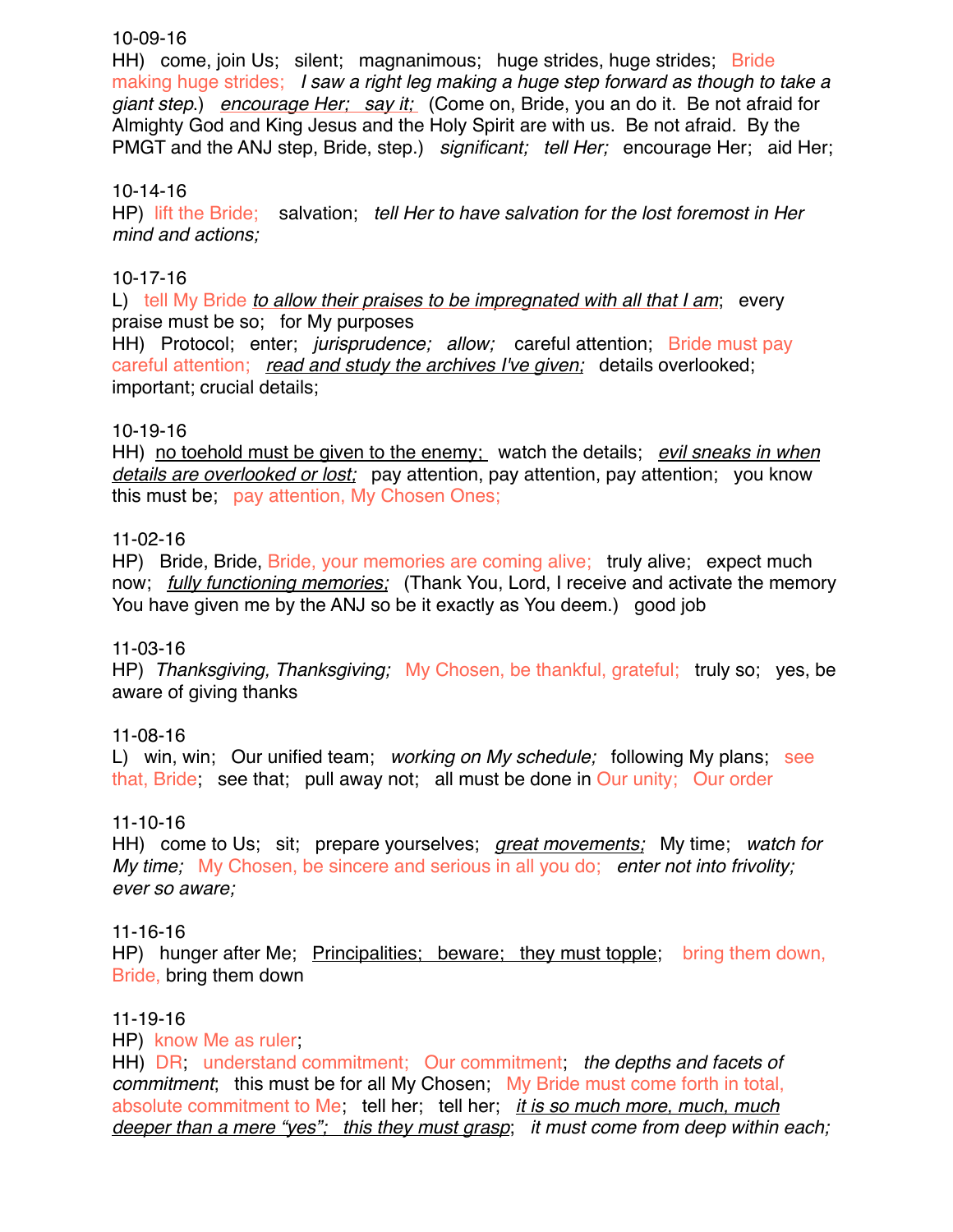11-20-16

L) August'; Be August'; My Bride must be; August' yet humble; inspire My babes; handle all, handle all

HP) (When I started to send more praises to the Hill called the Place...) bountiful; yes, bountiful presence; (I asked for understanding.) yes, I desire to take you into the presence of My bounty; (Lord, I allow and activate this allowance according to Your will.) be it so, be it so, be it so; prepare yourself; correct, it has begun; (I had just recalled that I had been notified yesterday evening that I had won a new glass sander.) be ready; feet firm

HH) all enter; judgment must be; sit and receive My mantra; My spiritual manna; be bold, child, you must be bold in holiness; (I agree, Father, be it as You say.) (I asked for His guidance in getting rid of blockages.) simply remove them; (I did by the PMGT and ANJ and sent them to the dry places and told them to remain there.) nicely done; (I had also as the matriarch of our family removed any blockages Almighty God wanted removed from our family at this time.) DDR; now look for the facets; recognize them; (Yes, Father, I choose to by the ANJ.) Child, Child, keep allowing the increases; (I allowed all the increasing Almighty God wants me to have by the ANJ.) yes, so be it; now go

August' : [L. augustus, from augeo, to increase, the same word as the name Augustus.] Grand, magnificent; majestic, impressing awe, inspiring reverence

## 11-28-16

L) Provide My utterances through you, My Chosen; Provide Me legal pathways; increasingly so; a*llow and work for more legal pathways*; pathways for the babes; overcoming pathways for them

HH) encroach not on Our peace; allow the enemy to encroach not; prepare to disallow enemy encroachment; they must be denied and given no ground; understand absolutely no ground whatsoever;

## 11-29-16

HP) ignite more fires as I direct; ignite beacon fire on the hill; *the lost will see;* (I asked for instructions.) use the striker; (did with the ANJ) that does it; now, keep praises flowing there

HH) keep your feet under My table; eat of My meat, of My sustenance; be nourished with My knowledge, My understanding, My wisdom; be ye whole; take in every word, every word I say; *allow My words to unite you; to unite you as though one being;* no schisms; no jealousy; no doubt; no worry; no fear; be united in wholeness, My Chosen; study;

## 12-06-16

L) Listening Post; *I am your listening post*; I hear all; parallel Me in this; hear the babes; they cry out; *comfort them with My truths*

HP) apart; keep your minds apart from the thinking of the enemy; give up no room in your minds to them; My Chosen, this must be; yes, *allow My light to shine within you; let it shine upon you*; gladly receive it;